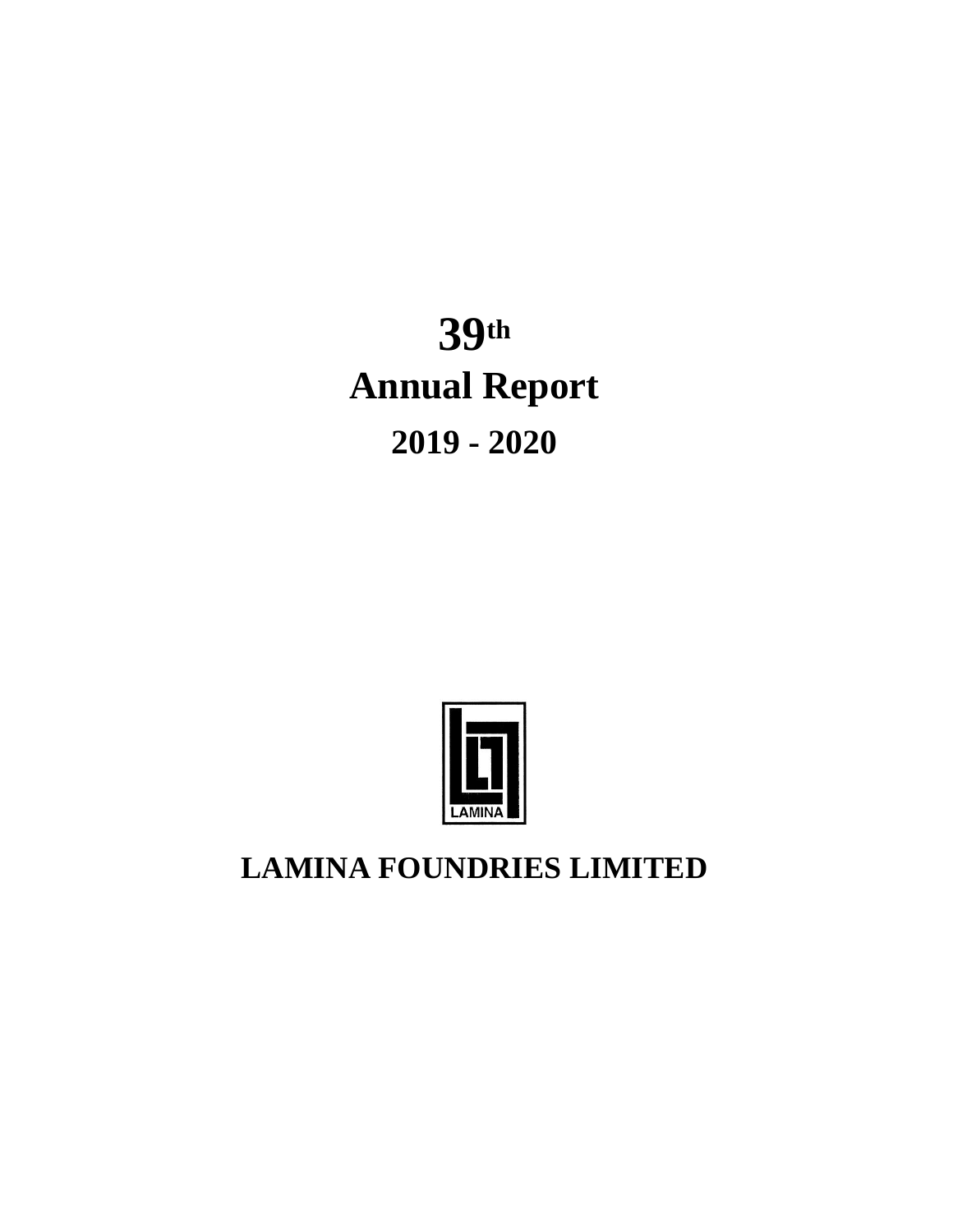# **LAMINA FOUNDRIES LIMITED C I N : U 85110KA1981 PLC 004151**

### **BOARD OF DIRECTORS**

| Chairman                    | Sri N. V. Hegde                                    |
|-----------------------------|----------------------------------------------------|
| <b>Managing Directors</b>   | Sri Gopalkrishna Shenoy<br><b>Sri Vishal Hegde</b> |
| <b>Directors</b>            | Sri T. R. Shenoy                                   |
|                             | Sri Guruprasad Adyanthaya                          |
|                             | Sri B. S. Baliga                                   |
|                             | Sri M. Rajendra                                    |
|                             | <b>Sri Avinash Shenoy</b>                          |
|                             | Sri J. Surendra Reddy                              |
|                             | Sri J. M. Nagaraj                                  |
|                             | Sri. M. Raghava                                    |
| <b>Company Secretary</b>    | Smt. Shantheri Baliga                              |
| Auditor                     | P. Venugopal                                       |
|                             | <b>Chartered Accountant</b>                        |
|                             | Nalapad Buildings, II Floor, Kadri                 |
|                             | Mallikatta, Mangalore - 575 003.                   |
| <b>Bankers</b>              | <b>Canara Bank</b>                                 |
|                             | <b>Bank of Baroda</b>                              |
|                             | <b>Union Bank of India</b>                         |
| Registered Office & Factory | Nitte Village - 574 110                            |
|                             | <b>Karkala Taluk</b>                               |
|                             | <b>Udupi District</b>                              |
|                             | Karnataka.                                         |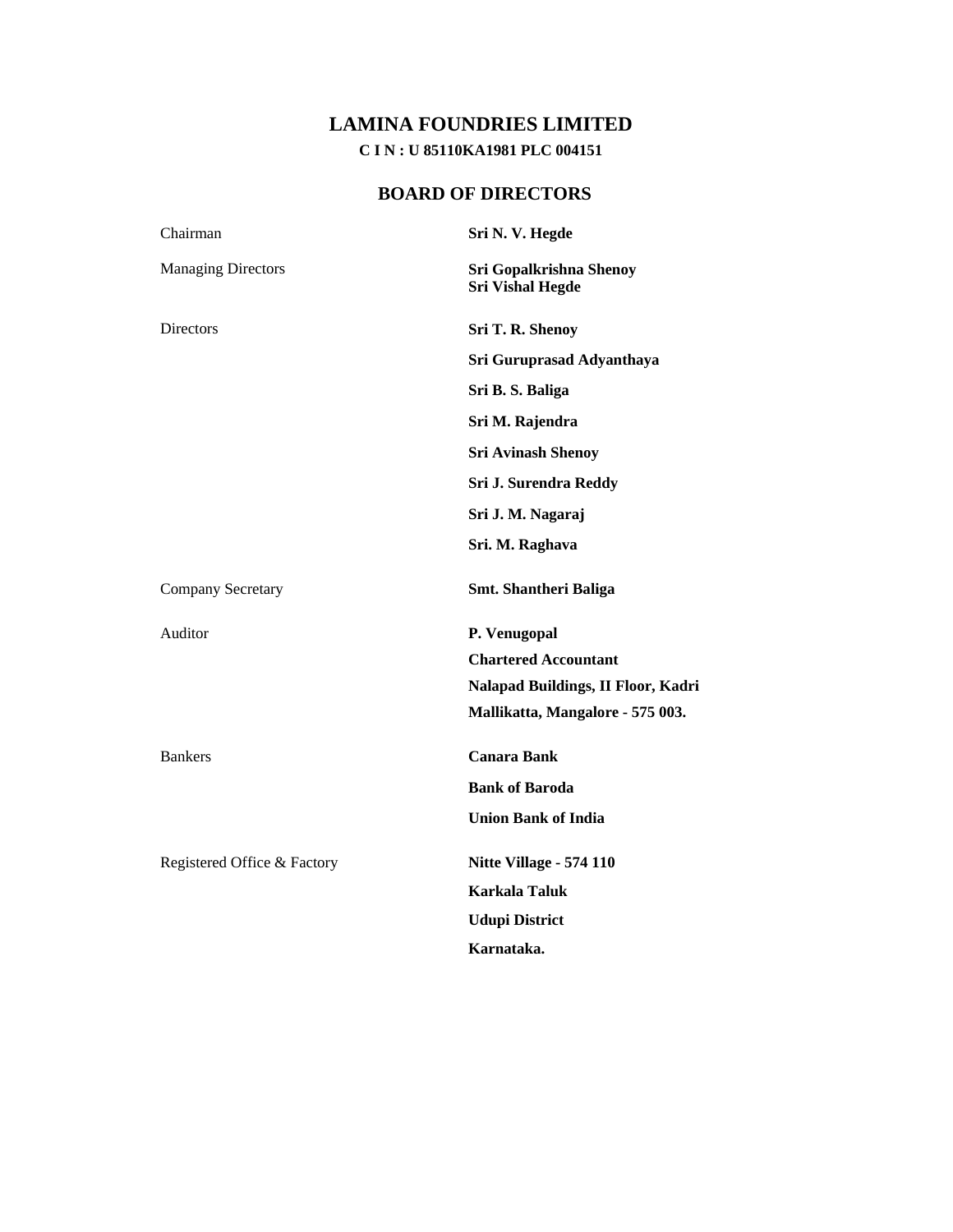# **NOTICE**

**Notice** is hereby given that the Thirty **Ninth Annual General Meeting( AGM)** of the members of Lamina Foundries Limited will be held through Video Conferencing (VC)/ Other Audio Visual Means (OAVM) as under:

**Date** : 30<sup>th</sup> September 2020 **Day : Wednesday Time : 11.00 A M Deemed Venue: Registered office of the Company** 

**Regd Off : Lamina Foundries Ltd Kuntadi Road Nitte, Karkala Taluk Udupi District Karnataka - 574110** 

To transact the following business:

# **ORDINARY BUSINESS:**

- 1. To receive, consider and adopt the Audited Financial Statements for the year ended 31.03.2020 and the report of the Directors and the Auditors thereon.
- 2. To appoint a Director in place of **Mr Madiyala Rajendra ( DIN 00136307)** who retires by rotation and being eligible, offers himself for re-appointment.
- 3. To appoint a Director in place of **Mr Jayaram Surendra Reddy ( DIN 00109421),** who retires by rotation and being eligible offers himself for re-appointment.
- 4. To appoint a Director in place of **Mr Janthakahalli Mallaradhya Nagaraj ( DIN 00238633),** who retires by rotation and being eligible offers himself for re-appointment.

# **SPECIAL BUSINESS**

5. TO APPOINT MR. VISHAL HEGDE (DIN : 00043245) AS MANAGING DIRECTOR (WORKS)

To consider and if thought fit, to pass the following resolution as a Special resolution:

RESOLVED THAT pursuant to Sections 196, 197 and 203 read with other applicable provisions and Schedule V of the Companies Act, 2013 and the provisions of Articles of Association of the Company and Companies(Appointment and Remuneration of Managerial Personnel) Rules, 2014, the consent of the Shareholders of the Company be and are hereby accorded to appoint Mr. Vishal Hegde (DIN:00043245) as a Managing Director (Works) of the Company for a period of three years commencing from  $15<sup>th</sup>$  June 2020 and ending on 14<sup>th</sup> June 2023, on the terms and conditions contained in the agreement entered into between the company and Mr. Vishal Hegde.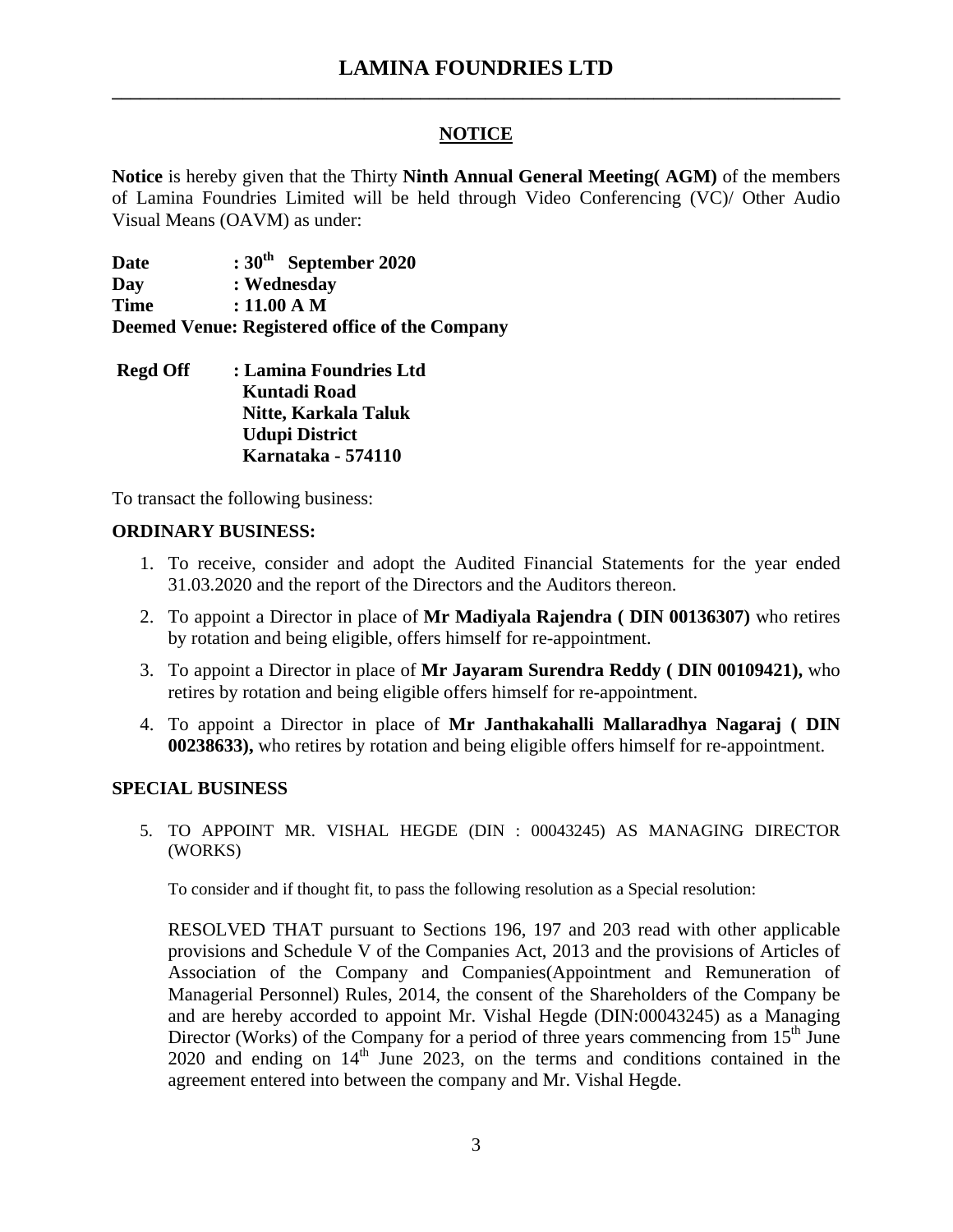RESOLVED FURTHER THAT Mr. Vishal Hegde in the capacity of Managing Director (Works) will be entrusted with among others the powers, authorities, functions, duties, responsibilities by Board of Directors of the Company, from time to time.

RESOLVED FURTHER THAT the Board of Directors be and is hereby authorised to do all such acts, deeds and things as may be necessary, proper and expedient for the purpose of giving effect to this resolution.

6. TO APPOINT MR GOPALKRISHNA SHENOY (DIN: 00043378) AS MANAGING DIRECTOR (MARKETING)

To consider and, if thought fit, to pass the following resolution as Special Resolution:

RESOLVED THAT pursuant to Sections 196, 197 and 203 read with other applicable provisions and Schedule V of the Companies Act, 2013 and the provisions of Articles of Association of the Company and Companies(Appointment and Remuneration of Managerial Personnel) Rules, 2014, the consent of the Shareholders of the Company be and are hereby accorded to appoint Mr. Gopalkrishna Shenoy, (DIN:00043378) as a Managing Director (Marketing) of the Company for a period of three years commencing from  $15<sup>th</sup>$  June 2020 and ending on  $14<sup>th</sup>$  June 2023, on a monthly remuneration of Rs.1,16,500/- with a yearly increment of Rs.1250/ and on the terms and conditions contained in the agreement entered into between the company and Mr. Gopalkrishna Shenoy and set out in detail in the explanatory statement annexed to the Notice.

RESOLVED FURTHER THAT Mr. Gopalkrishna Shenoy in the capacity of Managing Director (Marketing) will be entrusted with among others the powers, authorities, functions, duties, responsibilities by Board of Directors of the Company, from time to time.

RESOLVED FURTHER THAT the Board of Directors be and is hereby authorised to do all such acts, deeds and things as may be necessary, proper and expedient for the purpose of giving effect to this resolution.

> **By order of the Board of Directors of Lamina Foundries Limited**

**Mangalore Shantheri Baliga 31.08.2020 Company Secretary**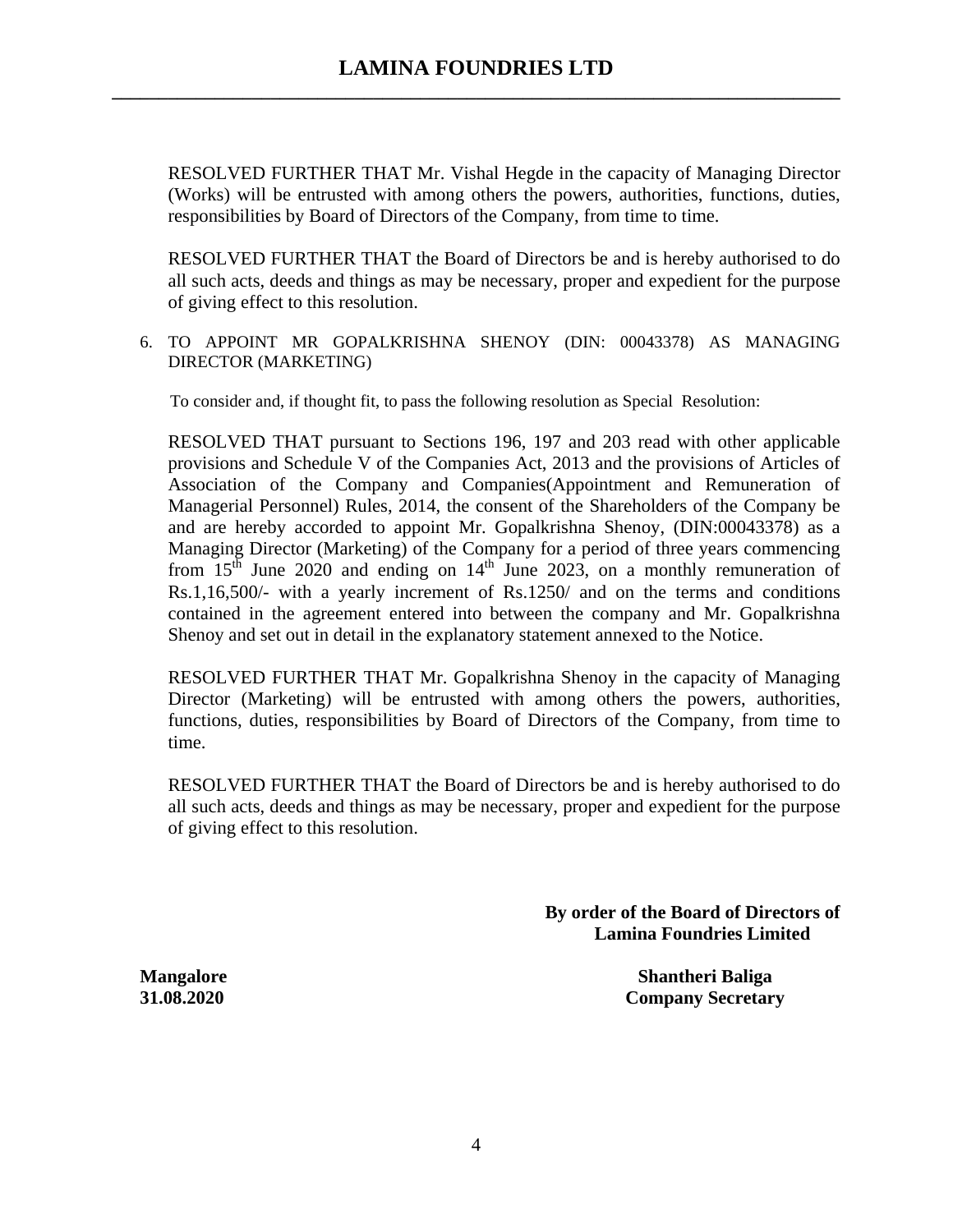# **Notes:-**

- 1. In view of the massive outbreak of the COVID-19 pandemic, social distancing is a norm to be followed and pursuant to the Circular No. 14/2020 dated April 08, 2020, Circular No.17/2020 dated April 13, 2020 issued by the Ministry of Corporate Affairs followed by Circular No. 20/2020 dated May 05, 2020, physical attendance of the Members to the EGM/AGM venue is not required and annual general meeting (AGM) be held through video conferencing (VC) or other audio visual means (OAVM). Hence, Members can attend and participate in the ensuing AGM through VC/OAVM.
- 2. Pursuant to the Circular No. 14/2020 dated April 08, 2020, issued by the Ministry of Corporate Affairs, the facility to appoint proxy to attend and cast vote for the members is not available for this AGM. However, the Body Corporates are entitled to appoint authorised representatives to attend the AGM through VC/OAVM and participate thereat and cast their votes through e-voting.
- 3. The Members can join the AGM in the VC/OAVM mode 15 minutes before and after the scheduled time of the commencement of the Meeting by following the procedure mentioned in the Notice. The facility of participation at the AGM through VC/OAVM will be made available for 1000 members on first come first served basis. This will not include large Shareholders (Shareholders holding 2% or more shareholding), Promoters, Institutional Investors, Directors, Key Managerial Personnel, the Chairpersons of the Audit Committee, Nomination and Remuneration Committee and Stakeholders Relationship Committee, Auditors etc. who are allowed to attend the AGM without restriction on account of first come first served basis.
- 4. The attendance of the Members attending the AGM through VC/OAVM will be counted for the purpose of reckoning the quorum under Section 103 of the Companies Act, 2013.
- 5. Pursuant to the provisions of Section 108 of the Companies Act, 2013 read with Rule 20 of the Companies (Management and Administration) Rules, 2014 (as amended) and Regulation 44 of SEBI (Listing Obligations & Disclosure Requirements) Regulations 2015 (as amended), and the Circulars issued by the Ministry of Corporate Affairs dated April 08, 2020, April 13, 2020 and May 05, 2020 the Company is providing facility of remote e-voting to its Members in respect of the business to be transacted at the AGM. For this purpose, the Company has entered into an agreement with National Securities Depository Limited (NSDL) for facilitating voting through electronic means, as the authorized agency. The facility of casting votes by a member using remote e-voting system as well as venue voting on the date of the AGM will be provided by NSDL.
- 6. In line with the Ministry of Corporate Affairs (MCA) Circular No. 17/2020 dated April 13, 2020, the Notice calling the AGM has been uploaded on the website of the Company at www.laminafoundries.com. Notice is also available on the website of NSDL (agency for providing the Remote e-Voting facility) i.e. www.evoting.nsdl.com.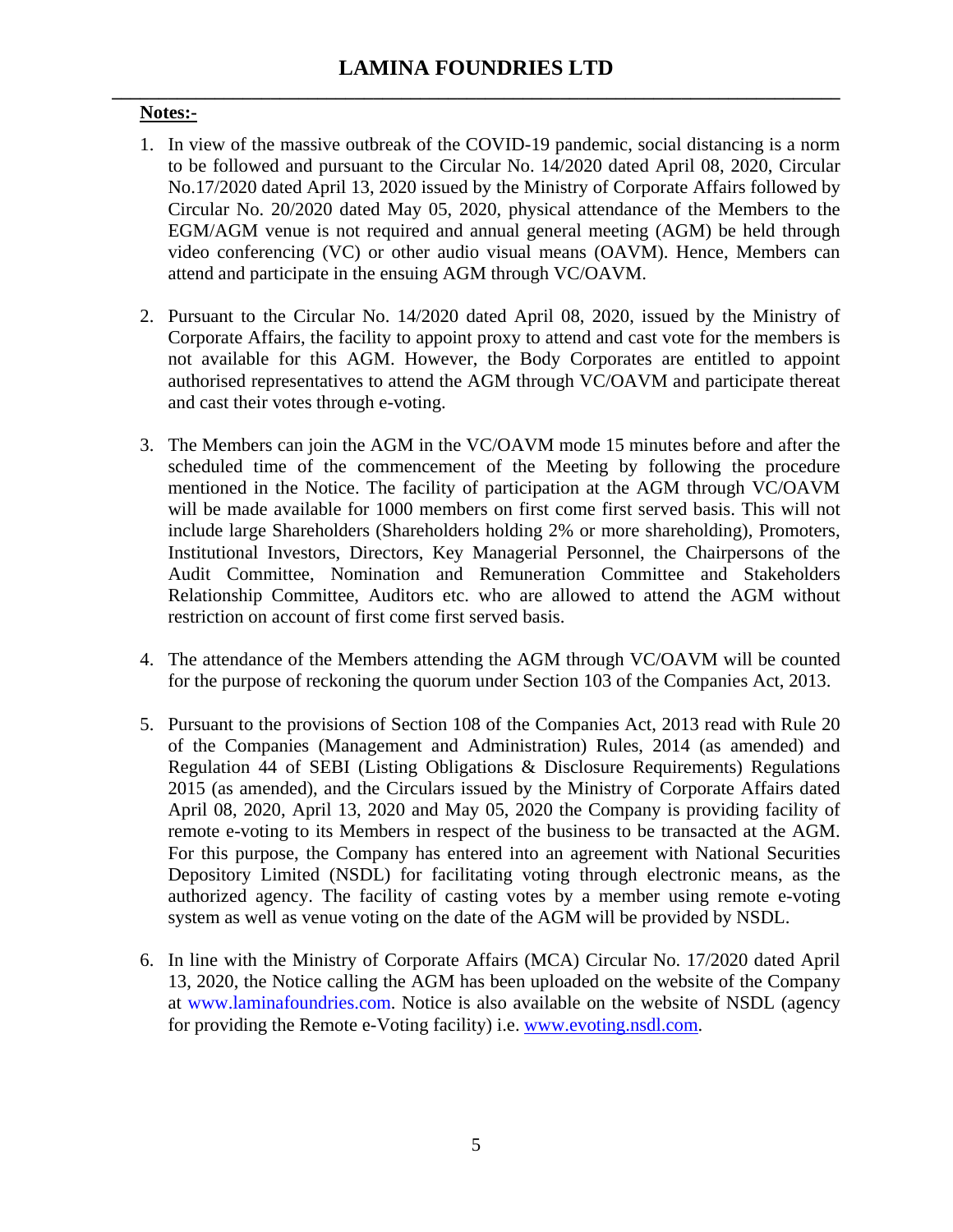- 7. AGM has been convened through VC/OAVM in compliance with applicable provisions of the Companies Act, 2013 read with MCA Circular No. 14/2020 dated April 08, 2020 and MCA Circular No. 17/2020 dated April 13, 2020 and MCA Circular No. 20/2020 dated May 05, 2020.
- 8. SEBI, vide notification dated 8th June, 2018 has mandated that after  $4<sup>th</sup>$  December, 2018, except in case of transposition and transmission of shares, requests for effecting transfer of securities shall not be processed unless the securities are held in the dematerialized form with a depository. Accordingly, Shareholders holding shares in physical form, are advised to dematerialize their shares.
- 9. Since the AGM will be held through VC/OAVM, the route map of the venue of the Meeting is not annexed hereto.
- 10. The Company has appointed Mr. S Anand SS Rao, Practising Company Secretary to act as the Scrutinizer for conducting the voting and remote e-voting process in a fair and transparent manner.
- 11. Further, in compliance with the aforesaid MCA Circulars and SEBI Circular dated May 12, 2020, Notice of the AGM along with the Annual Report 2019-20 is being sent only through electronic mode to those Members whose email addresses are registered with the R&T agents and Depositories.
- 12. The Register of Directors and their shareholding, maintained u/s 170 of the Companies Act, 2013and all other documents referred to in the notice and explanatory statement, will be available for inspection by the members of the Company on the website of the company up to the date of Annual General Meeting and will also be available during the Annual General Meeting.

# **THE INSTRUCTIONS FOR MEMBERS FOR REMOTE E-VOTING ARE AS UNDER:-**

**The remote e-voting period begins on Saturday, 26th September, 2020 at 9:00 A.M. and ends on Monday, 28th September, 2020 at 5:00 P.M. The remote e-voting module shall be disabled by NSDL for voting thereafter.** 

**How do I vote electronically using NSDL e-Voting system?**

*The way to vote electronically on NSDL e-Voting system consists of "Two Steps" which are mentioned below:* 

**Step 1: Log-in to NSDL e-Voting system at** https://www.evoting.nsdl.com/ **Step 2: Cast your vote electronically on NSDL e-Voting system. Details on Step 1 is mentioned below:** 

# **How to Log-in to NSDL e-Voting website?**

1. Visit the e-Voting website of NSDL. Open web browser by typing the following URL: https://www.evoting.nsdl.com/ either on a Personal Computer or on a mobile.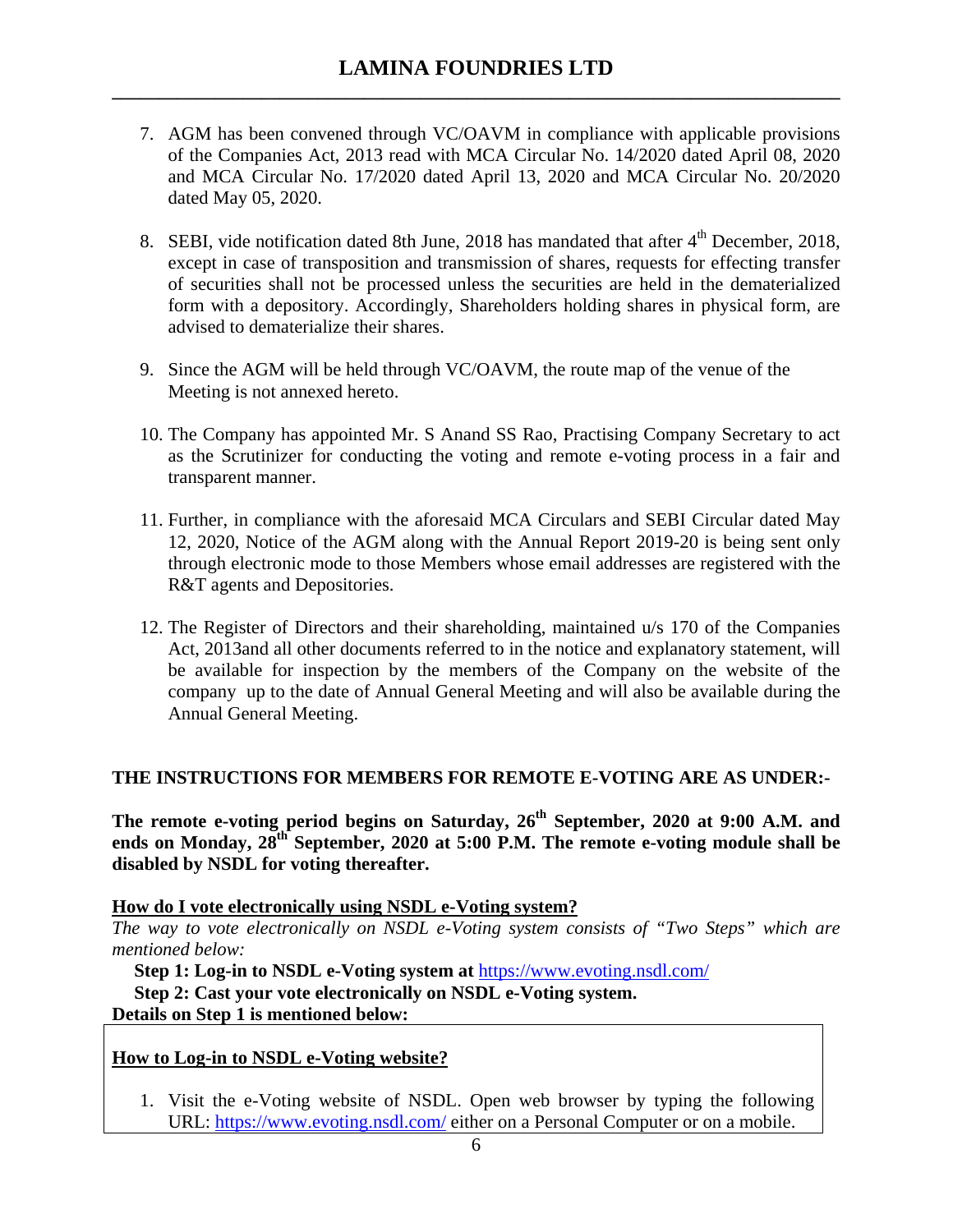- 2. Once the home page of e-Voting system is launched, click on the icon "Login" which is available under 'Shareholders' section.
- 3. A new screen will open. You will have to enter your User ID, your Password and a Verification Code as shown on the screen. *Alternatively, if you are registered for NSDL eservices i.e. IDEAS, you can log-in at https://eservices.nsdl.com/ with your existing IDEAS login. Once you log-in to NSDL eservices after using your log-in credentials, click on e-Voting and you can proceed to Step 2 i.e. Cast your vote electronically.*
- 4. Your User ID details are given below :

| <b>Manner of holding shares i.e. Demat</b> | Your User ID is:                                  |
|--------------------------------------------|---------------------------------------------------|
| (NSDL or CDSL) or Physical                 |                                                   |
| a) For Members who hold shares in          | 8 Character DP ID followed by 8 Digit             |
| demat account with NSDL.                   | Client ID                                         |
|                                            | For example if your DP ID is IN300***             |
|                                            | and Client ID is $12******$ then your user        |
|                                            | ID is IN300***12******.                           |
| b) For Members who hold shares in          | 16 Digit Beneficiary ID                           |
| demat account with CDSL.                   | For example if your Beneficiary ID is             |
|                                            | 12************** then your user ID is             |
|                                            | 17**************                                  |
| c) For Members holding shares in           | <b>EVEN Number followed by Folio</b>              |
| Physical Form.                             | Number registered with the company                |
|                                            | For example if folio number is 001 <sup>***</sup> |
|                                            | and EVEN is 101456 then user ID is                |
|                                            | 101456001***                                      |

- 5. Your password details are given below:
	- a) If you are already registered for e-Voting, then you can use your existing password to login and cast your vote.
	- b) If you are using NSDL e-Voting system for the first time, you will need to retrieve the 'initial password' which was communicated to you. Once you retrieve your 'initial password', you need to enter the 'initial password' and the system will force you to change your password.
	- c) How to retrieve your 'initial password'?
		- (i) If your email ID is registered in your demat account or with the company, your 'initial password' is communicated to you on your email ID. Trace the email sent to you from NSDL from your mailbox. Open the email and open the attachment i.e. a .pdf file. Open the .pdf file. The password to open the .pdf file is your 8 digit client ID for NSDL account, last 8 digits of client ID for CDSL account or folio number for shares held in physical form. The .pdf file contains your 'User ID' and your 'initial password'.
		- **(ii) If your email ID is not registered, please follow steps mentioned below in process for those shareholders whose email ids are not registered**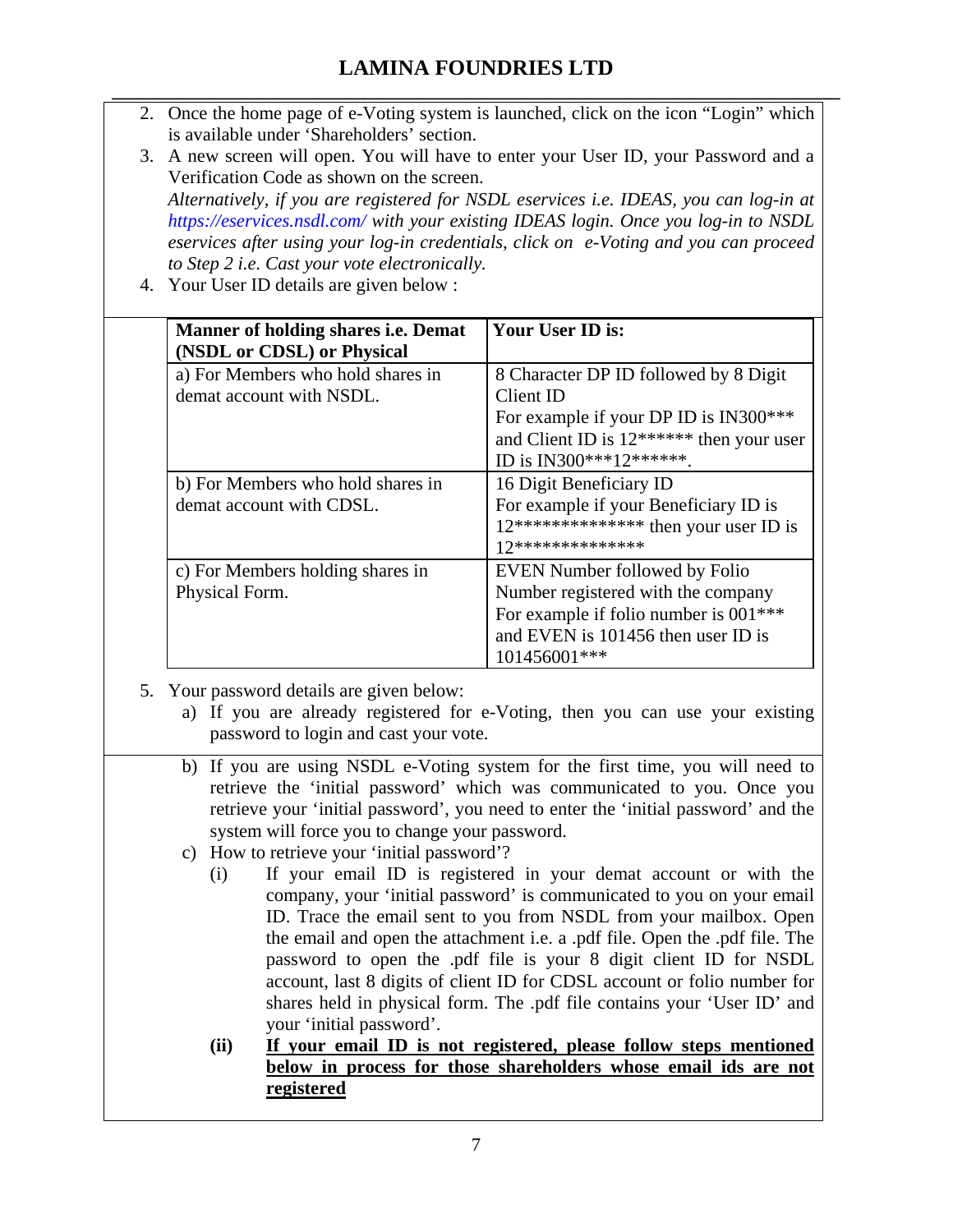- 6. If you are unable to retrieve or have not received the " Initial password" or have forgotten your password:
	- a) Click on "**Forgot User Details/Password**?"(If you are holding shares in your demat account with NSDL or CDSL) option available on www.evoting.nsdl.com.
	- b) **Physical User Reset Password**?" (If you are holding shares in physical mode) option available on www.evoting.nsdl.com.
	- c) If you are still unable to get the password by aforesaid two options, you can send a request at evoting@nsdl.co.in mentioning your demat account number/folio number, your PAN, your name and your registered address.
	- d) Members can also use the OTP (One Time Password) based login for casting the votes on the e-Voting system of NSDL.
- 7. After entering your password, tick on Agree to "Terms and Conditions" by selecting on the check box.
- 8. Now, you will have to click on "Login" button.
- 9. After you click on the "Login" button, Home page of e-Voting will open.

# **Details on Step 2 is given below:**

## **How to cast your vote electronically on NSDL e-Voting system?**

- 1. After successful login at Step 1, you will be able to see the Home page of e-Voting. Click on e-Voting. Then, click on Active Voting Cycles.
- 2. After click on Active Voting Cycles, you will be able to see all the companies "EVEN" in which you are holding shares and whose voting cycle is in active status.
- 3. Select "EVEN" of company for which you wish to cast your vote.
- 4. Now you are ready for e-Voting as the Voting page opens.
- 5. Cast your vote by selecting appropriate options i.e. assent or dissent, verify/modify the number of shares for which you wish to cast your vote and click on "Submit" and also "Confirm" when prompted.
- 6. Upon confirmation, the message "Vote cast successfully" will be displayed.
- 7. You can also take the printout of the votes cast by you by clicking on the print option on the confirmation page.
- 8. Once you confirm your vote on the resolution, you will not be allowed to modify your vote.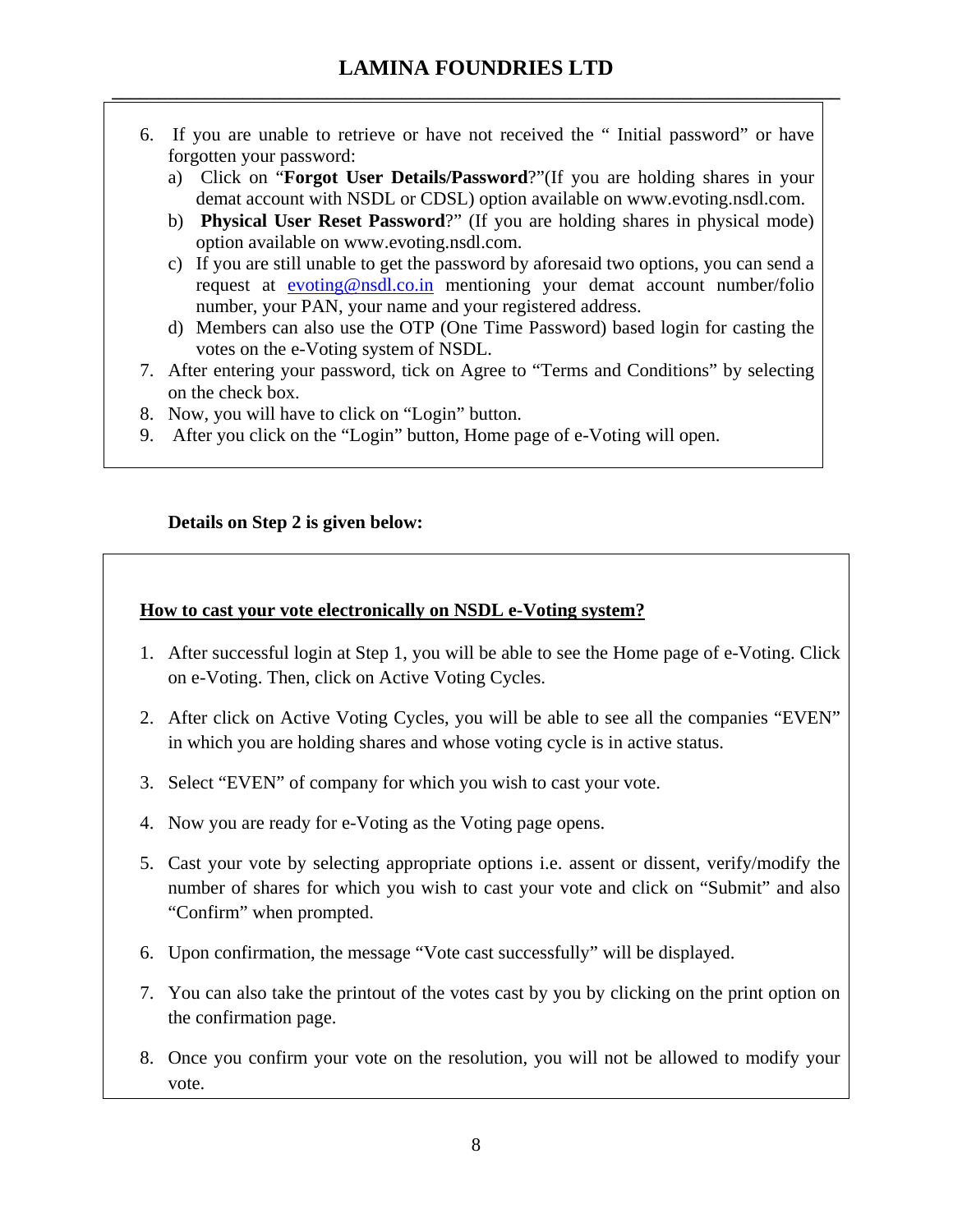# **General Guidelines for shareholders**

- 1 Institutional shareholders (i.e. other than individuals, HUF, NRI etc.) are required to send scanned copy (PDF/JPG Format) of the relevant Board Resolution/ Authority letter etc. with attested specimen signature of the duly authorized signatory(ies) who are authorized to vote, to the Scrutinizer by e-mail to **anandssrao@gmail.com** with a copy marked to evoting@nsdl.co.in.
- 2. It is strongly recommended not to share your password with any other person and take utmost care to keep your password confidential. Login to the e-voting website will be disabled upon five unsuccessful attempts to key in the correct password. In such an event, you will need to go through the "Forgot User Details/Password?" or "Physical User Reset Password?" option available on www.evoting.nsdl.com to reset the password.
- 3. In case of any queries, you may refer the Frequently Asked Questions (FAQs) for Shareholders and e-voting user manual for Shareholders available at the download section of www.evoting.nsdl.com or call on toll free no.: 1800-222-990 or send a request to Sarita Mote at evoting@nsdl.co.in or SaritaM@nsdl.co.in

### **Process for those shareholders whose email ids are not registered with the depositories for procuring user id and password and registration of e mail ids for e-voting for the resolutions set out in this notice** :

- 1. In case shares are held in physical mode please provide Folio No., Name of shareholder, scanned copy of the share certificate (front and back), PAN (self attested scanned copy of PAN card), AADHAR (self attested scanned copy of Aadhar Card) by email to secretary@lamina.co.in
- 2. In case shares are held in demat mode, please provide DPID-CLID (16 digit DPID + CLID or 16 digit beneficiary ID), Name, client master or copy of Consolidated Account statement, PAN (self attested scanned copy of PAN card), AADHAR (self attested scanned copy of Aadhar Card) to secretary@lamina.co.in
- 3. Alternatively member may send an e-mail request to evoting@nsdl.co.in for obtaining User ID and Password by proving the details mentioned in Point (1) or (2) as the case may be.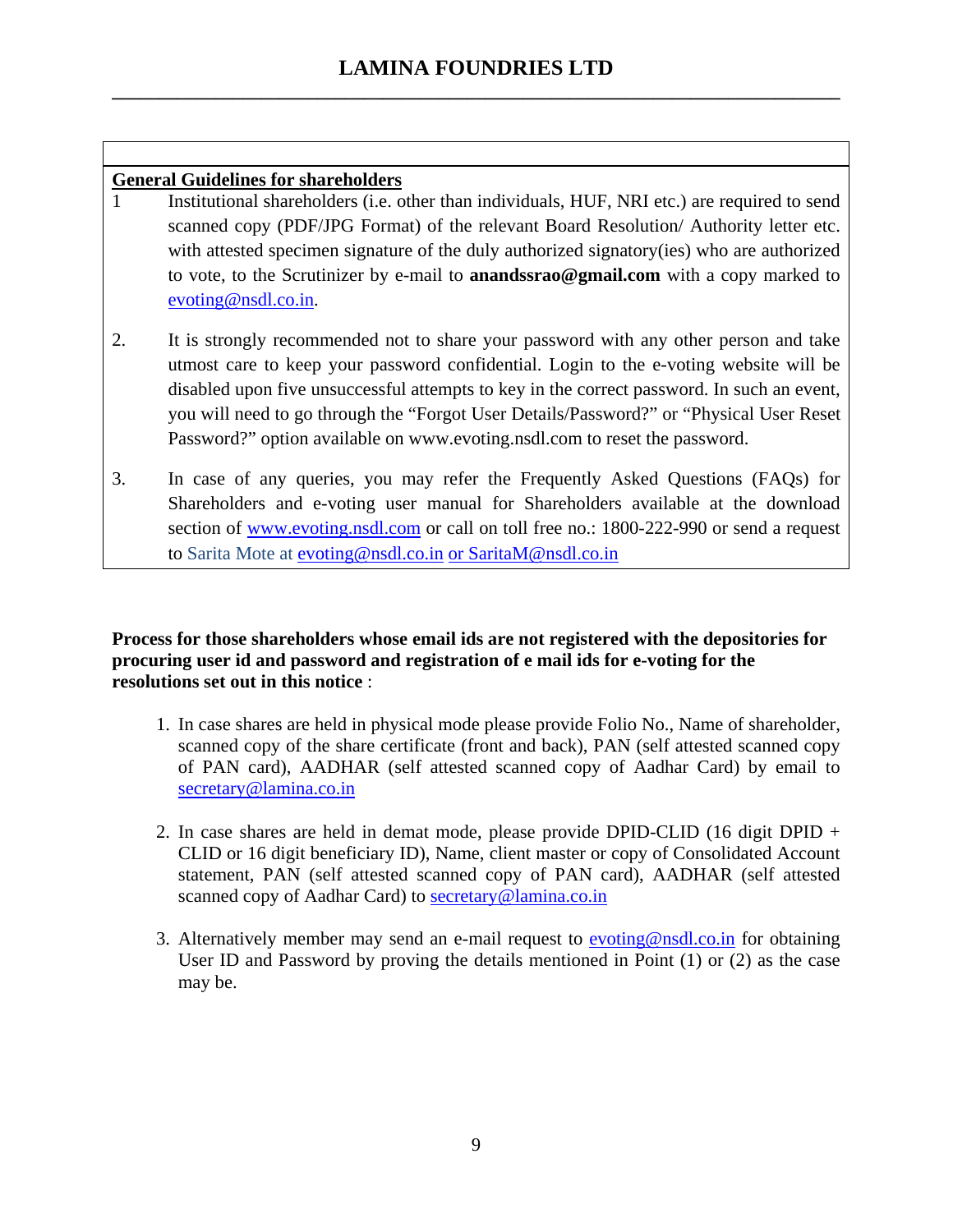# **THE INSTRUCTIONS FOR MEMBERS FOR e-VOTING ON THE DAY OF THE AGM ARE AS UNDER:-**

- 1. The procedure for e-Voting on the day of the AGM is same as the instructions mentioned above for remote e-voting.
- 2. Only those Members/ shareholders, who will be present in the AGM through VC/OAVM facility and have not casted their vote on the Resolutions through remote e-Voting and are otherwise not barred from doing so, shall be eligible to vote through e-Voting system in the AGM.
- 3. Members who have voted through Remote e-Voting will be eligible to attend the AGM. However, they will not be eligible to vote at the AGM.
- 4. The details of the person who may be contacted for any grievances connected with the facility for e-Voting on the day of the AGM shall be the same person mentioned for Remote e-voting.

# **INSTRUCTIONS FOR MEMBERS FOR ATTENDING THE AGM THROUGH VC/OAVM ARE AS UNDER:**

- 1. Member will be provided with a facility to attend the AGM through VC/OAVM through the NSDL e-Voting system. Members may access the same at https://www.evoting.nsdl.com under shareholders/members login by using the remote evoting credentials. The link for VC/OAVM will be available in shareholder/members login where the EVEN of Company will be displayed. Please note that the members who do not have the User ID and Password for e-Voting or have forgotten the User ID and Password may retrieve the same by following the remote e-Voting instructions mentioned in the notice to avoid last minute rush. Further members can also use the OTP based login for logging into the e-Voting system of NSDL.
- 2. Members are encouraged to join the Meeting through Laptops for better experience.
- 3. Further Members will be required to allow Camera and use Internet with a good speed to avoid any disturbance during the meeting.
- 4. Please note that Participants Connecting from Mobile Devices or Tablets or through Laptop connecting via Mobile Hotspot may experience Audio/Video loss due to Fluctuation in their respective network. It is therefore recommended to use Stable Wi-Fi or LAN Connection to mitigate any kind of aforesaid glitches.
- 5. Shareholders who would like to express their views/ask questions during the meeting may register themselves as a speaker & may send their request mentioning their name, demat account number/folio number, email id, mobile number at (company email id)..
- 6. Shareholders who would like to express their views/have questions may send their questions in advance mentioning their name demat account number/folio number, email id, mobile number at (company email id). The same will be replied by the company suitably.
- 7. Those shareholders who have registered themselves as a speaker will only be allowed to express their views/ask questions during the meeting.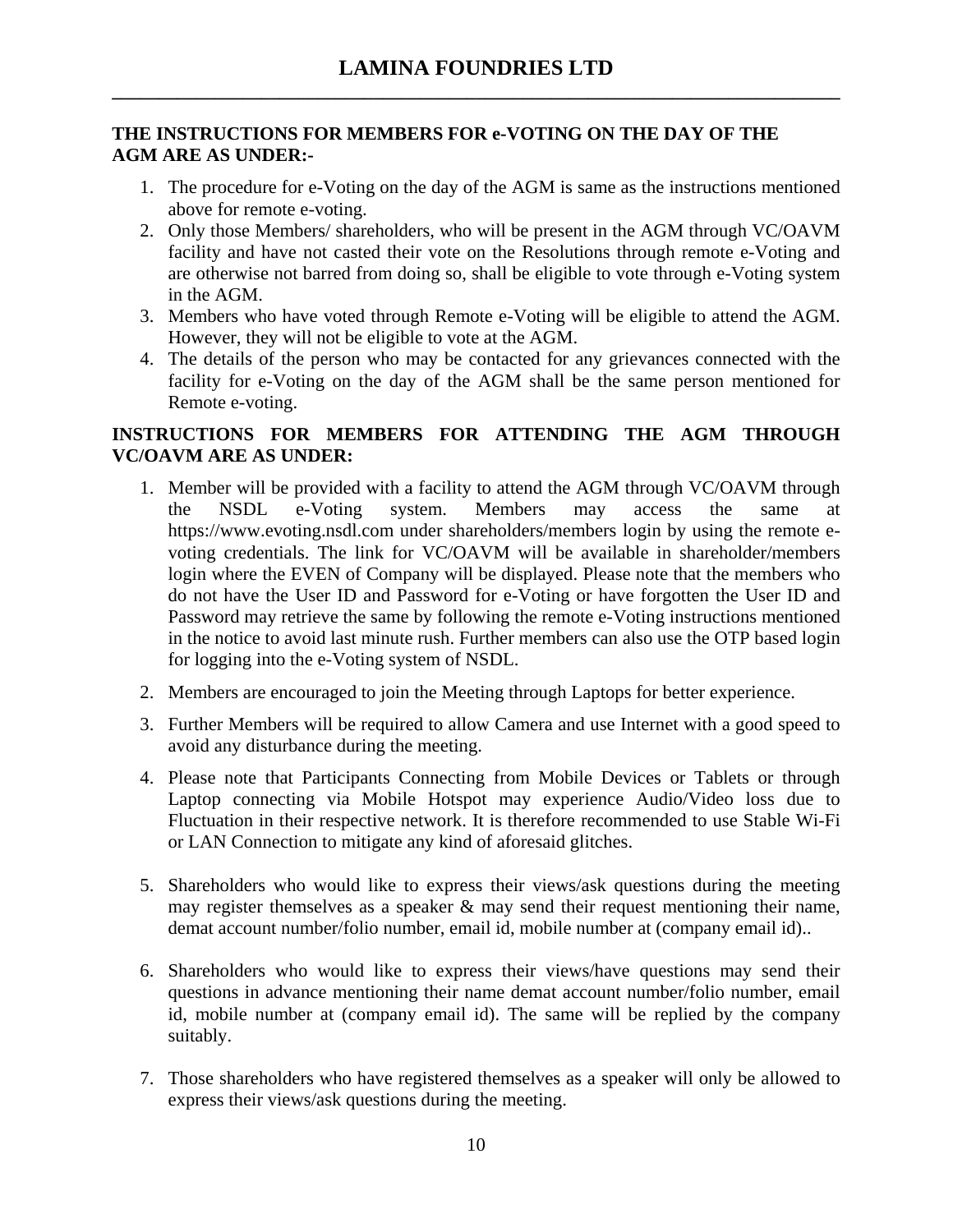### **STATEMENT PURSUANT TO SECTION 102 (1) OF COMPANIES ACT, 2013 ITEM 5**

The Company needs lot more efforts in getting more orders for its products and since this assignment will involve frequent travelling, it was felt necessary to bifurcate the powers and duties of operation and marketing between two Managing Directors of the Company. Hence the Board of Directors at their meeting dated 15.06.2020 appointed Mr Vishal Hegde (DIN:00043245) as Managing Director (Works) for a period of 3 years with effect from 15.06.2020

The Company has received from Mr Vishal Hegde(DIN:00043245) (i) consent in writing to act as director in form DIR-2 pursuant to Rule 8 of Companies (Appointment & Qualification Of Directors) Rules 2014, (ii) intimation in Form DIR-8 in terms of Companies (Appointment & Qualification Of Directors) Rules, 2014, to the effect that he is not disqualified under sub-section (2) of Section 164 of the Companies Act, 2013, confirming his eligibility for such appointment.

# **REMUNERATION PAYABLE TO MR VISHAL HEGDE:**

1. Mr. Vishal Hegde (DIN: 00043245), as Managing Director (Works) will not take any remuneration except to the extent of the reimbursement of expenses incurred on behalf of the company, until the company starts making profit at which time the terms of remuneration shall be discussed by the Board of Directors.

He will however be entitled to the benefits as under:

- a. Provision of car for use on company's business and telephone at residence will not be considered as perquisites. Personal long distance calls on telephone and use of car for private purpose shall be billed by the company to the individual appointee concerned.
- b. Reimbursement by the company of entertainment and all other out of pocket expenses that may be incurred by him for the business of the company in the course of discharge of his day to day duties as Managing Director (Works) of the Company on actual basis.
- c. In the event of absence or inadequacy of profits in any financial year the aforesaid salary together with the perquisites will be the minimum remuneration payable to him and the same shall be governed by the provisions of Section II of Part II of Schedule V to the Companies Act, 2013.
- 2. According to the provisions of Schedule V of the Companies Act, 2013, In case the company doesn't earn sufficient profit or there is inadequate profit, resolution shall be passed for the remuneration payable to the Managing director for the period not exceeding three years, hence the remuneration payable to Mr. Vishal Hegde (DIN:00043245) is proposed to be fixed for the period of three years when the company earns sufficient profit.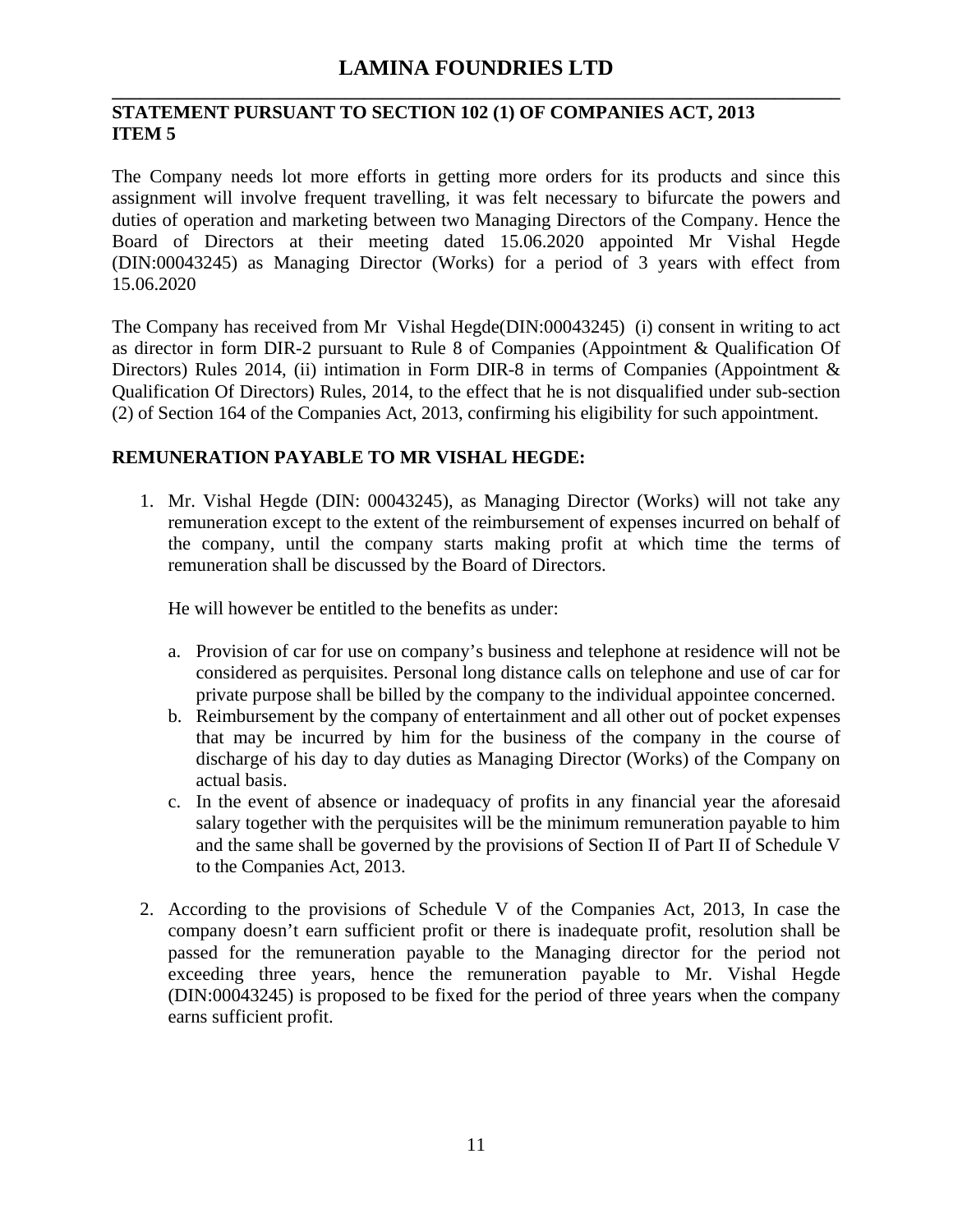The details required pursuant to the provisions of Schedule V of the Companies Act, 2013, are as under:

# **I. General information:**

| 1. | Nature of industry                                                                                                                                                           |                             | Manufacturing                                                                                                                                        |
|----|------------------------------------------------------------------------------------------------------------------------------------------------------------------------------|-----------------------------|------------------------------------------------------------------------------------------------------------------------------------------------------|
| 2. | of<br>expected<br>date<br>Date or<br>commencement of commercial<br>production                                                                                                |                             | The Company which was established in the<br>year 1981, engages in the manufacture of<br>brake drums, fly wheels, oil sumps &<br>industrial castings. |
| 3. | case of new<br><i>In</i><br>companies,<br>expected date of commencement of<br>activities as per project approved<br>by financial institutions appearing<br>in the prospectus |                             | Not Applicable                                                                                                                                       |
| 4. | Financial performance based on<br>given indicators                                                                                                                           | $\mathcal{L}_{\mathcal{A}}$ | Rs in lakhs<br>For the year ended<br>31.03.2020<br>8155.18<br>Turnover (gross)<br>Profit/(Loss) after tax<br>(498.25)<br>(328.36)<br>Networth        |
| 5. | Foreign<br>investments<br><sub>or</sub><br>collaborations, if any.                                                                                                           |                             | Not Applicable                                                                                                                                       |

# **II. Information about the appointee:**

| 1. | <b>Background details</b>             | Mr. Vishal Hegde has a degree in BBM from       |
|----|---------------------------------------|-------------------------------------------------|
|    |                                       | SDM College of Business Management.             |
| 2. | Past remuneration                     | Did not draw any remuneration other than        |
|    |                                       | sitting fees for attending the Board meetings.  |
| 3. | Job profile and his suitability       | He has a vast experience about the automobile   |
|    |                                       | spare parts industry and has good               |
|    |                                       | administrative knowledge.                       |
| 4. | Remuneration proposed                 | No remuneration is being proposed by way of     |
|    |                                       | salary                                          |
| 5. | Comparative remuneration profile      | Not applicable                                  |
|    | with respect to industry, size of the |                                                 |
|    | company, profile of the position      |                                                 |
|    | and person (in case of expatriates    |                                                 |
|    | the relevant details would be with    |                                                 |
|    |                                       |                                                 |
|    | respect to the country of his origin) |                                                 |
| 6. | Pecuniary relationship directly or    | 0 % of the total shareholding is held by Mr.    |
|    | indirectly with the company, or       | of the<br>Hedge. 3.09 %<br>Vishal<br>total      |
|    | relationship with the managerial      | shareholding is held by relatives of Mr. Vishal |
|    | personnel, if any                     | Hedge.                                          |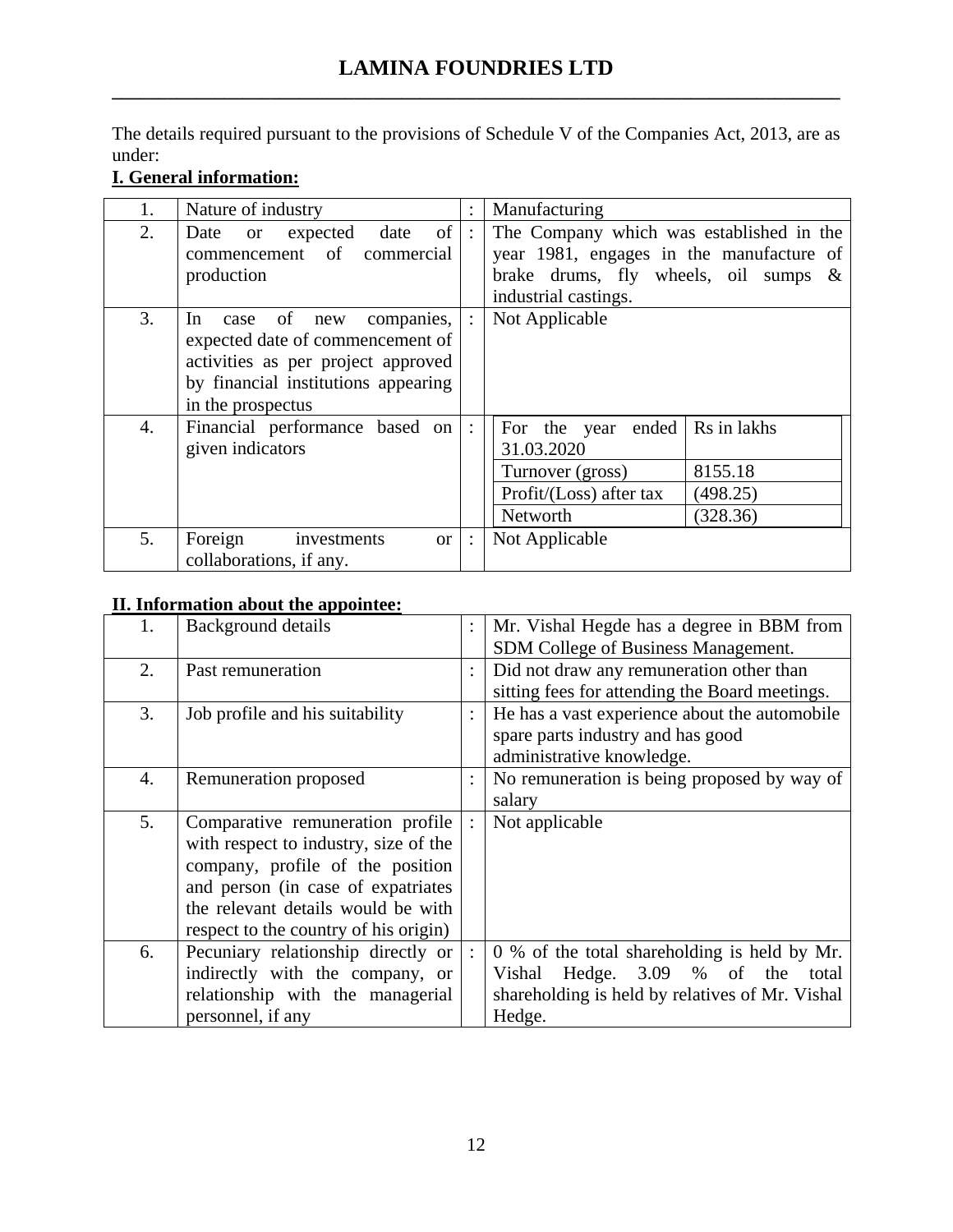|    | Reasons of loss or inadequate       | $\ddot{\cdot}$ | Recessionary conditions in automobile     |
|----|-------------------------------------|----------------|-------------------------------------------|
|    | profits                             |                | market.                                   |
| 2. | Steps taken or proposed to be taken |                | : Introduced cost sutting measures and    |
|    | for improvement                     |                | Promoters have provided liquid funds to   |
|    |                                     |                | tide over the liquidity problem.          |
|    | Expected increase in productivity   | $\ddot{\cdot}$ | Since an exceptional situation is being   |
|    | and profits in measurable terms     |                | faced by the world at large, it would not |
|    |                                     |                | be possible to predict such figures       |

Accordingly, the Board recommends passing of the resolutions, as set out in the accompanying notice, by the members.

None of the Directors except Mr Vishal Hegde,(Managing Director) , Mr Nitte Vinaya Hegde (Director and Shareholder), Mrs Sujatha V Hegde (Shareholder) being his relative's may be considered as interested or concerned in the resolution.

# **ITEM NO. 6**

Since the Company needs lot more efforts in getting orders for its products, the Board of Directors at their Board Meeting dated 15.06.2020, decided to appoint Mr Gopalkrishna Shenoy (DIN:00043378) as Managing Director (Marketing) for a period of 3 years with effect from 15.06.2020.

# **REMUNERATION PAYABLE TO MR GOPALKRISHNA SHENOY :**

The terms and conditions of the Managing Director (Marketing) as to remuneration shall be as under subject however to statutory deductions as may be applicable:

# **Salary :**

- a. He shall be paid a basic salary of Rs. 1,16,500/- per month.
- b. He shall be eligible for a special allowance of Rs. 16,500/- per month.
- c. He shall be entitled to increment of Rs.1250/- at the end of each year.
- d. He shall be eligible for bonus as applicable to other executives of the Company.

# **Perquisite:**

# **Perquisites under category "A"**

a. House Rent Allowance

He shall be entitled to House Rent Allowance calculated at the rate of 30% on the basic salary.

- b. The expenditure incurred by the Company on gas, electricity, water and furnishings shall be valued as per Income-Tax Rules, 1962.
- c. Medical Reimbursement: Expenses incurred for the appointee and the family subject to a ceiling of one month's salary in a year.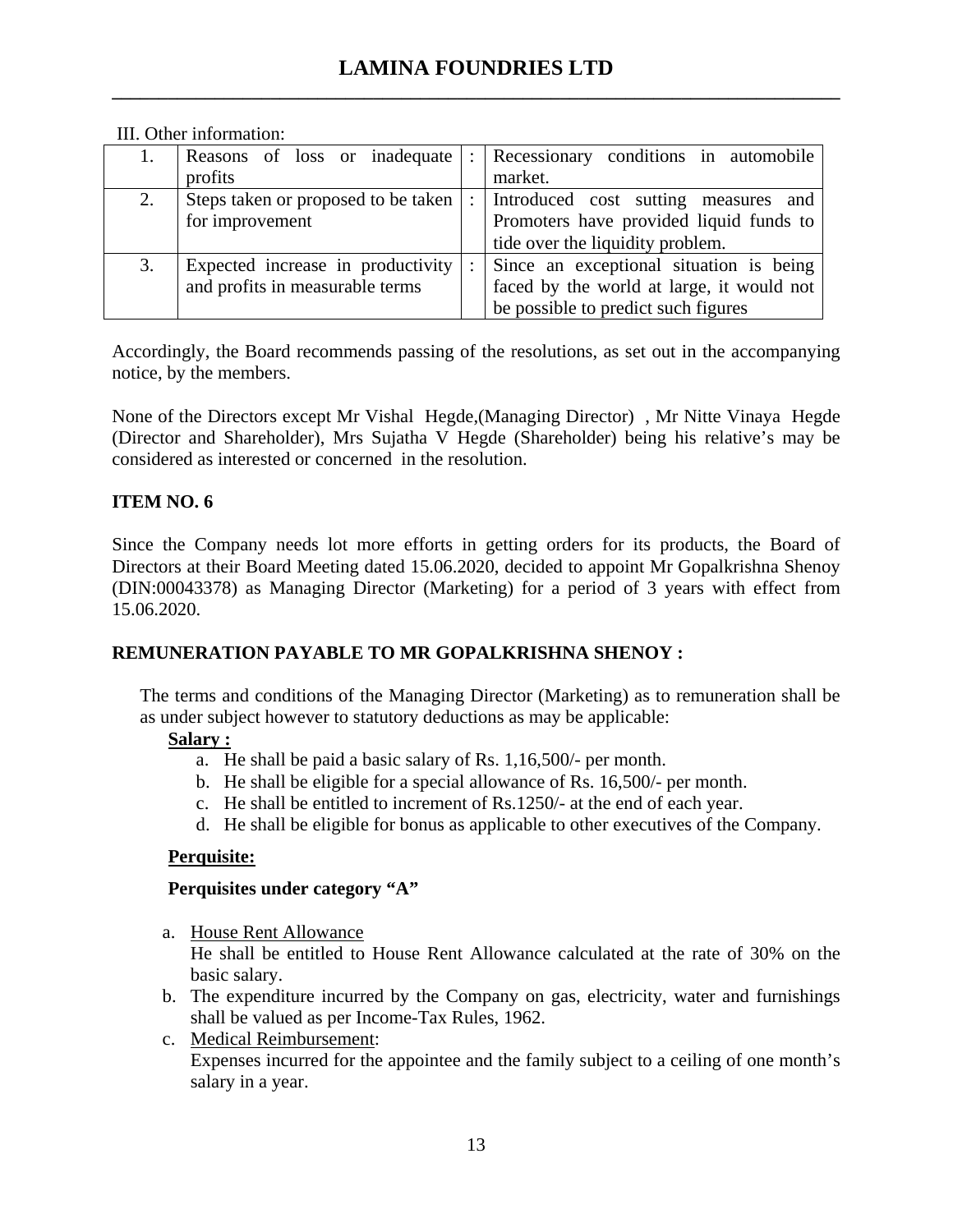d. Leave Travel Concession:

Applicable for the appointee and his family, once in a year incurred in accordance with any rules specified by the company.

- e. Club Fees: Appointee shall be eligible to the fee of the clubs subject to a maximum of two clubs. This will not include admission and life membership fees.
- f. Personal Accident Insurance: Premium for personal accident insurance shall not to exceed Rs.4000/- per annum.

# **Perquisite under category "B"**

Contribution to provident fund, superannuation fund or annuity fund which will not be included in the computation of the ceiling on perquisites to the extent these either singly or put together are not taxable, under the income tax Act. Gratuity payable should not exceed half a month's salary for each completed year of service.

Encashment of leave at the end of the tenure will not be included in the computation of the ceiling on perquisites.

# **Perquisite under category "C"**

Provision of car for use on company's business and telephone at residence will not be considered as perquisites. Personal long distance calls on telephone and use of car for private purpose shall be billed by the company to the individual appointee concerned.

The Managing Director (Marketing) shall be entitled to reimbursement by the company of entertainment and all other out of pocket expenses that may be incurred by him for the business of the company in the course of discharge of his day to day duties on actual basis.

# **Minimum remuneration**

In the event of absence or inadequacy of profits in any financial year the aforesaid salary together with the perquisites will be the minimum remuneration payable to him and the same shall be governed by the provisions of Section II of Part II of Schedule V to the Companies Act, 2013.

The Company has received from Mr Gopalkrishna Shenoy(DIN:00043378) as Managing Director (Marketing)(i) consent in writing to act as director in form DIR-2 pursuant to Rule 8 of Companies (Appointment & Qualification Of Directors) Rules 2014, (ii) intimation in Form DIR-8 in terms of Companies (Appointment & Qualification Of Directors) Rules, 2014, to the effect that he is not disqualified under sub-section (2) of Section 164 of the Companies Act, 2013, confirming his eligibility for such re-appointment.

According to the provisions of Schedule V of the Companies Act, 2013, In case the companies doesn't earn sufficient profit or there is inadequate profit, resolution shall be passed for the remuneration payable to the Managing director for the period not exceeding three years, hence the remuneration payable to Mr Gopalkrishna Shenoy(DIN:00043378) is proposed to be fixed for the period of three years.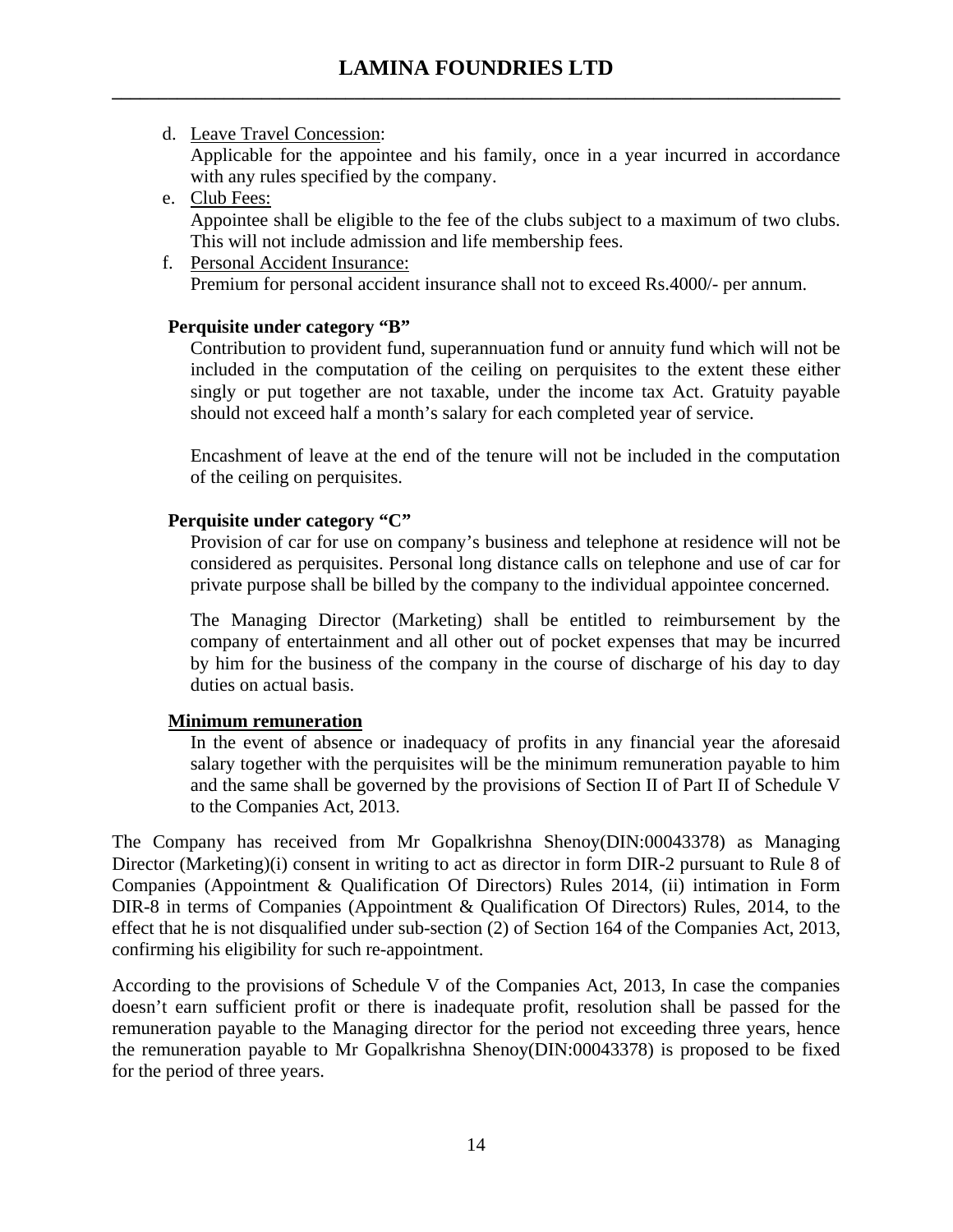The details required pursuant to the provisions of Schedule V of the Companies Act, 2013, are as under:

# **I. General information:**

| 1. | Nature of industry                                                                                                                                                       | Manufacturing                                                                        |                                                |
|----|--------------------------------------------------------------------------------------------------------------------------------------------------------------------------|--------------------------------------------------------------------------------------|------------------------------------------------|
| 2. | of<br>Date or expected date                                                                                                                                              | The Company which was established in the                                             |                                                |
|    | commencement of commercial                                                                                                                                               | year 1981, engages in the manufacture of                                             |                                                |
|    | production                                                                                                                                                               | brake drums and fly wheels.                                                          |                                                |
| 3. | case of new<br>companies,<br>$\ln$<br>expected date of commencement of<br>activities as per project approved<br>by financial institutions appearing<br>in the prospectus | Not Applicable                                                                       |                                                |
| 4. | Financial performance based on<br>given indicators                                                                                                                       | For the year ended<br>31.03.2020<br>Turnover (gross)<br>Profit after tax<br>Networth | Rs in lakhs<br>8155.18<br>(498.25)<br>(328.36) |
| 5. | Foreign<br>investments<br><sub>or</sub><br>collaborations, if any.                                                                                                       | Not Applicable                                                                       |                                                |

# **II. Information about the appointee:**

| 1.             | Background details                                                                                                                                                                                                                  | Mr Gopalkrishna Shenoy is a Bachelor of<br>Mechanical Engineering and has a MBA<br>degree in Marketing.                                                                                  |
|----------------|-------------------------------------------------------------------------------------------------------------------------------------------------------------------------------------------------------------------------------------|------------------------------------------------------------------------------------------------------------------------------------------------------------------------------------------|
| 2.             | Past remuneration                                                                                                                                                                                                                   | Basic salary Rs.1,01,250 per month, with<br>annual increment of Rs.1250                                                                                                                  |
| 3.             | Job profile and his suitability                                                                                                                                                                                                     | He has expertise in Marketing sector which is<br>vital for the growth of the Company.                                                                                                    |
| 4.             | Remuneration proposed                                                                                                                                                                                                               | Basic pay Rs. 1,16,500<br>Special Pay Rs.16,500 p.m<br>Annual increment of Rs.1250                                                                                                       |
| 5 <sub>1</sub> | Comparative remuneration profile<br>with respect to industry, size of the<br>company, profile of the position<br>and person (in case of expatriates)<br>the relevant details would be with<br>respect to the country of his origin) | The following factors were considered:<br>The remuneration being paid by<br>other<br>companies to their managerial personnel, the<br>duties and responsibilities of the appointee.       |
| 6.             | Pecuniary relationship directly or<br>indirectly with the company, or<br>relationship with the managerial<br>personnel, if any                                                                                                      | 0.22 % of the total shareholding is held by Mr<br>Gopalkrishna Shenoy(DIN:00043378). 2.14 %<br>of the total shareholding is held by relatives of<br>Mr Gopalkrishna Shenoy(DIN:00043378) |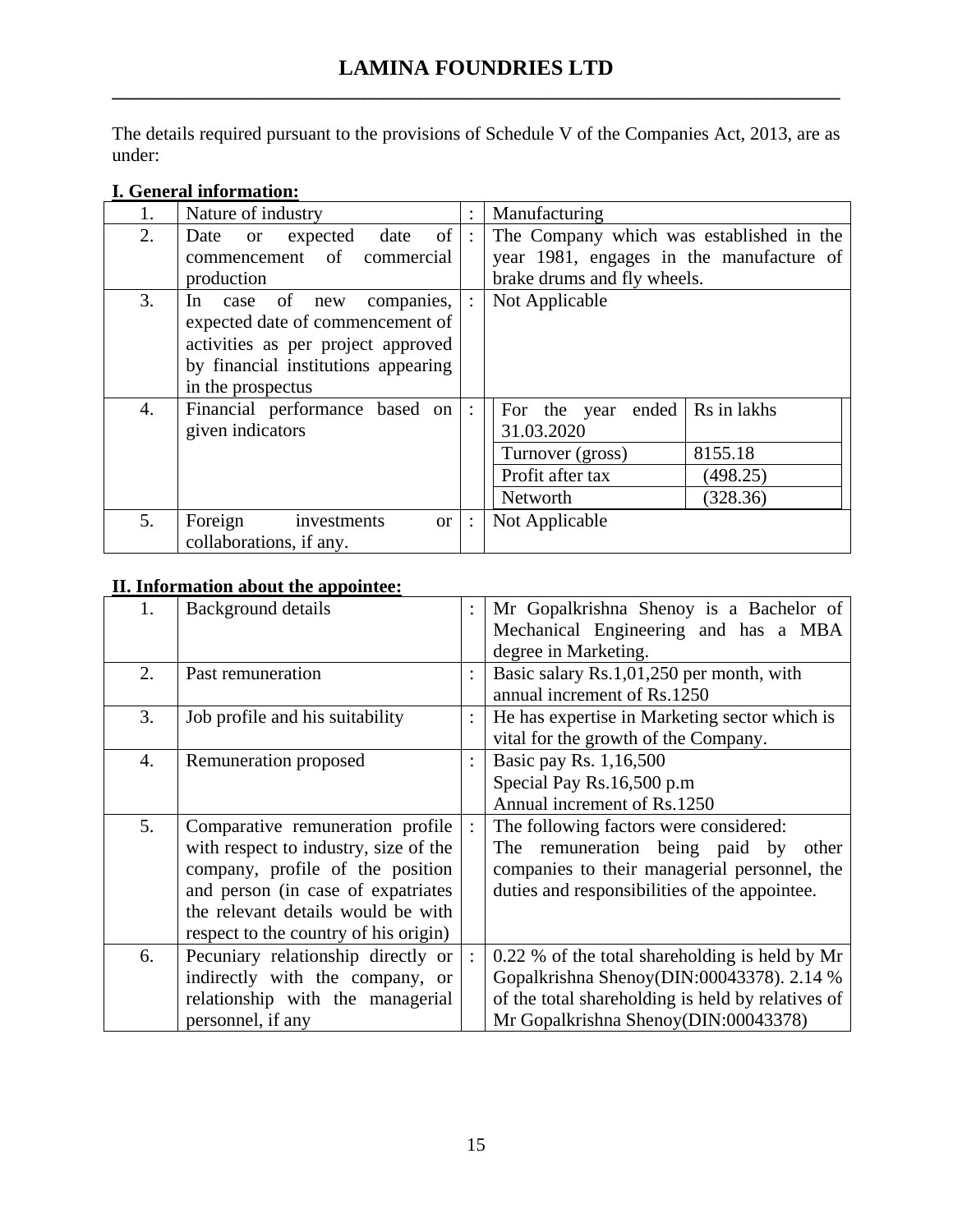# III. Other information:

|    | Reasons of loss or inadequate<br>profits | $\ddot{\cdot}$ | Recessionary conditions in automobile<br>market. |
|----|------------------------------------------|----------------|--------------------------------------------------|
| 2. | Steps taken or proposed to be taken      |                | : Introduced cost sutting measures and           |
|    | for improvement                          |                | Promoters have provided liquid funds to          |
|    |                                          |                | tide over the liquidity problem.                 |
|    | Expected increase in productivity        | $\ddot{\cdot}$ | Since an exceptional situation is being          |
|    | and profits in measurable terms          |                | faced by the world at large, it would not        |
|    |                                          |                | be possible to predict such figures              |

Accordingly, the Board recommends passing of the resolutions, as set out in the accompanying notice, by the members.

None of the Directors except Mr Gopalkrishna Shenoy,(Managing Director) , Mr Tonse Ramesh Shenoy (Director and Shareholder), Mr Avinash Shenoy (Director and Shareholder), Mrs Mohini Shenoy and Mrs Poornima Shenoy (Shareholders) being his relatives may be considered as interested or concerned in the resolution.

> By order of the Board of Directors of Lamina Foundries Limited

Mangalore **Shantheri Baliga**  31.08.2020 Company Secretary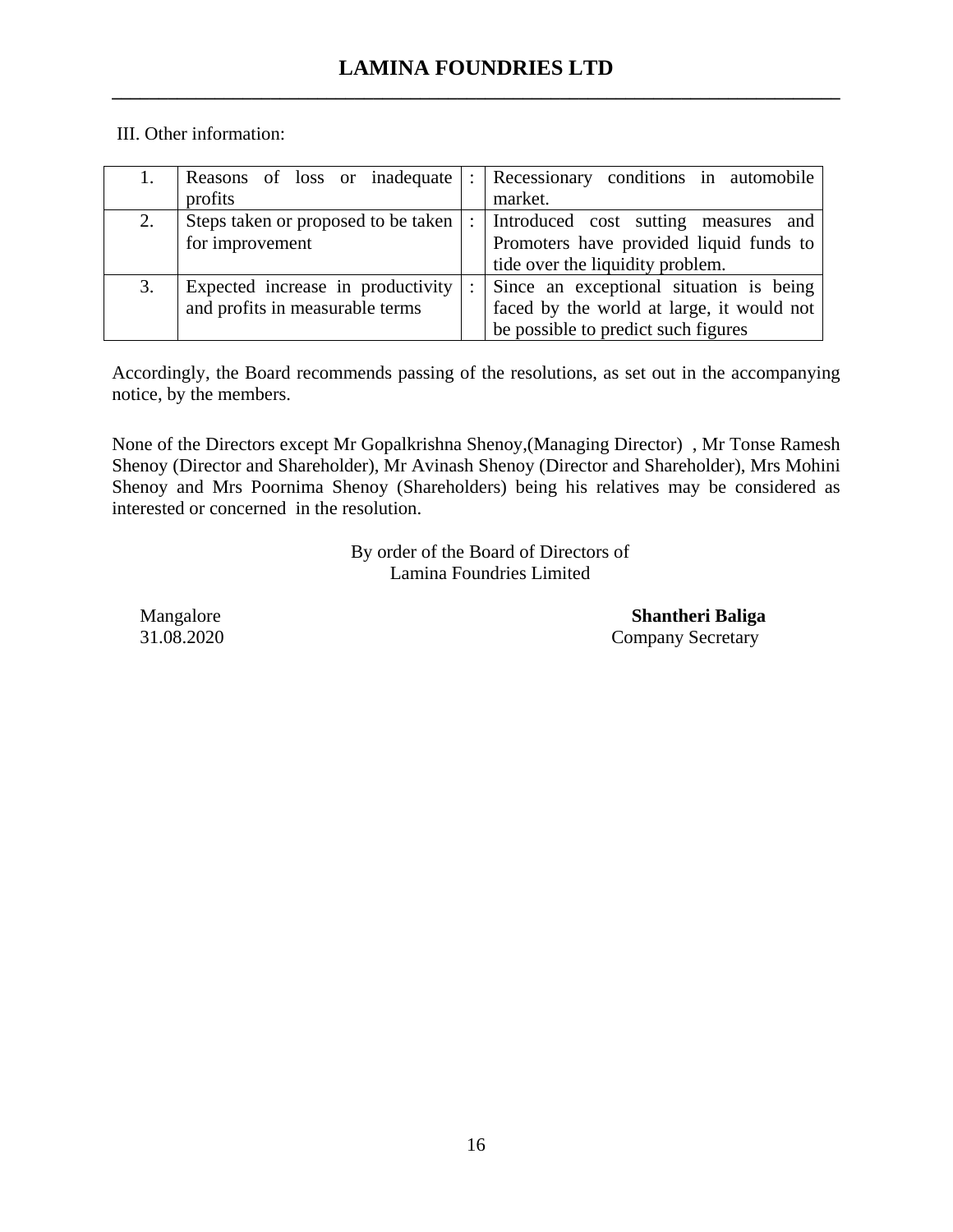# **REPORT OF THE DIRECTORS**

The Directors present the  $39<sup>TH</sup>$  Annual Report of the Company together with the financial statements for the year ended 31.03.2020.

# **FINANCIAL HIGHLIGHTS**

|                                                | F.Y.          | F.Y.     |
|------------------------------------------------|---------------|----------|
|                                                | 2019-20       | 2018-19  |
|                                                | (Rs. in lacs) |          |
|                                                |               |          |
| Sales (net of GST)                             | 6577.67       | 8477.26  |
| Other income                                   | 196.84        | 116.86   |
| <b>Total Revenue</b>                           | 6774.51       | 8594.12  |
| Expenses before finance costs and depreciation | 6461.96       | 7693.17  |
| Profit before finance costs and depreciation   | 312.55        | 900.95   |
| <b>Finance Costs</b>                           | 573.14        | 644.40   |
| Depreciation                                   | 218.29        | 234.98   |
| Net Profit / (Loss)                            | (478.88)      | 21.57    |
| Provision for Taxation                         | 19.38         | 20.60    |
| Profit / (Loss) after Tax                      | (498.25)      | 0.97     |
| Surplus brought forward from previous year     | (354.43)      | (355.40) |
| Surplus carried forward to next year           | (852.68)      | (354.43) |

# **OPERATIONAL PERFORMANCE**

Category-wise performance is summarised below:

|                       | F.Y.<br>2019-20 | F.Y.<br>2018-19 |  |
|-----------------------|-----------------|-----------------|--|
|                       | (Rs. in lacs)   | (Rs. in lacs)   |  |
| <b>Domestic Sales</b> | 5307.70         | 6791.52         |  |
| <b>Export Sales</b>   | 1269.97         | 1685.74         |  |
| <b>TOTAL</b>          | 6577.67         | 8477.26         |  |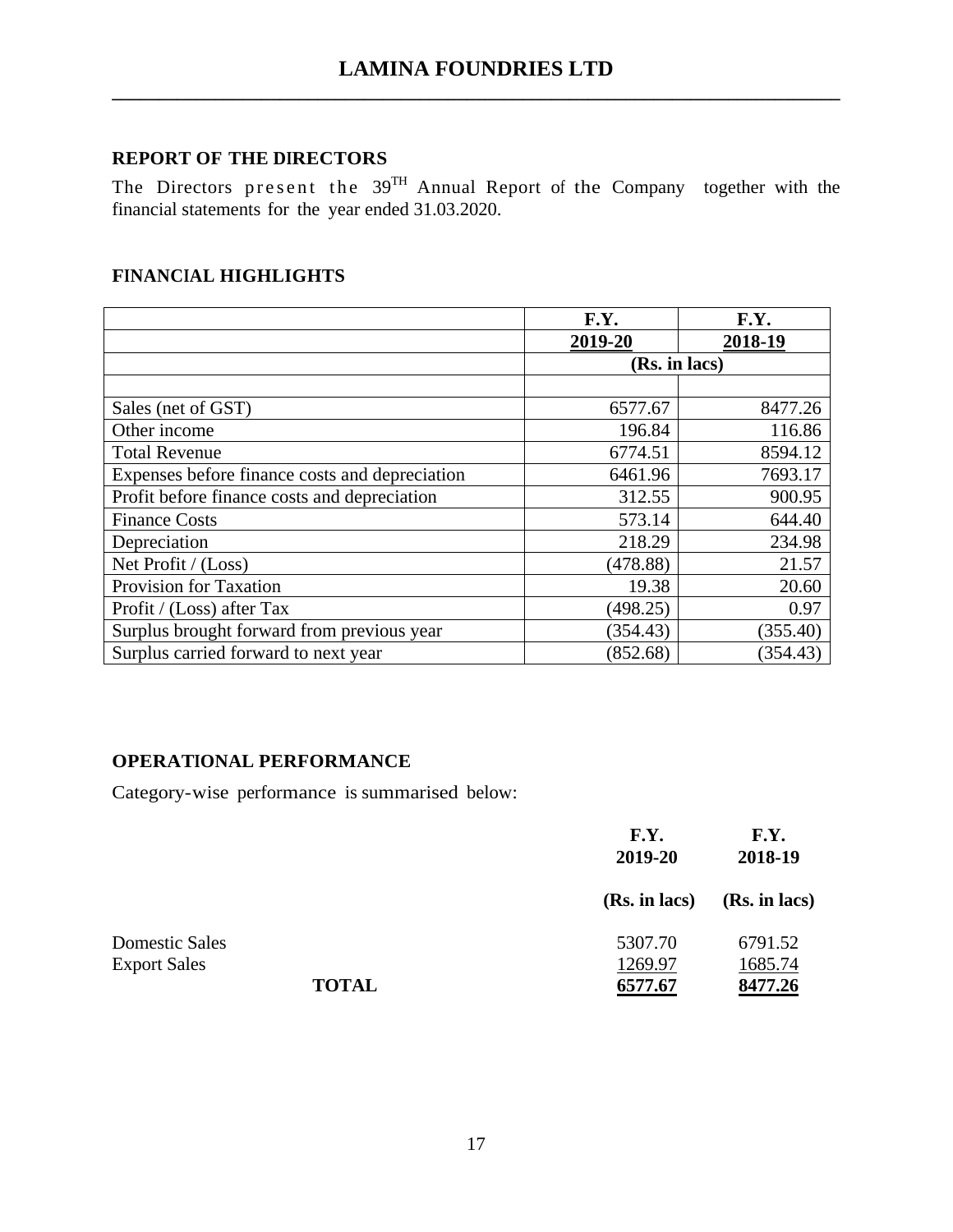The Company has recorded a sales turnover of Rs.65.78. crores (excluding GST) for the year ended 31.03.2020 as against Rs. 84.77 crores (excluding GST) for the previous year ended 31.03.2019. The Company has made a loss of Rs.478.88 lacs (before tax) for the year ended 31.03.2020 as against a profit of Rs.21.57 lacs (before tax) for the preceding year.

The company's loss is attributed mainly to the drop in turnover by around 22% as compared tothe previous year. The Company had good sales during the first half of the year. But the demand dropped substantially since December 2019 due to the recessionary condition in automobile market. The activity level suddenly felland it took some time before the Company could synchronize the expenditure to the reduced activity resulting in loss during that period.

# **NET WORTH OF THE COMPANY**

The loss incurred during the year under report along with the brought forward loss of earlier years resulted in negative net worth to the extent of Rs 328.36 lacs. To meet the lossesthe promoters have brought in additional funds to the extent of around Rs 225 lacs as unsecured deposit. The promoters have under taken not to withdraw this deposit until the the networth becomes positive. They have also under taken not to charge any interest on this deposit till 31-3-2021.This has helped the Company to meet all its financial commitments in the ordinary course of business.

# **SEGMENT-WISE OR PRODUCT-WISE PERFORMANCE**

Your Company has identified its activities under business and geographical segments and accordingly, disclosure was made against Sl. No. 1.4 of the Notes forming part of Financial Statements.

# **MATERIAL CHANGES AND COMMITMENTS AFFECTING THE FINANCIAL**  POSITION OF THE COMPANY WHICH HAVE OCCURRED BETWEEN 31<sup>ST</sup> MARCH, **2020 AND 31st AUGUST 2020 (DATE OF THE REPORT)**

There were no material changes and commitments affecting the financial position of the Company between the end of financial year till the date of the Report. However the Directors would like to inform the shareholders about the stoppage of activities since  $25<sup>th</sup>$  of March 2020 due to the lock down imposed by the Government on account of COVID 19 pandemic. The Company could restart the production only in July 2020.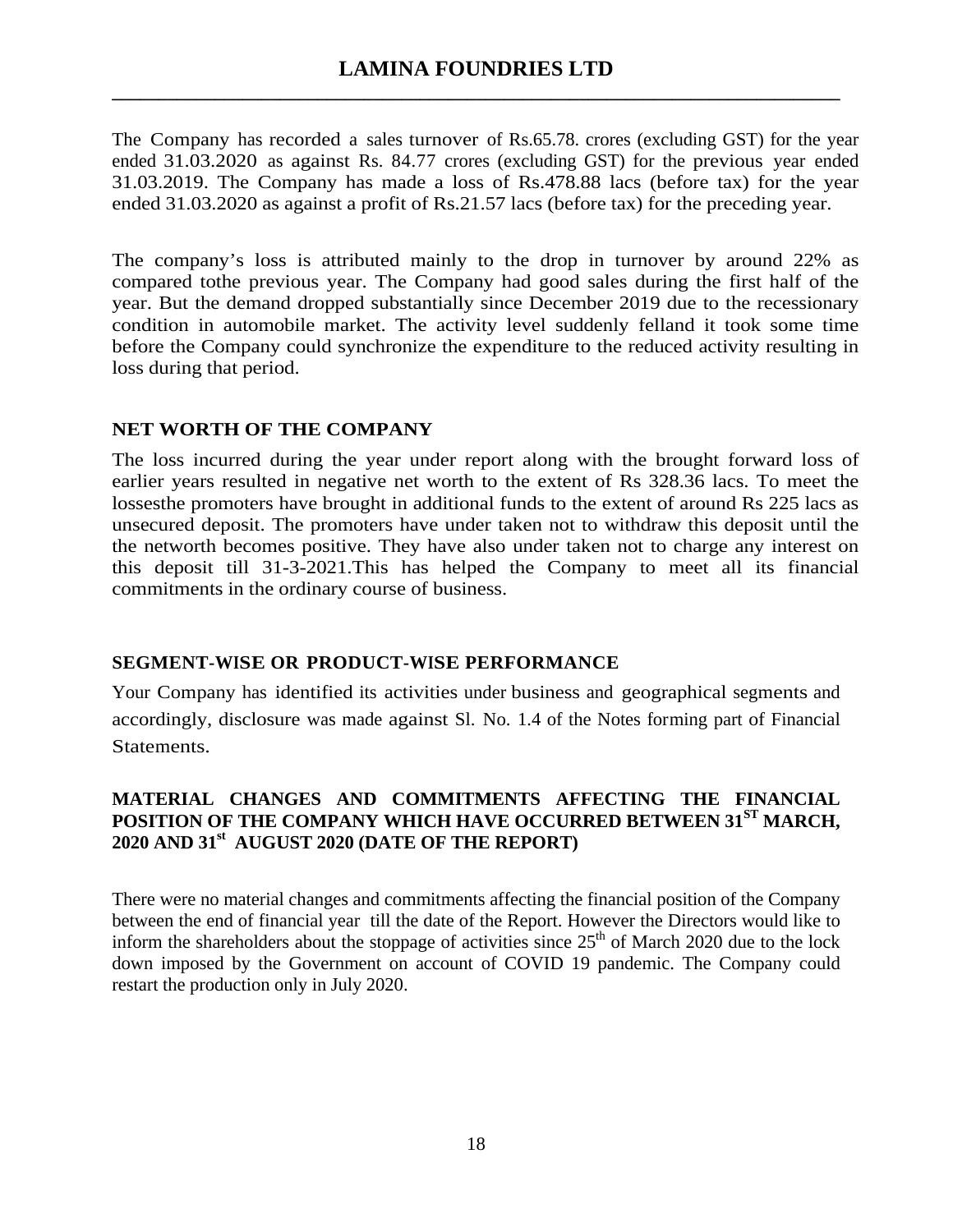# **PRESENT STATE OF AFFAIRS**

Due to the onset of recession plaguing the automobile Industry, your company's performance was severely affected during the financial year 2019-20. The outbreak of unanticipated COVID19 pandemic in March 2020 made the position further worse. The company's operationswere stopped from last week of March 2020 to June 2020.

The Company resumed theproductionin a limited scale since July 2020.The demand for the products has been low but showing signs of steady increase. Directors are confident that this situation is temporary and the market will spring back to normalcy at the earliest. In its efforts to sustain under the prevailing conditions, the Company has under taken several cost cutting measures which are showing results in the form of improved performance. To tide over temporary setback in finances the Promoters have arrangedrequired funds.

Your directors are confident that various financial packages announced by the Government and RBI to stimulate the economy will have a positive impact on the demand side and the company will show a better performance in the second half of the year 2020-21.

### **DIVIDEND**

The Directors are not in a position to recommend any dividend for the year ended 31.03.2020 due to the accumulated losses of the Company.

# **TRANSFER OF UNCLAIMED DIVIDEND TO INVESTOR EDUCTION AND PROTECTION FUND**

There was no unpaid/unclaimed dividend during last year

# **MATERIAL DEVELOPMENTS IN HUMAN RESOURCES / ON INDUSTRIAL RELATIONS FRONT INCLUDING NUMBER OF PEOPLE EMPLOYED**

Your Company maintains a cordial relationship with its workforce.

# **DIRECTORS' RESPONSIBILITY STATEMENT**

In accordance with the provisions of Section 134(3)(c) and Section 134(5) of the Companies Act, 2013 with respect to Directors' Responsibility Statement, it is hereby stated that -

a. In the preparation of annual accounts for the financial year ended  $31<sup>st</sup>$  March 2020, the applicable Accounting Standards had been followed and that there were no material departures.

b. the directors had selected such accounting policies and applied them consistently and made judgments and estimates that were reasonable and prudent so as to give a true and fair view of the state of affairs of the Company at the end of the financial year and of the loss of the Company for the year under review;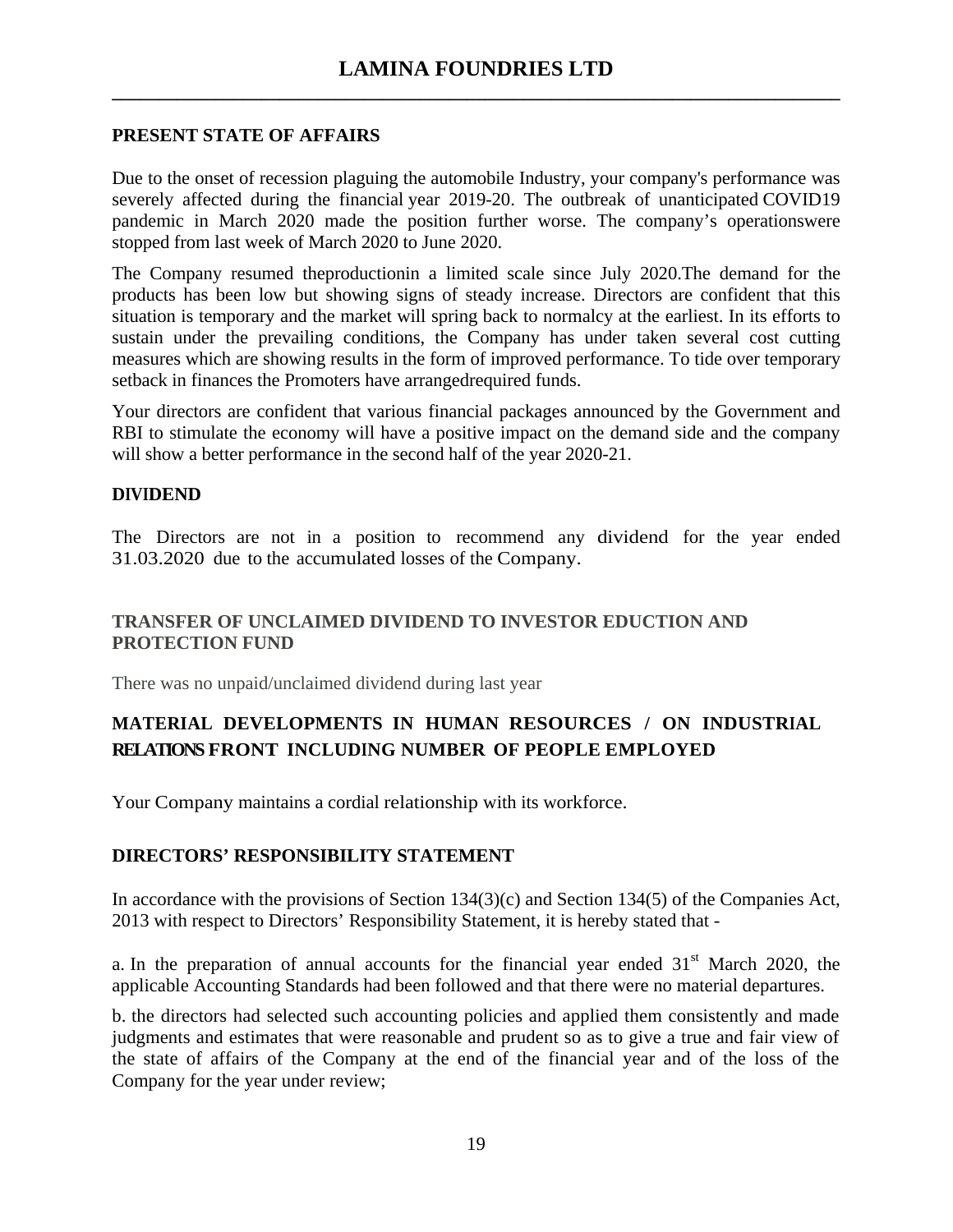c. the directors had taken proper and sufficient care for the maintenance of adequate accounting records in accordance with the provisions of the Companies Act, 2013 for safeguarding the assets of the Company and for preventing and detecting fraud and other irregularities;

d. that the directors had prepared the accounts for the financial year ended  $31<sup>st</sup>$  March 2020 on a going concern basis;

e. the directors had laid down internal financial controls to be followed by the Company and that such internal financial controls are adequate and were operating effectively; and

f. the directors had devised proper systems to ensure compliance with the provisions of all applicable laws and that such systems were adequate and operating effectively.

# **SUBSIDIARIES, JOINT VENTURES AND ASSOCIATE COMPANIES**

The company does not have a Subsidiary, Joint Venture or an Associate Company.

# **INTERNAL FINANCIAL CONTROLS AND THEIR ADEQUACY**

The Company has a proper and adequate internal control system to ensure that all the assets of the Company are safeguarded and protected against any loss and that, all the transactions are properly authorised and recorded. Information provided to management is reliable and timely and statutory obligations are adhered to. The Company has an established internal financial control framework including internal controls over financial reporting. The framework is reviewed regularly by the management. Based on the periodical testing, the framework is strengthened from time to time, to ensure adequacy and effectiveness of Internal Financial Controls.

# **RISK MANAGEMENT POLICY**

Risk management policy of the Company formalizes the Company's approach to overview and manages material business risks. Risks and effectiveness of their management are internally reviewed. The policy is implemented through identifying, assessing, monitoring and managing key risks. The Board is satisfied that, there are adequate systems and procedures in place to identify, assess, monitor and manage risks.

# **PUBLIC DEPOSITS**

The Company has not accepted any deposits from the public during the year ended  $31<sup>st</sup>$  March 2020 within the meaning of the provisions of Chapter V of the Companies Act, 2013 read with the Companies (Acceptance of Deposits) Rules, 2014.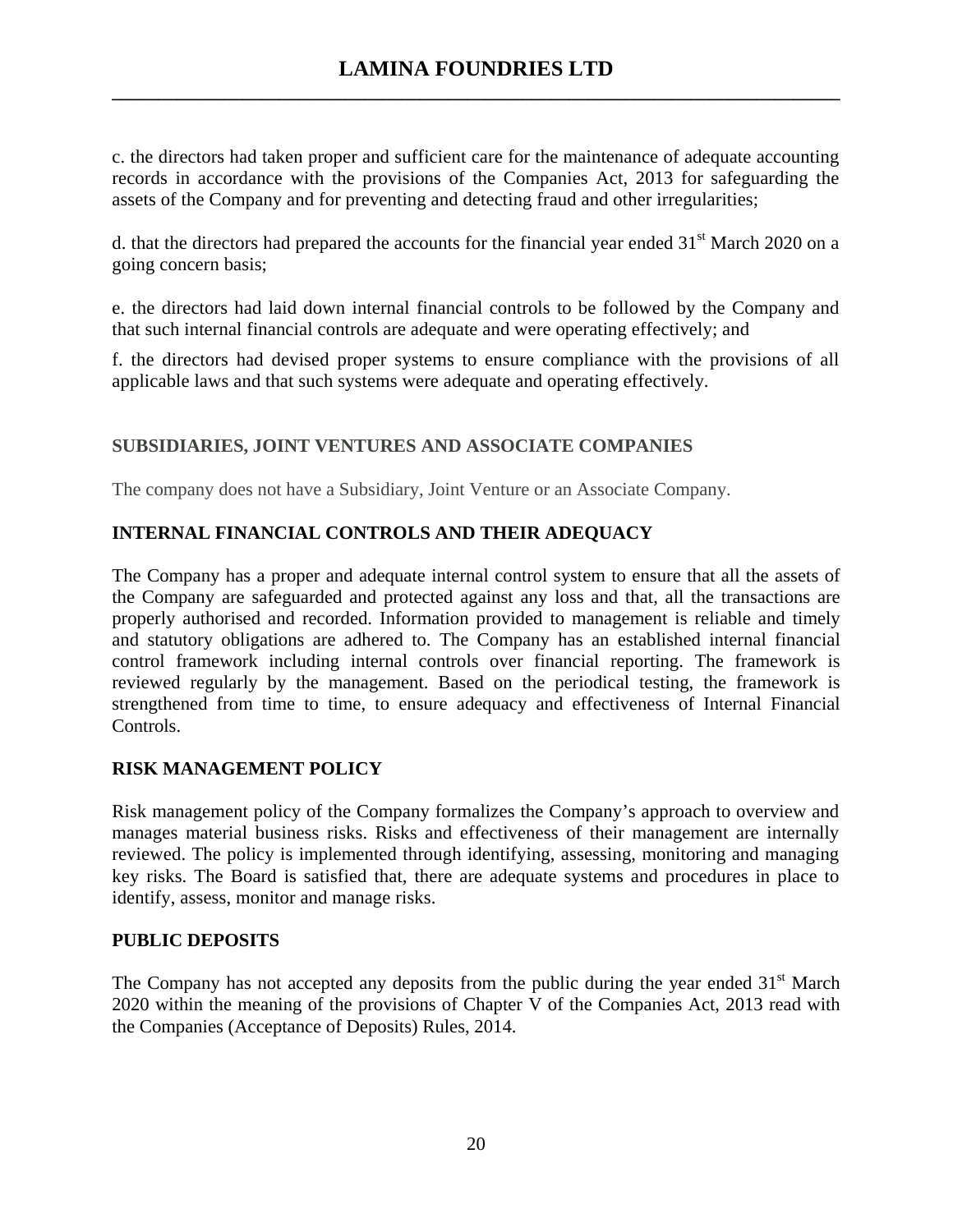# **LOANS / GUARANTEES / INVESTMENT MADE**

There were no loans / guarantees made by the Company during the year ended 31.03.2020 under the provisions of Section 186 of the Companies Act, 2013.

# **RELATED PARTY TRANSACTIONS**

The Board had passed a resolution on 29.07.2014 to the effect that, all transactions of the Company with the Related Parties were in the ordinary course of Business and constitute "arms length" transactions only, thereby making the provisions of section 188(1) of the Companies Act, 2013, inapplicable to such transactions of the Company.

Hence, all transactions entered by the Company with the related parties during the year ended 31.03.2020 were in the ordinary course of business and on "arms length" basis only and hence, outside the purview of Section 188(1) of Companies Act, 2013.

## **COMPANY'S POLICY RELATING TO DIRECTORS APPOINTMENT, PAYMENT OF REMUNERATION AND DISCHARGE OF THEIR DUTIES**

The provisions of Section 178(1) relating to constitution of Nomination and Remuneration Committee are not applicable to the Company.

# **VIGIL MECHANISM**

Establishment of a Vigil Mechanism is not applicable for the company, as it does not satisfy the eligibility criteria stipulated under Sec. 178(9) of the Companies Act, 2013 read with Rule 7 of the Companies (Meetings of Board and its Powers) Rules, 2014.

# **BOARD MEETINGS**

During the year ended 31.03.2020, four meetings of the Board of Directors were held. The dates of the board meetings are: 25.07.2019, 16.08.2019, 09.12.2019, 20.03.2020

# **ANNUAL RETURN**

Extract of the Annual Return as on 31.03.2020 is annexed to this report, in terms of the requirement of Section 134(3)(a) of the Companies Act, 2013 read with Rule 12 of the Companies (Management and Administration) Rules, 2014.

# **PARTICULARS OF THE EMPLOYEES AND REMUNERATION**

Being an Unlisted Company, the provisions of Section 197(12) of the Companies Act, 2013 read with Rule 5 of the Companies (Appointment and Remuneration of Managerial Personnel) Rules, 2014, pertaining to employees' remuneration and other details are not applicable to the Company.

Hence, no information is furnished in this regard.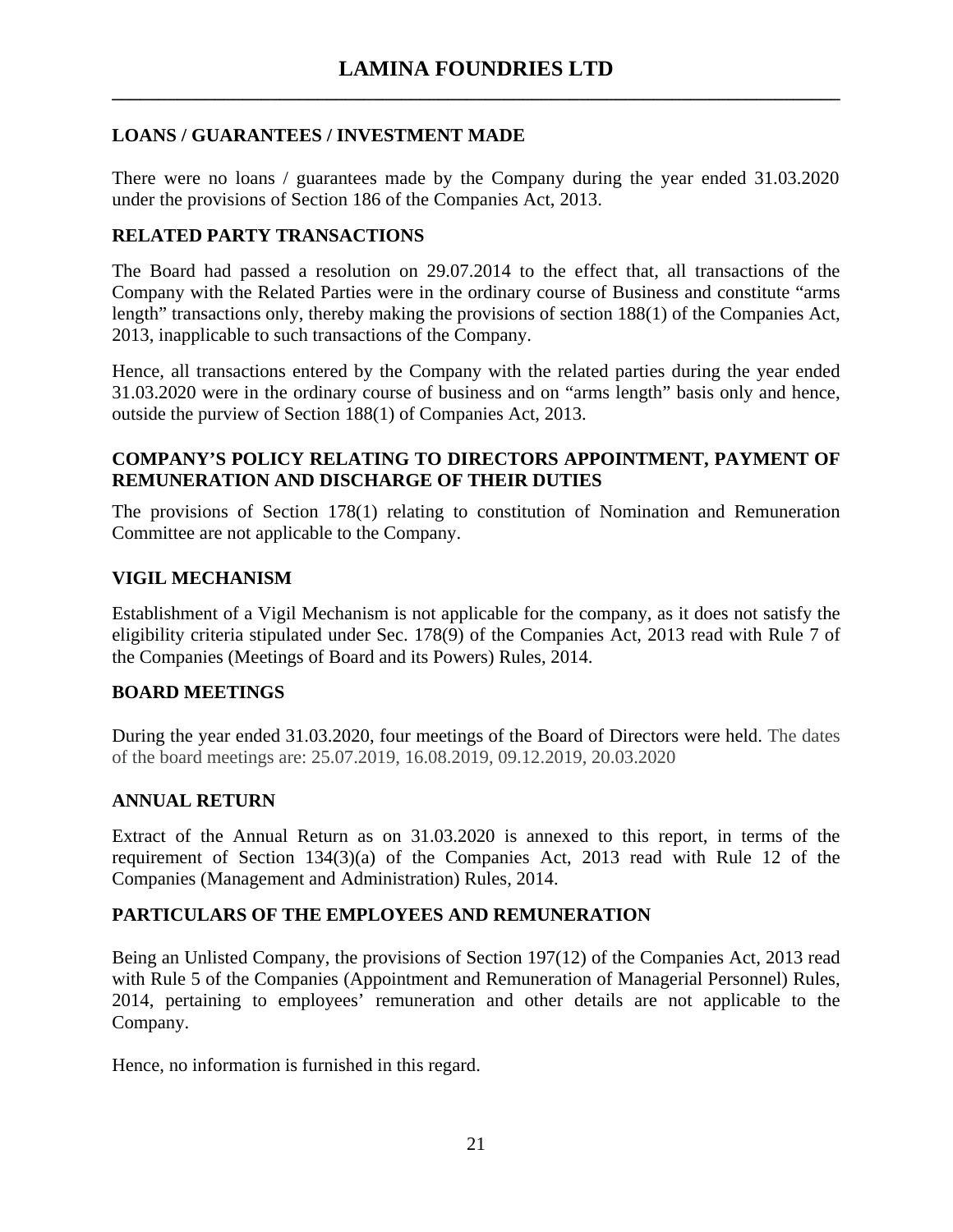# **DIRECTORS AND KEY MANAGERIAL PERSONNEL**

Directors **Mr Madiyala Rajendra ( DIN 0013630), Mr Jayaram Surendra Reddy ( DIN 00109421)** and **Mr Janthakahalli Mallaradhya Nagaraj ( DIN 00238633)**, retire at the ensuing Annual General Meeting and being eligible, offer themselves for re-appointment.

Mr Vishal Hegde (DIN 00043245) has been appointed as Managing Director (Works) for a period of 3 years by the Board of Directors at their meeting held on 15.06.2020 subject to the approval of shareholders at the Annual General Meeting

Mr Gopalkrishna Shenoy (DIN:00043378) has been appointed as Managing Director (Marketing) for a period of 3 years, by the Board of Directors at their meeting held on 15.06.2020 subject to the approval of shareholders at the Annual General Meeting.

# **DECLARATION OF INDEPENDENT DIRECTORS**

The provisions of Section 149 (4) of the Companies Act 2013 pertaining to the Independent Directors do not apply to your Company.

# **AUDITORS**

Mr. P Venugopal, Chartered Accountant, Mangalore, was appointed as Statutory Auditor for a period of 5 years at the 38<sup>th</sup> Annual General Meeting.

**The Auditor's report does not contain any qualification, reservation or adverse remark.** 

# **COST RECORDS / COST AUDIT**

As the overall turnover of the Company from all its products specified in the Table (B) under the substituted Rule 3 of the Companies (Cost Records and Audit) Amendment Rules, 2014, did not exceed the limit mentioned therein during the immediately preceded F.Y. 2018-19, maintenance of Cost Records and the consequent applicability of the Cost Audit were not applicable for the F.Y. 2019-20, pursuant to the provisions of Section 148 of the Companies Act, 2013 read with the substituted Rules 3 and 4 of the Companies (Cost Records and Audit) Amendment Rules, 2014.

# **CONSERVATION OF ENERGY, TECHNOLOGY ABSORPTION AND FOREIGN EXCHANGE EARNINGS AND OUTGO**

The provisions of Section  $134(3)(m)$  read with Rule 8(3) of the Companies (Accounts) Rules, 2014 pertaining to conservation of Energy and Technology absorption are not applicable to the Company.

The Foreign Exchange inflows were Rs. 1083.23 lacs and outflows were Rs.1985.97 lacs during the year ended 31.03.2020.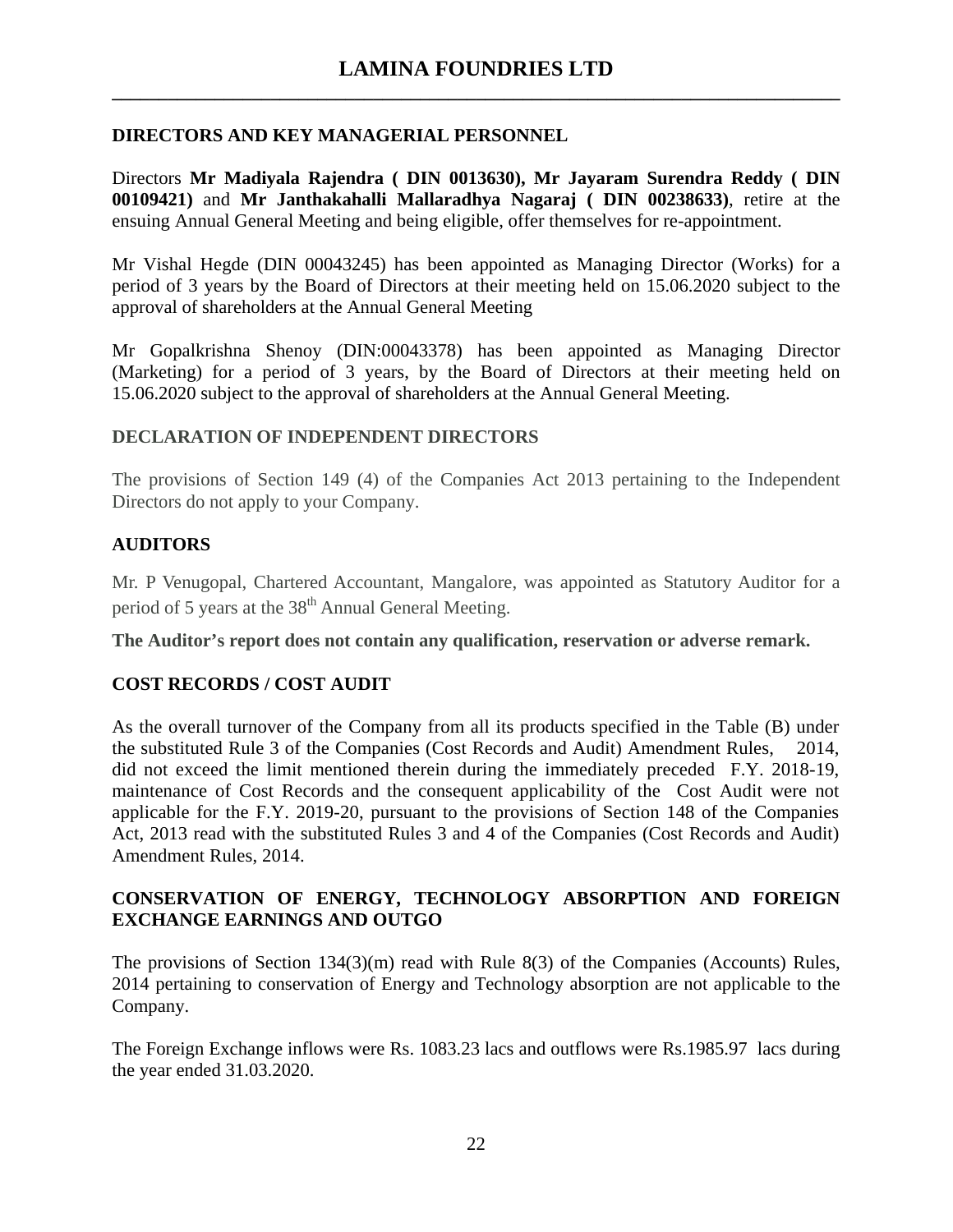### **CORPORATE SOCIAL RESPONSIBILITY (CSR)**

The provisions of section 135 of the Companies Act, 2013 on Corporate Social Responsibility (CSR) are not applicable to the Company, as the Company does not satisfy the eligibility criteria stipulated u/s 135 (1) of the Companies Act, 2013.

### **SECRETARIAL AUDIT REPORT**

The requirement of secretarial audit report in pursuance of Sec. 204(1) of the Companies Act, 2013 read with Rule 9 of the Companies (Appointment and Remuneration of Managerial Personnel) Rules, 2014 is not applicable to the Company, as the company is an unlisted company and also does not satisfy the eligibility conditions stipulated in the said Rule.

### **EQUITY SHARES**

### **RIGHTS ISSUE**

The Company has not made any Rights Issue of its Shares during the year under review.

### **BUY BACK OF SECURITIES**

The Company has not bought back any of its securities during the year under review.

### **SWEAT EQUITY**

The Company has not issued any Sweat Equity Shares during the year under review.

### **BONUS SHARES**

No Bonus Shares were issued during the year under review.

# **EMPLOYEES STOCK OPTION PLAN**

The Company has not provided any Stock Option Scheme to the employees.

# **DISCLOSURE UNDER THE SEXUAL HARASSMENT OF WOMEN AT WORK PLACE (PREVENTION, PROHIBITION AND REDRESSAL) ACT, 2013**

The Company has always believed in providing a safe and harassment free workplace for every individual working in the Company's premises through various interventions and practices. The Company endeavors to create and provide an environment that is free from discrimination and harassment including sexual harassment.

The Company has in place a robust policy on prevention of sexual harassment at workplace. The policy aims at prevention of harassment of employees as well as contract / indirect employees and lays down the guidelines for identification, reporting and prevention of sexual harassment. There is an Internal Companies Committee (ICC) which is responsible for redressal of complaints related to sexual harassment and follows the guidelines provided in the policy.

During the year ended 31, March 2020, the Internal Complaints Committee has not received any complaints pertaining to sexual harassment.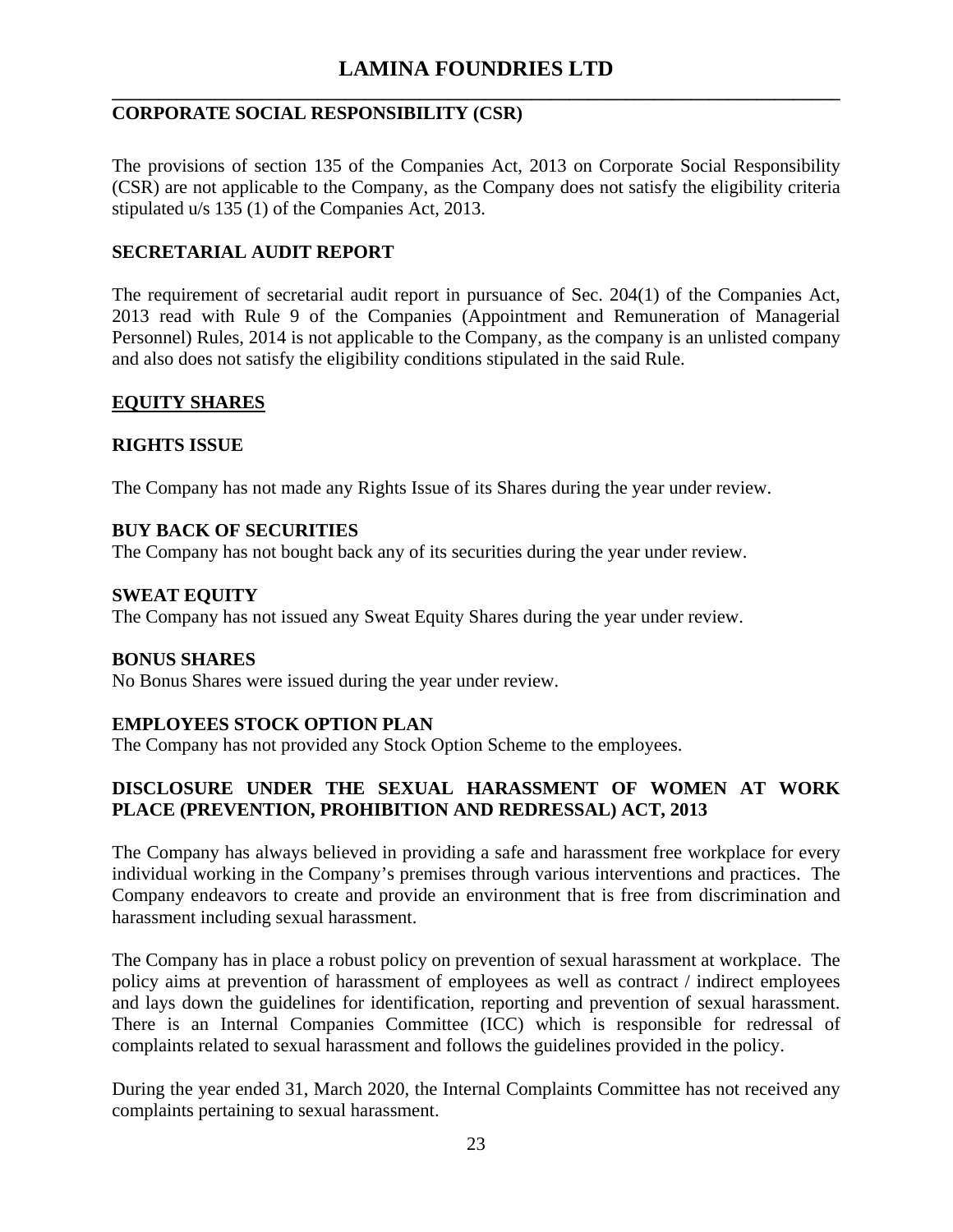## **DETAILS OF SIGNIFICANT AND MATERIAL ORDERS PASSED BY THE REGULATORS OR COURTS OR TRIBUNALS IMPACTING THE GOING CONCERN STATUS AND COMPANY'S OPERATIONS IN FUTURE.**

There were no such orders passed.

### **ACKNOWLEDGEMENT**

Your Directors place on record their appreciation for the continued co-operation and support extended by the bankers of the company and the Government agencies and the valued customers and suppliers, besides the shareholders. Your Directors also express their appreciation of the continued support given and contributions made by the employees during the year.

### **FOR AND ON BEHALF OF THE BOARD**

**N.V.Hegde Chairman (DIN : 00043080)**

 Place : Mangalore Date : 31.08.2020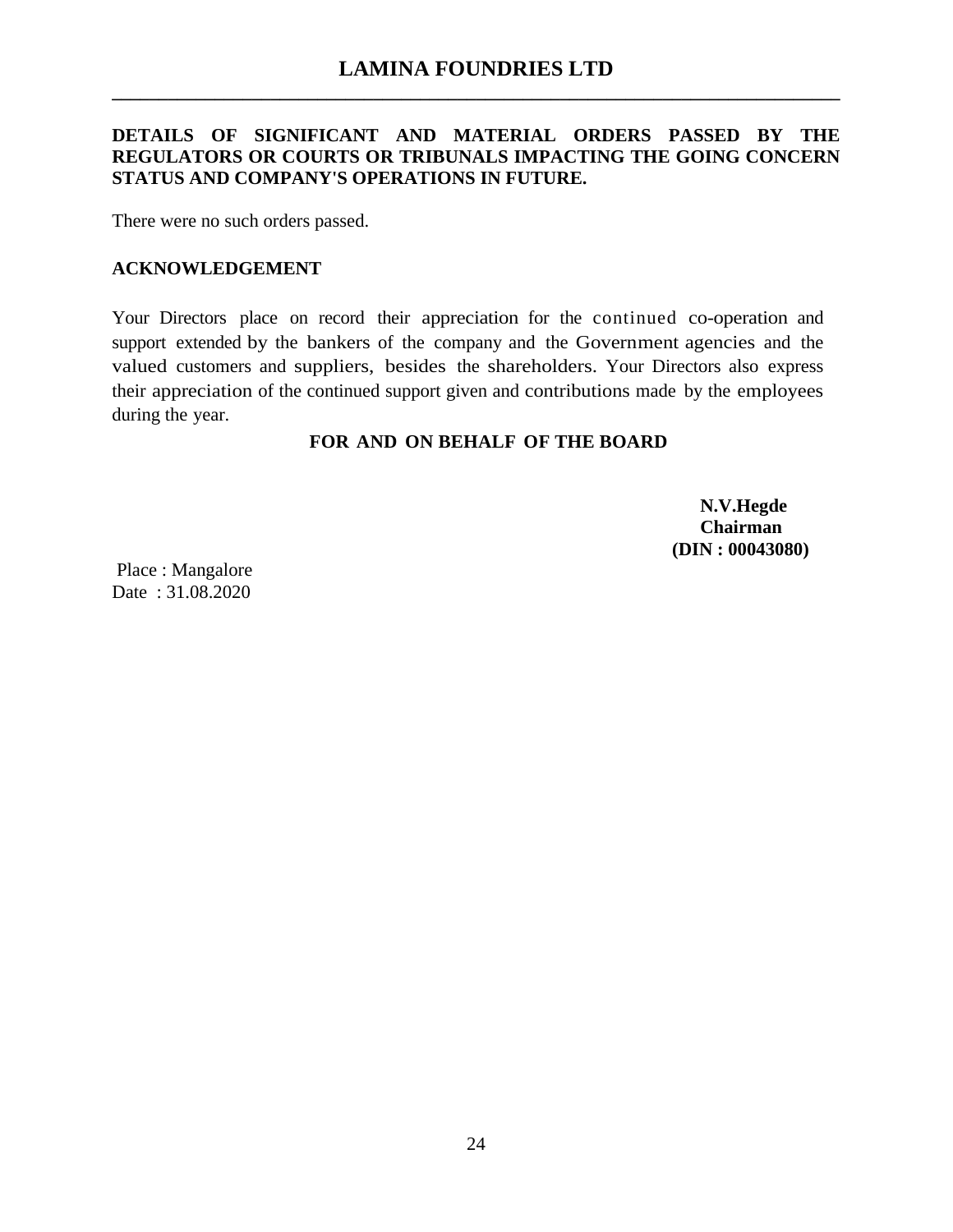#### **ANNEXURE -A FORM NO. MGT 9**

#### **EXTRACT OF ANNUAL RETURN As on financial year ended on 31.03.2020**

#### **Pursuant to Section 92 (3) of the Companies Act, 2013 and rule 12(1) of the Company (Management & Administration) Rules, 2014.**

#### I. REGISTRATION & OTHER DETAILS:

|    | <b>CIN</b>                       | L85110KA1981PLC004151                                |
|----|----------------------------------|------------------------------------------------------|
| 2. | <b>Registration Date</b>         | 19/03/1981                                           |
| 3. | Name of the Company              | LAMINA FOUNDRIES LTD.                                |
| 4. | Category/Sub-category of the     | PUBLIC LIMITED COMPANY                               |
|    | Company                          |                                                      |
| 5. | Address of the Registered office | NITTE VILLAGE, KARKALA TALUK, UDUPI DIST. KARNATAKA, |
|    | & contact details                | 574110                                               |
| 6. | Whether listed company           | <b>UNLISTED</b>                                      |
| 7. | Name, Address & contact          | Kfin Technologies Private Limited                    |
|    | details of the Registrar &       | Selenium Building, Tower-B,                          |
|    | Transfer Agent, if any.          | Plot No.31 & 32, Financial District,                 |
|    |                                  | Nanakramguda, Serilingampally,                       |
|    |                                  | Hyderabad $-500032$ ,                                |
|    |                                  | Telangana State,                                     |
|    |                                  | India.                                               |
|    |                                  | Tel:040 6716 1585                                    |

#### II. **PRINCIPAL BUSINESS ACTIVITIES OF THE COMPANY (**All the business activities contributing 10 % or more of the total turnover of the company shall be stated)

| S. No. | Name and Description of main products /<br>services | NIC Code of the<br>Product/service | % to total turnover of the company |
|--------|-----------------------------------------------------|------------------------------------|------------------------------------|
|        | <b>Industrial Castings</b>                          | 24319                              | 100%                               |
|        |                                                     |                                    |                                    |
|        |                                                     |                                    |                                    |

#### III. PARTICULARS OF HOLDING, SUBSIDIARY AND ASSOCIATE COMPANIES

| SR.<br>N <sub>O</sub> | NAME AND<br><b>ADDRESS OF</b><br><b>THE</b><br><b>COMPANY</b> | CIN/GLN                   | HOLDING/SUBSIDIARY/ASSOCIATE | % OF<br><b>SHARES</b><br><b>HELD</b> | <b>APPLCIABLE</b><br><b>SECTION</b> |
|-----------------------|---------------------------------------------------------------|---------------------------|------------------------------|--------------------------------------|-------------------------------------|
| . .                   | amına<br>Suspension<br>Products Ltd                           | U27109KA1975PLC0029<br>10 | <b>HOLDING COMPANY</b>       | 71.49                                | 2(87)(ii)                           |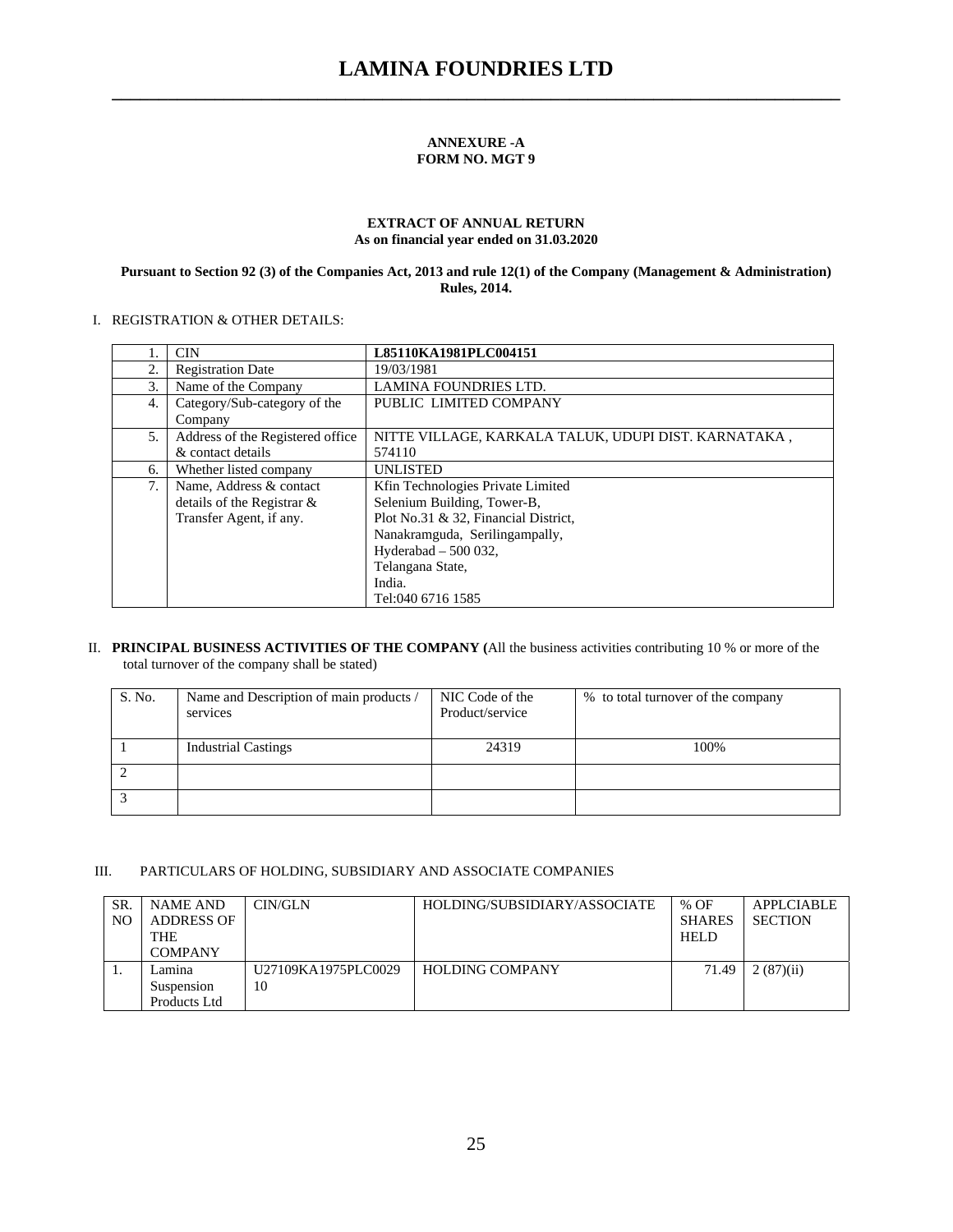#### IV. **VI. SHARE HOLDING PATTERN (Equity Share Capital Breakup as percentage of Total Equity)** Category-wise Share Holding

| Category of<br>Shareholders            |         | No. of Shares held at the beginning of the year[As<br>on 31-March-2019] |         |                                  | No. of Shares held at the end of the year[As on 31-<br>March-2020] |                  |         |                                   | $\%$<br>Change<br>during |
|----------------------------------------|---------|-------------------------------------------------------------------------|---------|----------------------------------|--------------------------------------------------------------------|------------------|---------|-----------------------------------|--------------------------|
|                                        | Demat   | Physical                                                                | Total   | $%$ of<br>Total<br><b>Shares</b> | Demat                                                              | Physical         | Total   | $\%$ of<br>Total<br><b>Shares</b> | the year                 |
| A. Promoter s                          |         |                                                                         |         |                                  |                                                                    |                  |         |                                   |                          |
| $(1)$ Indian                           |         |                                                                         |         |                                  |                                                                    |                  |         |                                   |                          |
| a) Individual/HUF                      | 301335  |                                                                         | 301335  | 6.54                             | 301335                                                             | $\boldsymbol{0}$ | 301335  | 6.53                              | $-0.01$                  |
| b) Central Govt                        |         |                                                                         |         |                                  |                                                                    |                  |         |                                   |                          |
| c) State Govt(s)                       |         |                                                                         |         |                                  |                                                                    |                  |         |                                   |                          |
| d) Bodies Corp.                        | 3297725 |                                                                         | 3297725 | 71.50                            | 3297725                                                            | $\mathbf{0}$     | 3297725 | 71.49                             | $-0.01$                  |
| e) Banks / FI                          |         |                                                                         |         |                                  |                                                                    |                  |         |                                   |                          |
| f) Any other                           |         |                                                                         |         |                                  |                                                                    |                  |         |                                   |                          |
| <b>Total shareholding</b>              |         |                                                                         |         |                                  |                                                                    |                  |         |                                   |                          |
| of Promoter (A)                        |         |                                                                         |         |                                  |                                                                    |                  |         |                                   |                          |
|                                        | 3599060 |                                                                         | 3599060 | 78.04                            | 3599060                                                            | $\pmb{0}$        | 3599060 | 78.02                             | $-0.02$                  |
|                                        |         |                                                                         |         |                                  |                                                                    |                  |         |                                   |                          |
| <b>B.</b> Public                       |         |                                                                         |         |                                  |                                                                    |                  |         |                                   |                          |
| <b>Shareholding</b><br>1. Institutions |         |                                                                         |         |                                  |                                                                    |                  |         |                                   |                          |
|                                        |         |                                                                         |         |                                  |                                                                    |                  |         |                                   |                          |
| a) Mutual Funds                        |         |                                                                         |         |                                  |                                                                    |                  |         |                                   |                          |
| b) Banks / FI                          |         | 100                                                                     | 100     | $\boldsymbol{0}$                 |                                                                    | $100\,$          | 100     | $\boldsymbol{0}$                  |                          |
| c) Central Govt                        |         |                                                                         |         |                                  |                                                                    |                  |         |                                   |                          |
| $d)$ State Govt(s)                     |         |                                                                         |         |                                  |                                                                    |                  |         |                                   |                          |
| e) Venture Capital                     |         |                                                                         |         |                                  |                                                                    |                  |         |                                   |                          |
| Funds                                  |         |                                                                         |         |                                  |                                                                    |                  |         |                                   |                          |
| f) Insurance                           |         |                                                                         |         |                                  |                                                                    |                  |         |                                   |                          |
| Companies                              |         |                                                                         |         |                                  |                                                                    |                  |         |                                   |                          |
| $g)$ FIIs                              |         |                                                                         |         |                                  |                                                                    |                  |         |                                   |                          |
| h) Foreign Venture                     |         |                                                                         |         |                                  |                                                                    |                  |         |                                   |                          |
| <b>Capital Funds</b>                   |         |                                                                         |         |                                  |                                                                    |                  |         |                                   |                          |
| i) Others (specify)                    |         |                                                                         |         |                                  |                                                                    |                  |         |                                   |                          |
| Sub-total $(B)(1)$ :-                  |         | 100                                                                     | 100     | $\mathbf{0}$                     |                                                                    | 100              | 100     | $\boldsymbol{0}$                  |                          |
| 2. Non-Institutions                    |         |                                                                         |         |                                  |                                                                    |                  |         |                                   |                          |
| a) Bodies Corp.                        |         |                                                                         |         |                                  |                                                                    |                  |         |                                   |                          |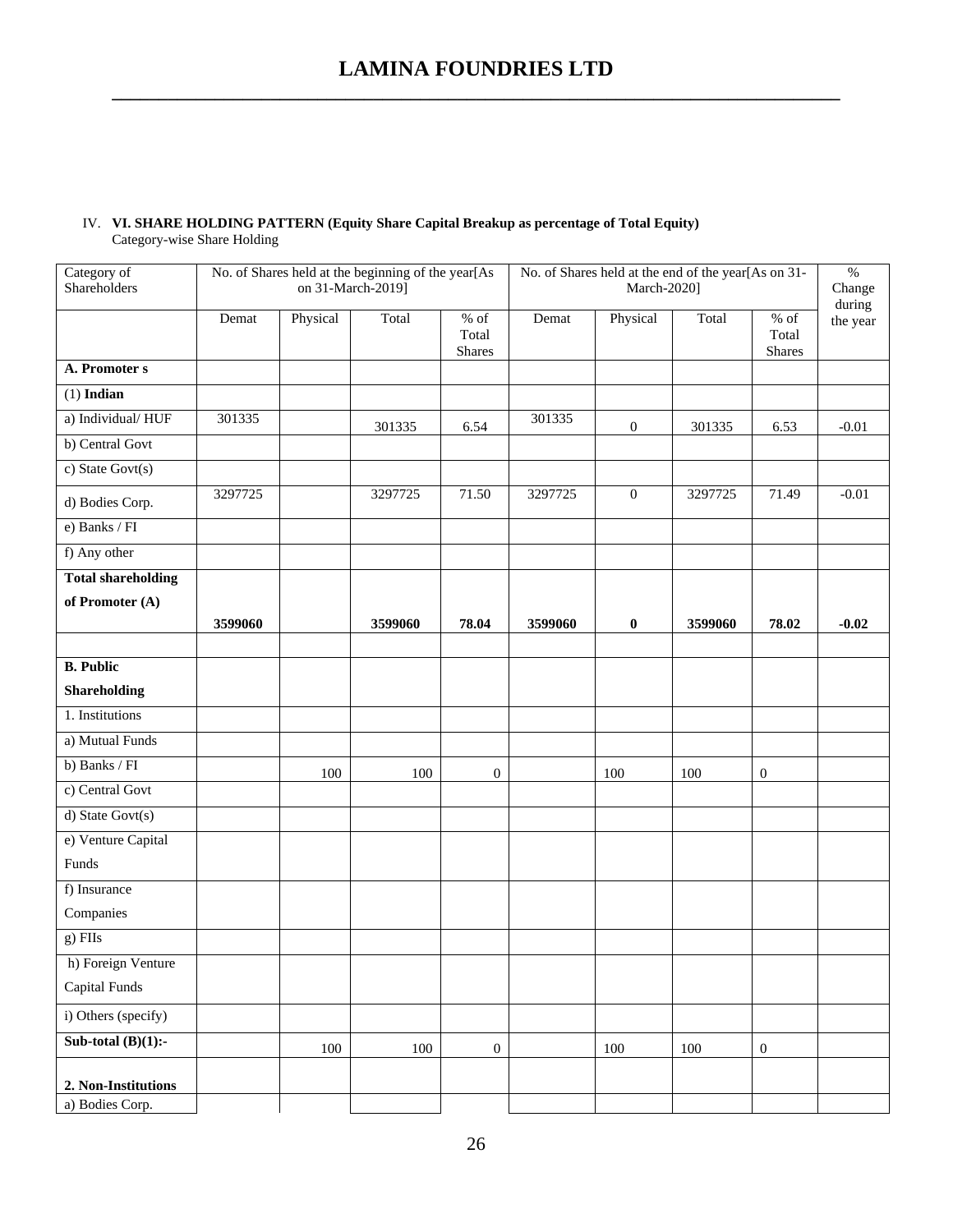| i) Indian                                                                                 | 12300   | 206350       | 218650  | 4.74   | 12300   | 206350       | 218650  | 4.74   |          |
|-------------------------------------------------------------------------------------------|---------|--------------|---------|--------|---------|--------------|---------|--------|----------|
| ii) Overseas                                                                              |         |              |         |        |         |              |         |        |          |
| b) Individuals                                                                            |         |              |         |        |         |              |         |        |          |
| i) Individual<br>shareholders holding<br>nominal share capital<br>upto Rs. 1 lakh         |         |              |         |        |         |              |         |        |          |
|                                                                                           | 138462  | 408325       | 546787  | 11.86  | 144387  | 403400       | 547787  | 11.88  | $+0.02$  |
| ii) Individual<br>shareholders holding<br>nominal share capital<br>in excess of Rs 1 lakh |         |              |         |        |         |              |         |        |          |
|                                                                                           | 106244  | 140725       | 246969  | 5.36   | 106244  | 140725       | 246969  | 5.36   |          |
| c) Others (specify)                                                                       |         |              |         |        |         |              |         |        |          |
| Non Resident Indians                                                                      | 350     | $\mathbf{0}$ | 350     | 0.01   | 350     | $\mathbf{0}$ | 350     | 0.01   | 0.00     |
| Overseas Corporate<br><b>Bodies</b>                                                       |         |              |         |        |         |              |         |        |          |
| <b>Foreign Nationals</b>                                                                  |         |              |         |        |         |              |         |        |          |
| <b>Clearing Members</b>                                                                   |         |              |         |        |         |              |         |        |          |
| <b>Trusts</b>                                                                             |         |              |         |        |         |              |         |        |          |
| Foreign Bodies - D R                                                                      |         |              |         |        |         |              |         |        |          |
| Sub-total $(B)(2)$ :-                                                                     | 257356  | 755400       | 1012756 | 21.96  | 263281  | 750475       | 1013756 | 21.98  | $+0.02$  |
| <b>Total Public</b><br>Shareholding<br>$(B)=(B)(1)+(B)(2)$                                | 257356  | 755500       | 1012856 | 21.96  | 263281  | 750575       | 1013856 | 21.98  | $+0.02$  |
| C. Shares held by<br><b>Custodian for GDRs</b><br>& ADRs                                  |         |              |         |        |         |              |         |        |          |
| <b>Grand Total</b><br>$(A+B+C)$                                                           | 3856416 | 755500       | 4611916 | 100.00 | 3862341 | 750575       | 4612916 | 100.00 | $0.00\,$ |

|                | B) Shareholding of Promoter-      |                         |                                           |                                                           |                         |                                     |                                                           |                 |  |
|----------------|-----------------------------------|-------------------------|-------------------------------------------|-----------------------------------------------------------|-------------------------|-------------------------------------|-----------------------------------------------------------|-----------------|--|
| <b>SN</b>      | Shareholder's<br>Name             |                         | Shareholding at the beginning of the year |                                                           |                         | Shareholding at the end of the year |                                                           |                 |  |
|                |                                   | No. of<br><b>Shares</b> | % of total<br>Shares of<br>the company    | % of Shares<br>Pledged /<br>encumbered to<br>total shares | No. of<br><b>Shares</b> | % of total Shares<br>of the company | % of Shares<br>Pledged /<br>encumbered to<br>total shares | during the year |  |
|                | Lamina Suspension<br>Products Ltd | 3297725                 | 71.50                                     | $\overline{\phantom{a}}$                                  | 3297725                 | 7.49                                |                                                           |                 |  |
| 2              | Mr N V Hegde                      | 109777                  | 2.38                                      | $\overline{\phantom{a}}$                                  | 109777                  | 2.38                                |                                                           |                 |  |
| 3              | Mr. T R shenoy                    | 89832                   | 1.95                                      | $\overline{\phantom{a}}$                                  | 89832                   | 1.95                                |                                                           |                 |  |
| $\overline{4}$ | Mr G P<br>Advanthaya              | 101726                  | 2.21                                      | $\overline{\phantom{a}}$                                  | 101726                  | 2.21                                |                                                           |                 |  |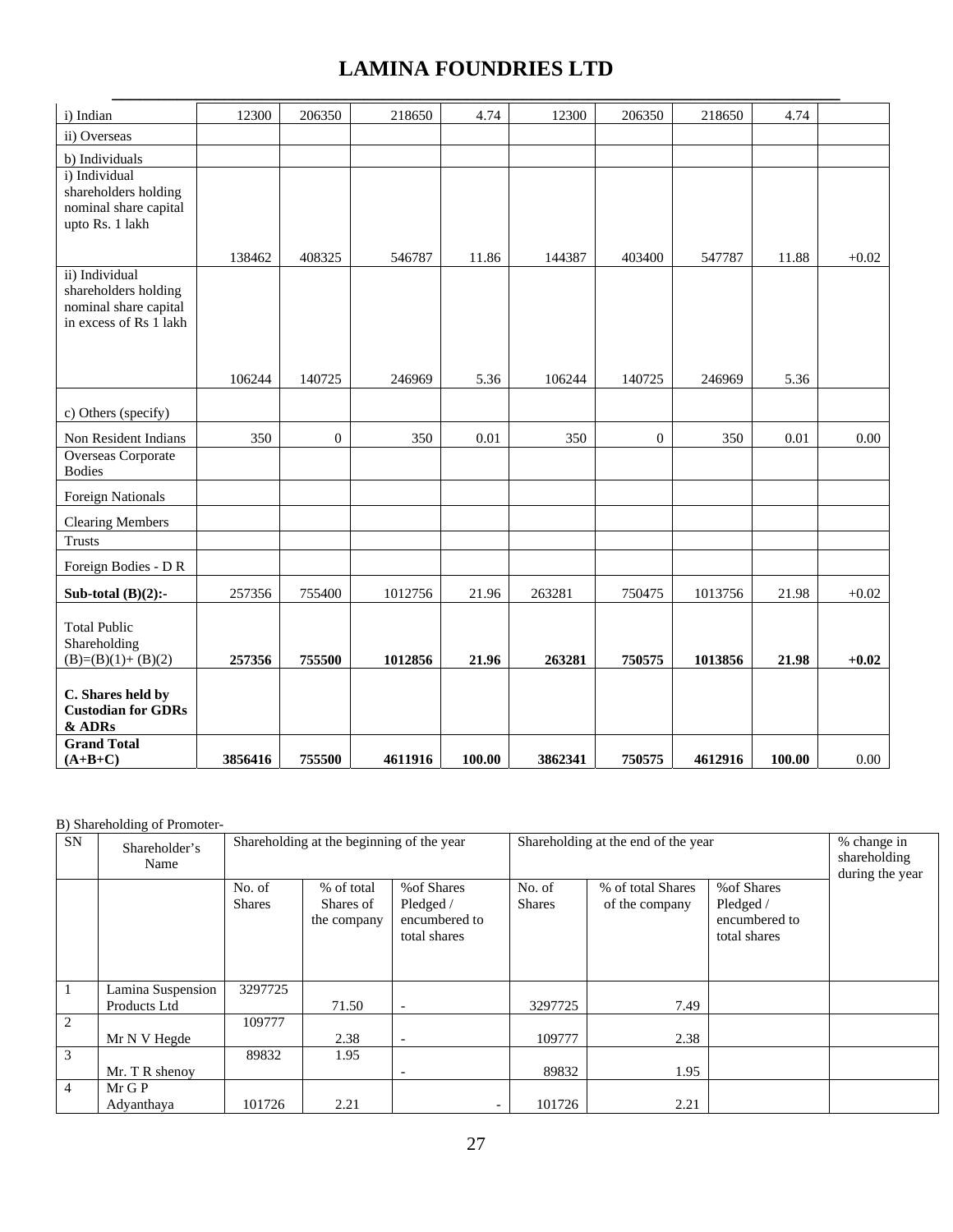#### C) **Change in Promoters' Shareholding (please specify, if there is no change):**

| <b>SN</b> | Particulars                                                                                 |         | Shareholding at the beginning of |         | Cumulative Shareholding during |
|-----------|---------------------------------------------------------------------------------------------|---------|----------------------------------|---------|--------------------------------|
|           |                                                                                             |         | the year                         |         | the year                       |
|           |                                                                                             | No. of  | % of total                       | No. of  | % of total                     |
|           |                                                                                             | shares  | shares of the                    | shares  | shares of the                  |
|           |                                                                                             |         | company                          |         | company                        |
|           | Lamina Suspension Products Ltd                                                              |         |                                  |         |                                |
|           | At the beginning of the year                                                                | 3297725 | 71.50                            |         |                                |
|           | Date wise Increase / Decrease in Shareholding<br>during the year specifying the reasons for |         |                                  |         |                                |
|           | increase /decrease (e.g. allotment / transfer /                                             |         |                                  |         |                                |
|           | bonus/ sweat equity etc):                                                                   |         |                                  |         | -                              |
|           | At the end of the year                                                                      |         |                                  | 3297725 | 71.49                          |

| <b>SN</b>                     | Particulars                                     | Shareholding at the beginning of<br>the year |               | Cumulative Shareholding during<br>the year |               |
|-------------------------------|-------------------------------------------------|----------------------------------------------|---------------|--------------------------------------------|---------------|
|                               |                                                 |                                              |               |                                            |               |
|                               |                                                 | No. of                                       | % of total    | No. of                                     | % of total    |
|                               |                                                 | shares                                       | shares of the | shares                                     | shares of the |
|                               |                                                 |                                              | company       |                                            | company       |
| $\mathfrak{D}_{\mathfrak{p}}$ | Mr N V Hegde                                    |                                              |               |                                            |               |
|                               | At the beginning of the year                    | 109777                                       | 2.38          |                                            |               |
|                               | Date wise Increase / Decrease in Shareholding   |                                              |               |                                            |               |
|                               | during the year specifying the reasons for      |                                              |               |                                            |               |
|                               | increase /decrease (e.g. allotment / transfer / |                                              |               |                                            |               |
|                               | bonus/ sweat equity etc):                       |                                              |               |                                            |               |
|                               | At the end of the year                          |                                              |               | 109777                                     | 2.38          |

| <b>SN</b> | <b>Particulars</b>                              | Shareholding at the beginning of |               | Cumulative Shareholding during |               |
|-----------|-------------------------------------------------|----------------------------------|---------------|--------------------------------|---------------|
|           |                                                 |                                  | the year      |                                | the year      |
|           |                                                 | No. of                           | % of total    | No. of                         | % of total    |
|           |                                                 | shares                           | shares of the | shares                         | shares of the |
|           |                                                 |                                  | company       |                                | company       |
|           | Mr T R Shenoy                                   |                                  |               |                                |               |
|           | At the beginning of the year                    | 89832                            | 1.95          |                                |               |
|           | Date wise Increase / Decrease in Shareholding   |                                  |               |                                |               |
|           | during the year specifying the reasons for      |                                  |               |                                |               |
|           | increase /decrease (e.g. allotment / transfer / |                                  |               |                                |               |
|           | bonus/ sweat equity etc):                       |                                  |               |                                |               |
|           | At the end of the year                          |                                  |               | 89832                          | 1.95          |

| <b>SN</b> | Particulars                                                                                                                                                                 | Shareholding at the beginning of<br>the year               |      | Cumulative Shareholding during<br>the year |                                        |
|-----------|-----------------------------------------------------------------------------------------------------------------------------------------------------------------------------|------------------------------------------------------------|------|--------------------------------------------|----------------------------------------|
|           |                                                                                                                                                                             | % of total<br>No. of<br>shares of the<br>shares<br>company |      | No. of<br>shares                           | % of total<br>shares of the<br>company |
|           | Mr Guru Prasad Adyanthaya                                                                                                                                                   |                                                            |      |                                            |                                        |
|           | At the beginning of the year                                                                                                                                                | 101726                                                     | 2.21 |                                            |                                        |
|           | Date wise Increase / Decrease in Shareholding<br>during the year specifying the reasons for<br>increase /decrease (e.g. allotment / transfer /<br>bonus/ sweat equity etc): |                                                            |      |                                            |                                        |
|           | At the end of the year                                                                                                                                                      |                                                            |      | 101726                                     | 2.21                                   |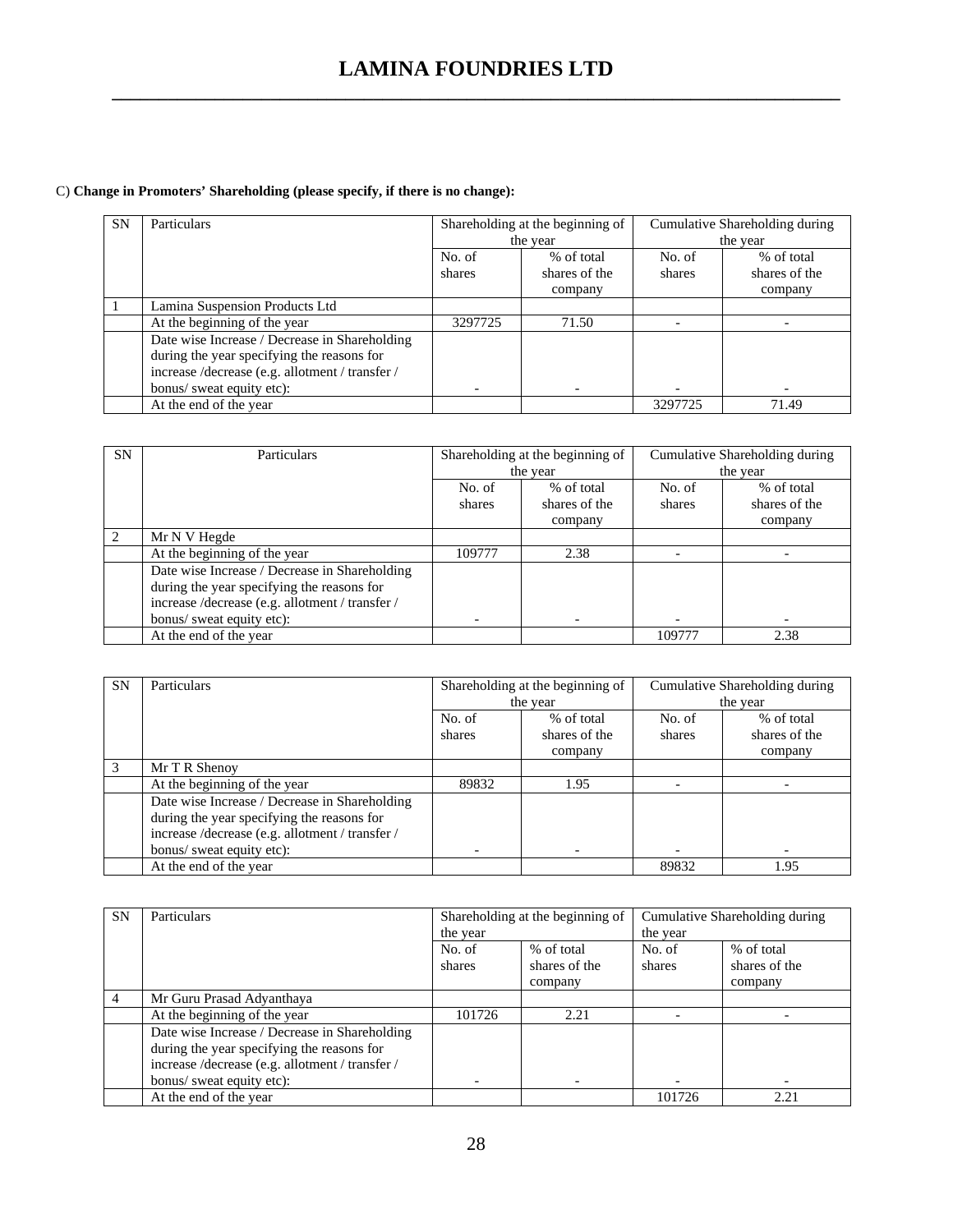#### **D) Shareholding Pattern of top ten Shareholders:**

#### **(Other than Directors, Promoters and Holders of GDRs and ADRs):**

| <b>SN</b> | <b>Name</b>                                                                                                                                                                 |                  | Shareholding at the<br>beginning of the year | <b>Cumulative Shareholding</b><br>during theyear |                                          |  |
|-----------|-----------------------------------------------------------------------------------------------------------------------------------------------------------------------------|------------------|----------------------------------------------|--------------------------------------------------|------------------------------------------|--|
|           |                                                                                                                                                                             | No. of<br>shares | % of total<br>shares of the<br>company       | No. of<br>shares                                 | $%$ of total<br>shares of the<br>company |  |
| 1.        | SOUTHERN INDIA DEPOSITORY SER                                                                                                                                               |                  |                                              |                                                  |                                          |  |
|           | At the beginning of the year                                                                                                                                                | 119000           | 2.58                                         |                                                  |                                          |  |
|           | Date wise Increase / Decrease in Shareholding<br>during the year specifying the reasons for increase<br>/decrease (e.g. allotment / transfer / bonus/ sweat<br>equity etc): |                  |                                              |                                                  |                                          |  |
|           | At the end of the year                                                                                                                                                      |                  |                                              | 119000                                           | 2.58                                     |  |

| <b>SN</b> | <b>Name</b>                                                                                                                                                                 | Shareholding at the<br>beginning of the year |                                          | <b>Cumulative Shareholding</b><br>during the year |                                          |  |
|-----------|-----------------------------------------------------------------------------------------------------------------------------------------------------------------------------|----------------------------------------------|------------------------------------------|---------------------------------------------------|------------------------------------------|--|
|           |                                                                                                                                                                             | No. of<br>shares                             | $%$ of total<br>shares of the<br>company | No. of<br>shares                                  | $%$ of total<br>shares of the<br>company |  |
| 2.        | <b>JALCO FINANCIAL SERVICES P.LTD</b>                                                                                                                                       |                                              |                                          |                                                   |                                          |  |
|           | At the beginning of the year                                                                                                                                                | 50000                                        | 1.08                                     |                                                   |                                          |  |
|           | Date wise Increase / Decrease in Shareholding<br>during the year specifying the reasons for increase<br>/decrease (e.g. allotment / transfer / bonus/ sweat<br>equity etc): |                                              |                                          |                                                   |                                          |  |
|           | At the end of the year                                                                                                                                                      |                                              |                                          | 50000                                             | 1.08                                     |  |

| <b>SN</b> | <b>Name</b>                                                                                                                                                                 | Shareholding at the<br>beginning of the year |                                          | <b>Cumulative Shareholding</b><br>during the year |                                          |  |
|-----------|-----------------------------------------------------------------------------------------------------------------------------------------------------------------------------|----------------------------------------------|------------------------------------------|---------------------------------------------------|------------------------------------------|--|
|           |                                                                                                                                                                             | No. of<br>shares                             | $%$ of total<br>shares of the<br>company | No. of<br>shares                                  | $%$ of total<br>shares of the<br>company |  |
| 3.        | VARSHA RAJNIKANT SANGHVI                                                                                                                                                    |                                              |                                          |                                                   |                                          |  |
|           | At the beginning of the year                                                                                                                                                | 48350                                        | 1.05                                     |                                                   |                                          |  |
|           | Date wise Increase / Decrease in Shareholding<br>during the year specifying the reasons for increase<br>/decrease (e.g. allotment / transfer / bonus/ sweat<br>equity etc): |                                              |                                          |                                                   |                                          |  |
|           | At the end of the year                                                                                                                                                      |                                              |                                          | 48350                                             | 1.05                                     |  |

| <b>SN</b> | <b>Name</b>                                                                                                                                                                 | Shareholding at the<br>beginning of the year |                                        | <b>Cumulative Shareholding</b><br>during the year |                                        |
|-----------|-----------------------------------------------------------------------------------------------------------------------------------------------------------------------------|----------------------------------------------|----------------------------------------|---------------------------------------------------|----------------------------------------|
|           |                                                                                                                                                                             | No. of<br>shares                             | % of total<br>shares of the<br>company | No. of<br>shares                                  | % of total<br>shares of the<br>company |
| 4.        | <b>INDRA PREM MENON</b>                                                                                                                                                     |                                              |                                        |                                                   |                                        |
|           | At the beginning of the year                                                                                                                                                | 36000                                        | 0.78                                   |                                                   |                                        |
|           | Date wise Increase / Decrease in Shareholding<br>during the year specifying the reasons for increase<br>/decrease (e.g. allotment / transfer / bonus/ sweat<br>equity etc): |                                              |                                        |                                                   |                                        |
|           | At the end of the year                                                                                                                                                      |                                              |                                        | 36000                                             | 0.78                                   |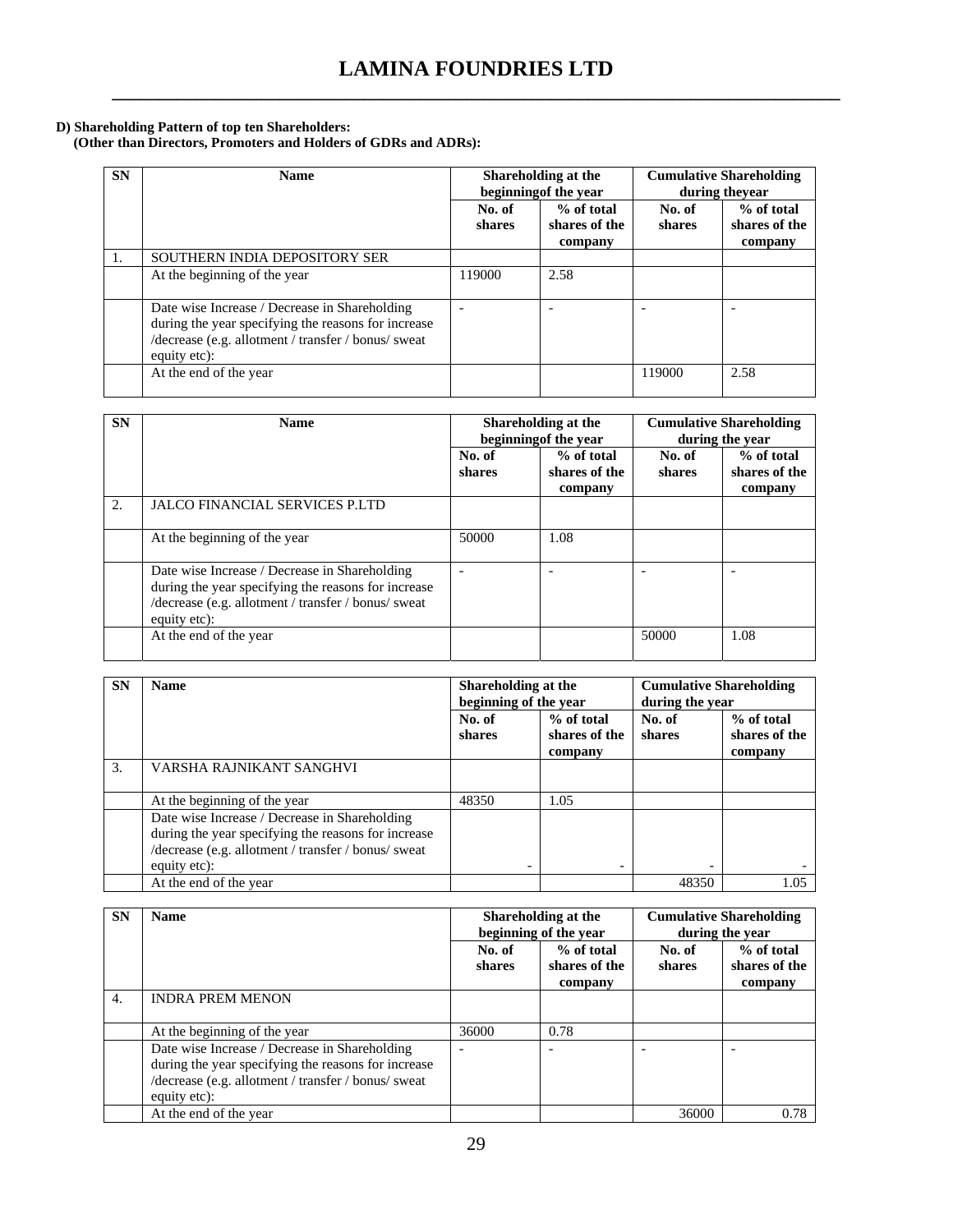| <b>SN</b> | <b>Name</b>                                                                                                                                                                 |                  | Shareholding at the<br>beginning of the year |                  | <b>Cumulative Shareholding</b><br>during the year |  |
|-----------|-----------------------------------------------------------------------------------------------------------------------------------------------------------------------------|------------------|----------------------------------------------|------------------|---------------------------------------------------|--|
|           |                                                                                                                                                                             | No. of<br>shares | % of total<br>shares of the<br>company       | No. of<br>shares | % of total<br>shares of the<br>company            |  |
| 5.        | <b>SUNDARI SURI</b>                                                                                                                                                         |                  |                                              |                  |                                                   |  |
|           | At the beginning of the year                                                                                                                                                | 33900            | 0.73                                         |                  |                                                   |  |
|           | Date wise Increase / Decrease in Shareholding<br>during the year specifying the reasons for increase<br>/decrease (e.g. allotment / transfer / bonus/ sweat<br>equity etc): |                  |                                              |                  |                                                   |  |
|           | At the end of the year                                                                                                                                                      |                  |                                              | 33900            | 0.73                                              |  |

| <b>SN</b> | <b>Name</b>                                                                                                                                                                 |                  | Shareholding at the<br>beginning of the year |                  | <b>Cumulative Shareholding</b><br>during the year |  |
|-----------|-----------------------------------------------------------------------------------------------------------------------------------------------------------------------------|------------------|----------------------------------------------|------------------|---------------------------------------------------|--|
|           |                                                                                                                                                                             | No. of<br>shares | % of total<br>shares of the<br>company       | No. of<br>shares | % of total<br>shares of the<br>company            |  |
| 6.        | <b>SUJATHA V HEGDE</b>                                                                                                                                                      |                  |                                              |                  |                                                   |  |
|           | At the beginning of the year                                                                                                                                                | 32725            | 0.71                                         |                  |                                                   |  |
|           | Date wise Increase / Decrease in Shareholding<br>during the year specifying the reasons for increase<br>/decrease (e.g. allotment / transfer / bonus/ sweat<br>equity etc): |                  |                                              |                  |                                                   |  |
|           | At the end of the year                                                                                                                                                      |                  |                                              | 32725            | 0.71                                              |  |

| <b>SN</b> | <b>Name</b>                                                                                                                                                                 |                  | Shareholding at the<br>beginning of the year |                  | <b>Cumulative Shareholding</b><br>during the year |  |
|-----------|-----------------------------------------------------------------------------------------------------------------------------------------------------------------------------|------------------|----------------------------------------------|------------------|---------------------------------------------------|--|
|           |                                                                                                                                                                             | No. of<br>shares | $%$ of total<br>shares of the<br>company     | No. of<br>shares | % of total<br>shares of the<br>company            |  |
| 7.        | <b>INDRA KUMAR BAGRI</b>                                                                                                                                                    |                  |                                              |                  |                                                   |  |
|           | At the beginning of the year                                                                                                                                                | 25000            | 0.54                                         |                  |                                                   |  |
|           | Date wise Increase / Decrease in Shareholding<br>during the year specifying the reasons for increase<br>/decrease (e.g. allotment / transfer / bonus/ sweat<br>equity etc): |                  |                                              |                  |                                                   |  |
|           | At the end of the year                                                                                                                                                      |                  |                                              | 25000            | 0.54                                              |  |

| <b>SN</b> | <b>Name</b>                                                                                                                                                                 | Shareholding at the<br>beginning<br>of the year |                                        | <b>Cumulative Shareholding</b><br>during the<br>vear |                                        |
|-----------|-----------------------------------------------------------------------------------------------------------------------------------------------------------------------------|-------------------------------------------------|----------------------------------------|------------------------------------------------------|----------------------------------------|
|           |                                                                                                                                                                             | No. of<br>shares                                | % of total<br>shares of the<br>company | No. of<br>shares                                     | % of total<br>shares of the<br>company |
| 8.        | <b>MOTHA ENTERPRISES PRIVATE LTD</b>                                                                                                                                        |                                                 | $\mathbf{0}$                           |                                                      |                                        |
|           | At the beginning of the year                                                                                                                                                | 20000                                           | 0.43                                   |                                                      |                                        |
|           | Date wise Increase / Decrease in Shareholding<br>during the year specifying the reasons for increase<br>/decrease (e.g. allotment / transfer / bonus/ sweat<br>equity etc): |                                                 |                                        |                                                      |                                        |
|           | At the end of the year                                                                                                                                                      |                                                 |                                        | 20000                                                | 0.43                                   |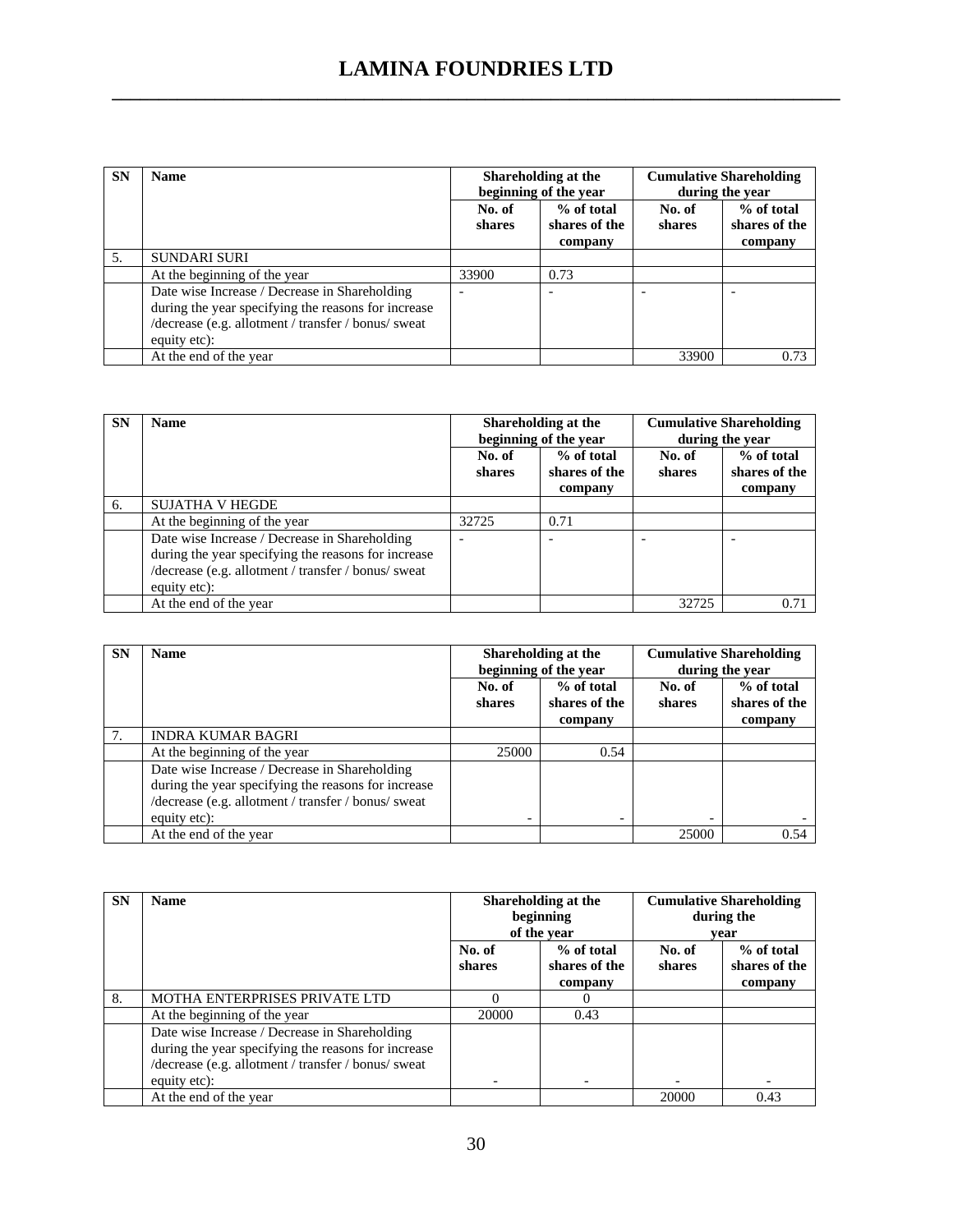| <b>SN</b> | <b>Name</b>                                                                                                                                                                 | Shareholding at the<br>beginning of the year |                                          | <b>Cumulative Shareholding</b><br>during the year |                                        |
|-----------|-----------------------------------------------------------------------------------------------------------------------------------------------------------------------------|----------------------------------------------|------------------------------------------|---------------------------------------------------|----------------------------------------|
|           |                                                                                                                                                                             | No. of<br>shares                             | $%$ of total<br>shares of the<br>company | No. of<br>shares                                  | % of total<br>shares of the<br>company |
| 9         | B Nagraj Shetty                                                                                                                                                             |                                              |                                          |                                                   |                                        |
|           | At the beginning of the year                                                                                                                                                | 13,100                                       | 0.28                                     |                                                   |                                        |
|           | Date wise Increase / Decrease in Shareholding<br>during the year specifying the reasons for increase<br>/decrease (e.g. allotment / transfer / bonus/ sweat<br>equity etc): |                                              |                                          |                                                   |                                        |
|           | At the end of the year                                                                                                                                                      |                                              |                                          | 13.100                                            | 0.28                                   |

| <b>SN</b> | <b>Name</b>                                                                                                                                                                 | Shareholding at the<br>beginning of the year |                                          | <b>Cumulative Shareholding</b><br>during the<br>vear |                                          |
|-----------|-----------------------------------------------------------------------------------------------------------------------------------------------------------------------------|----------------------------------------------|------------------------------------------|------------------------------------------------------|------------------------------------------|
|           |                                                                                                                                                                             | No. of<br>shares                             | $%$ of total<br>shares of the<br>company | No. of<br>shares                                     | $%$ of total<br>shares of the<br>company |
| 10.       | Bharath Hukumchand Rathi                                                                                                                                                    |                                              |                                          |                                                      |                                          |
|           | At the beginning of the year                                                                                                                                                | 12.500                                       | 0.37                                     |                                                      |                                          |
|           | Date wise Increase / Decrease in Shareholding<br>during the year specifying the reasons for increase<br>/decrease (e.g. allotment / transfer / bonus/ sweat<br>equity etc): |                                              |                                          |                                                      |                                          |
|           | At the end of the year                                                                                                                                                      |                                              |                                          | 12.500                                               | 0.37                                     |

### E) **Shareholding of Directors and Key Managerial Personnel:**

| <b>SN</b> | <b>Particulars</b>                                                                                                                                                          |                  | Shareholding at the beginning<br>of the year | <b>Cumulative Shareholding during</b><br>the year |                                        |  |
|-----------|-----------------------------------------------------------------------------------------------------------------------------------------------------------------------------|------------------|----------------------------------------------|---------------------------------------------------|----------------------------------------|--|
|           |                                                                                                                                                                             | No. of<br>shares | % of total<br>shares of the<br>company       | No. of<br>shares                                  | % of total<br>shares of the<br>company |  |
|           | Mr N V Hegde                                                                                                                                                                |                  |                                              |                                                   |                                        |  |
|           | At the beginning of the year                                                                                                                                                | 109777           | 2.38                                         |                                                   |                                        |  |
|           | Date wise Increase / Decrease in Shareholding<br>during the year specifying the reasons for<br>increase /decrease (e.g. allotment / transfer /<br>bonus/ sweat equity etc): |                  |                                              |                                                   |                                        |  |
|           | At the end of the year                                                                                                                                                      |                  |                                              | 109777                                            | 2.38                                   |  |

| <b>SN</b> | <b>Particulars</b>                                                                                                                                                          |                  | Shareholding at the beginning<br>of the year |                  | <b>Cumulative Shareholding during</b><br>the year |
|-----------|-----------------------------------------------------------------------------------------------------------------------------------------------------------------------------|------------------|----------------------------------------------|------------------|---------------------------------------------------|
|           |                                                                                                                                                                             | No. of<br>shares | % of total<br>shares of the<br>company       | No. of<br>shares | % of total<br>shares of the<br>company            |
| 2.        | Mr T R Shenov                                                                                                                                                               |                  |                                              |                  |                                                   |
|           | At the beginning of the year                                                                                                                                                | 89832            | 1.95                                         |                  |                                                   |
|           | Date wise Increase / Decrease in Shareholding<br>during the year specifying the reasons for<br>increase /decrease (e.g. allotment / transfer /<br>bonus/ sweat equity etc): |                  |                                              | -                |                                                   |
|           | At the end of the year                                                                                                                                                      |                  |                                              | 89832            | 1.95                                              |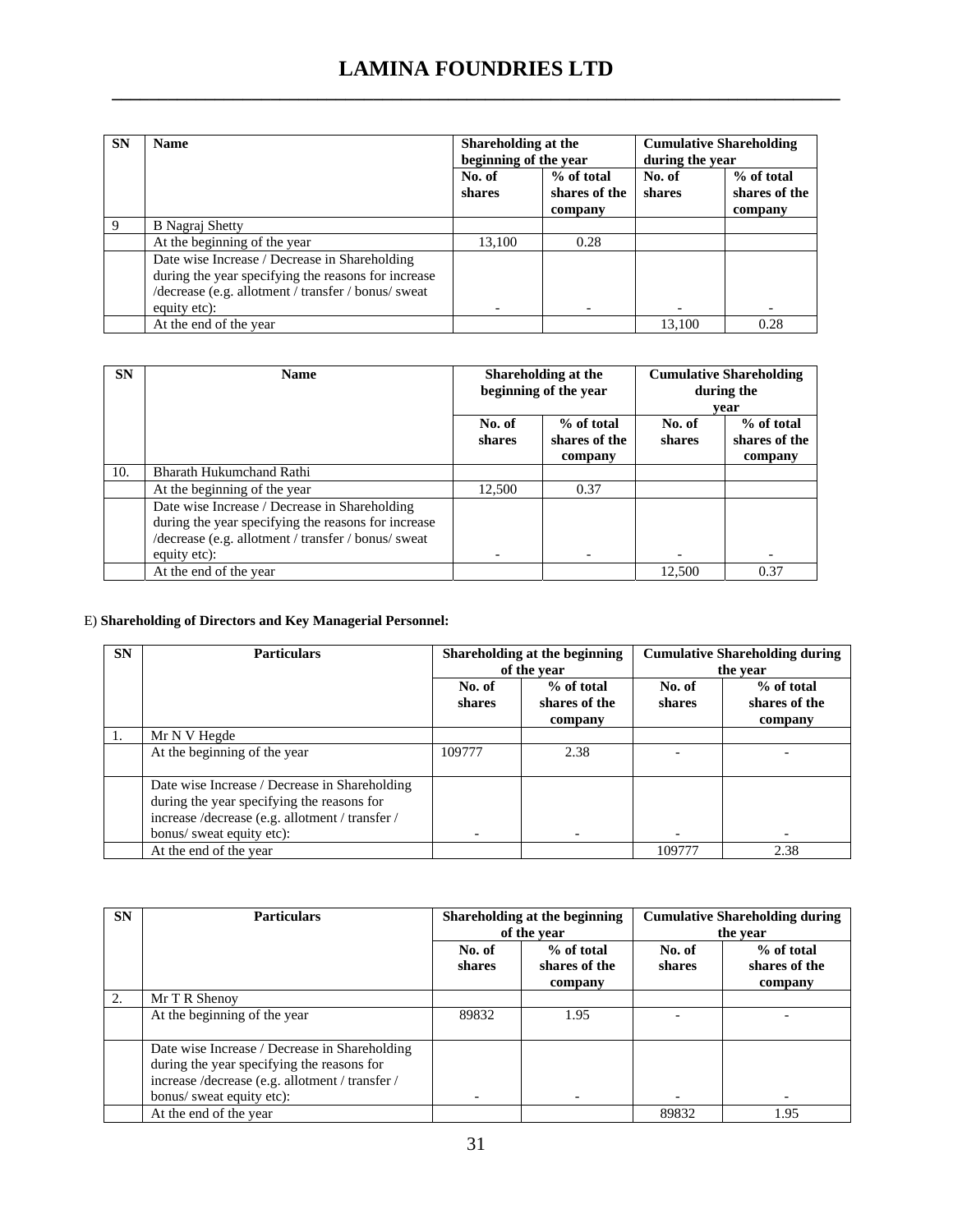| <b>SN</b> | <b>Particulars</b>                                                                                                                                                          | of the year      | Shareholding at the beginning            |                  | <b>Cumulative Shareholding during</b>  |
|-----------|-----------------------------------------------------------------------------------------------------------------------------------------------------------------------------|------------------|------------------------------------------|------------------|----------------------------------------|
|           |                                                                                                                                                                             | No. of<br>shares | $%$ of total<br>shares of the<br>company | No. of<br>shares | % of total<br>shares of the<br>company |
| 3         | Mr Guru Prasad Adyanthaya                                                                                                                                                   |                  |                                          |                  |                                        |
|           | At the beginning of the year                                                                                                                                                | 101726           | 2.21                                     |                  |                                        |
|           | Date wise Increase / Decrease in Shareholding<br>during the year specifying the reasons for<br>increase /decrease (e.g. allotment / transfer /<br>bonus/ sweat equity etc): |                  |                                          |                  |                                        |
|           | At the end of the year                                                                                                                                                      |                  |                                          | 101726           | 2.21                                   |

| <b>SN</b> | <b>Name</b>                                                                                                                                                                 | Shareholding at the<br>beginning of the year |                                        | <b>Cumulative Shareholding</b><br>during the year |                                        |
|-----------|-----------------------------------------------------------------------------------------------------------------------------------------------------------------------------|----------------------------------------------|----------------------------------------|---------------------------------------------------|----------------------------------------|
|           |                                                                                                                                                                             | No. of<br>shares                             | % of total<br>shares of the<br>company | No. of<br>shares                                  | % of total<br>shares of the<br>company |
|           | Mr Gopalkrishna Shenoy                                                                                                                                                      |                                              |                                        |                                                   |                                        |
|           | At the beginning of the year                                                                                                                                                | 10028                                        | 0.22                                   |                                                   |                                        |
|           | Date wise Increase / Decrease in Shareholding<br>during the year specifying the reasons for increase<br>/decrease (e.g. allotment / transfer / bonus/ sweat<br>equity etc): |                                              | $\overline{\phantom{a}}$               |                                                   |                                        |
|           | At the end of the year                                                                                                                                                      |                                              |                                        | 10028                                             | 0.22                                   |

| <b>SN</b> | <b>Name</b>                                                                                                                                                                  |                  | Shareholding at the<br>beginning of the year |                  | <b>Cumulative Shareholding</b><br>during the year |
|-----------|------------------------------------------------------------------------------------------------------------------------------------------------------------------------------|------------------|----------------------------------------------|------------------|---------------------------------------------------|
|           |                                                                                                                                                                              | No. of<br>shares | $%$ of total<br>shares of the                | No. of<br>shares | $%$ of total<br>shares of the                     |
|           |                                                                                                                                                                              |                  | company                                      |                  | company                                           |
|           | Mr B S Baliga                                                                                                                                                                |                  |                                              |                  |                                                   |
|           | At the beginning of the year                                                                                                                                                 | 150              | 0.00                                         |                  |                                                   |
|           | Date wise Increase / Decrease in Shareholding<br>during the year specifying the reasons for increase<br>/decrease (e.g. allotment / transfer / bonus/ sweat<br>equity etc.): |                  |                                              |                  |                                                   |
|           | At the end of the year                                                                                                                                                       |                  |                                              | 150              | 0.00                                              |

| <b>SN</b> | <b>Name</b>                                                                                                                                                                  | Shareholding at the<br>beginning<br>of the year |                                        | <b>Cumulative Shareholding</b><br>during the<br>vear |                                        |  |
|-----------|------------------------------------------------------------------------------------------------------------------------------------------------------------------------------|-------------------------------------------------|----------------------------------------|------------------------------------------------------|----------------------------------------|--|
|           |                                                                                                                                                                              | No. of<br>shares                                | % of total<br>shares of the<br>company | No. of<br>shares                                     | % of total<br>shares of the<br>company |  |
| 6         | Mr J Surendra Reddy                                                                                                                                                          |                                                 |                                        |                                                      |                                        |  |
|           | At the beginning of the year                                                                                                                                                 | 1000                                            | 0.02                                   |                                                      |                                        |  |
|           | Date wise Increase / Decrease in Shareholding<br>during the year specifying the reasons for increase<br>/decrease (e.g. allotment / transfer / bonus/ sweat<br>equity etc.): |                                                 |                                        |                                                      |                                        |  |
|           | At the end of the year                                                                                                                                                       |                                                 |                                        | 1000                                                 | 0.02                                   |  |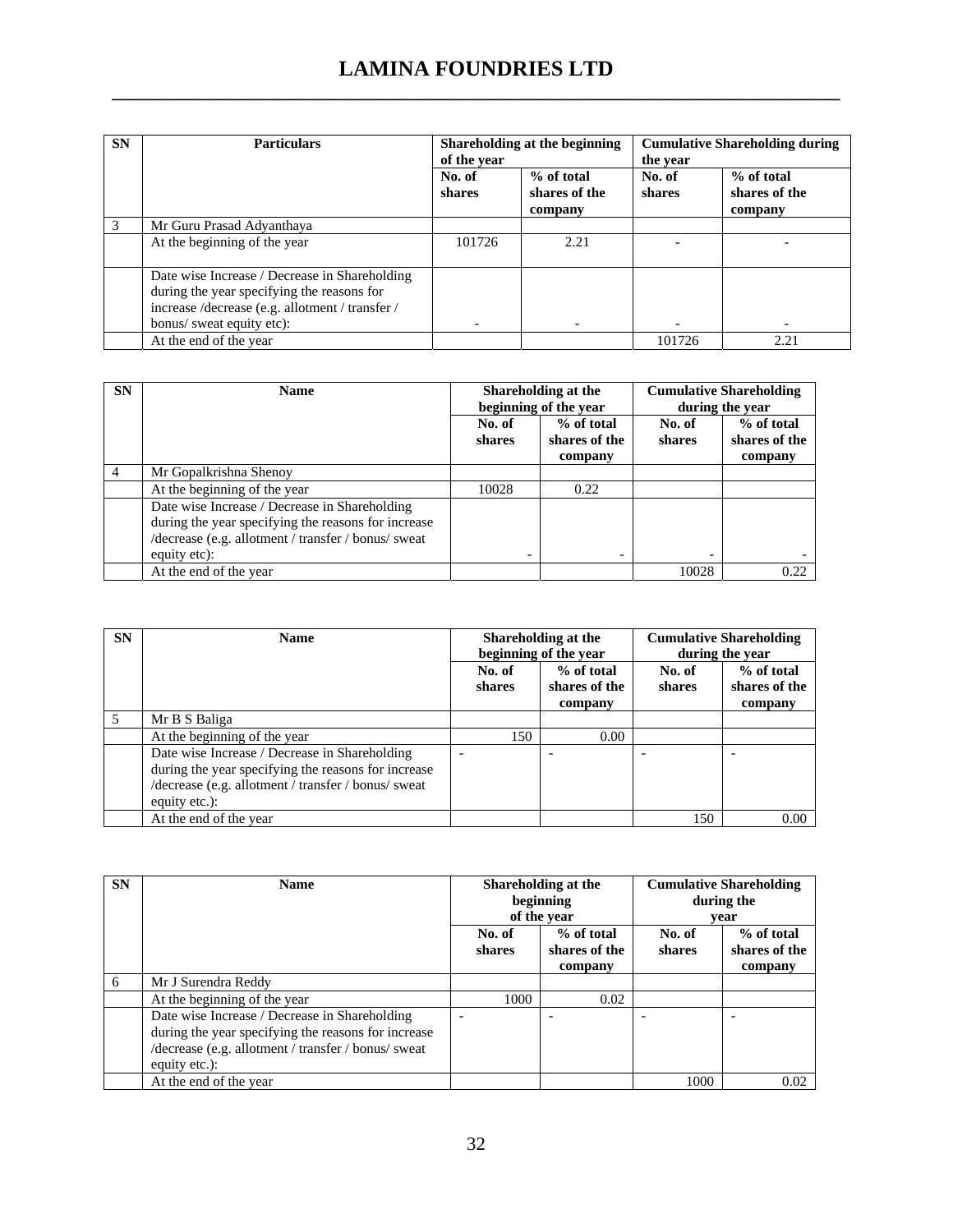| <b>SN</b> | <b>Name</b>                                         | Shareholding at the |               | Cumulative Shareholding |               |
|-----------|-----------------------------------------------------|---------------------|---------------|-------------------------|---------------|
|           |                                                     | beginning           |               | during the              |               |
|           |                                                     | of the year         |               | vear                    |               |
|           |                                                     | No. of              | % of total    | No. of                  | % of total    |
|           |                                                     | shares              | shares of the | shares                  | shares of the |
|           |                                                     |                     | company       |                         | company       |
|           | Mr M Raghava                                        |                     |               |                         |               |
|           | At the beginning of the year                        | 3010                | 0.06          |                         |               |
|           | Date wise Increase / Decrease in Shareholding       |                     |               |                         |               |
|           | during the year specifying the reasons for increase |                     |               |                         |               |
|           | /decrease (e.g. allotment / transfer / bonus/ sweat |                     |               |                         |               |
|           | equity etc.):                                       |                     |               |                         |               |
|           | At the end of the year                              |                     |               | 3010                    | 0.06          |

| <b>SN</b> | <b>Name</b>                                         | Shareholding at the |               | Cumulative Shareholding |               |
|-----------|-----------------------------------------------------|---------------------|---------------|-------------------------|---------------|
|           |                                                     | beginning           |               | during the              |               |
|           |                                                     | of the year         |               | year                    |               |
|           |                                                     | No. of              | % of total    | No. of                  | % of total    |
|           |                                                     | shares              | shares of the | shares                  | shares of the |
|           |                                                     |                     | company       |                         | company       |
| 8         | Mr Avinash Shenoy                                   |                     |               |                         |               |
|           | At the beginning of the year                        | 2500                | 0.05          |                         |               |
|           | Date wise Increase / Decrease in Shareholding       |                     |               |                         |               |
|           | during the year specifying the reasons for increase |                     |               |                         |               |
|           | /decrease (e.g. allotment / transfer / bonus/ sweat |                     |               |                         |               |
|           | equity etc.):                                       |                     |               |                         |               |
|           | At the end of the year                              |                     |               | 2500                    | 0.05          |

V) **INDEBTEDNESS -**Indebtedness of the Company including interest outstanding/accrued but not due for payment.

|                                      | Secured<br>Loans<br>excluding<br>deposits | Unsecured<br>Loans | Deposits     | Total<br><b>Indebtedness</b> |
|--------------------------------------|-------------------------------------------|--------------------|--------------|------------------------------|
| Indebtedness at the beginning of     |                                           |                    |              |                              |
| the financial year                   |                                           |                    |              |                              |
| i) Principal Amount                  | 13,47,17,581                              | 20,85,47,482       | 10,82,01,000 | 45,14,66,063                 |
| ii) Interest due but not paid        |                                           |                    |              |                              |
| iii) Interest accrued but not due    |                                           |                    |              |                              |
| Total (i+ii+iii)                     |                                           |                    |              |                              |
| <b>Change in Indebtedness during</b> |                                           |                    |              |                              |
| the financial year                   |                                           |                    |              |                              |
| * Addition                           | 2059200                                   | 16137812           | 29250000     | 47447012                     |
| * Reduction                          | 9842565                                   |                    |              | 9842565                      |
| <b>Net Change</b>                    | (7783365)                                 | 16137812           | 29250000     | 37604447                     |
| Indebtedness at the end of the       |                                           |                    |              |                              |
| financial year                       |                                           |                    |              |                              |
| i) Principal Amount                  | 126934216                                 | 224685294          | 137451000    | 489070510                    |
| ii) Interest due but not paid        |                                           |                    |              |                              |
| iii) Interest accrued but not due    |                                           |                    |              |                              |
| Total $(i+iii+iii)$                  | 126934216                                 | 224685294          | 137451000    | 489070510                    |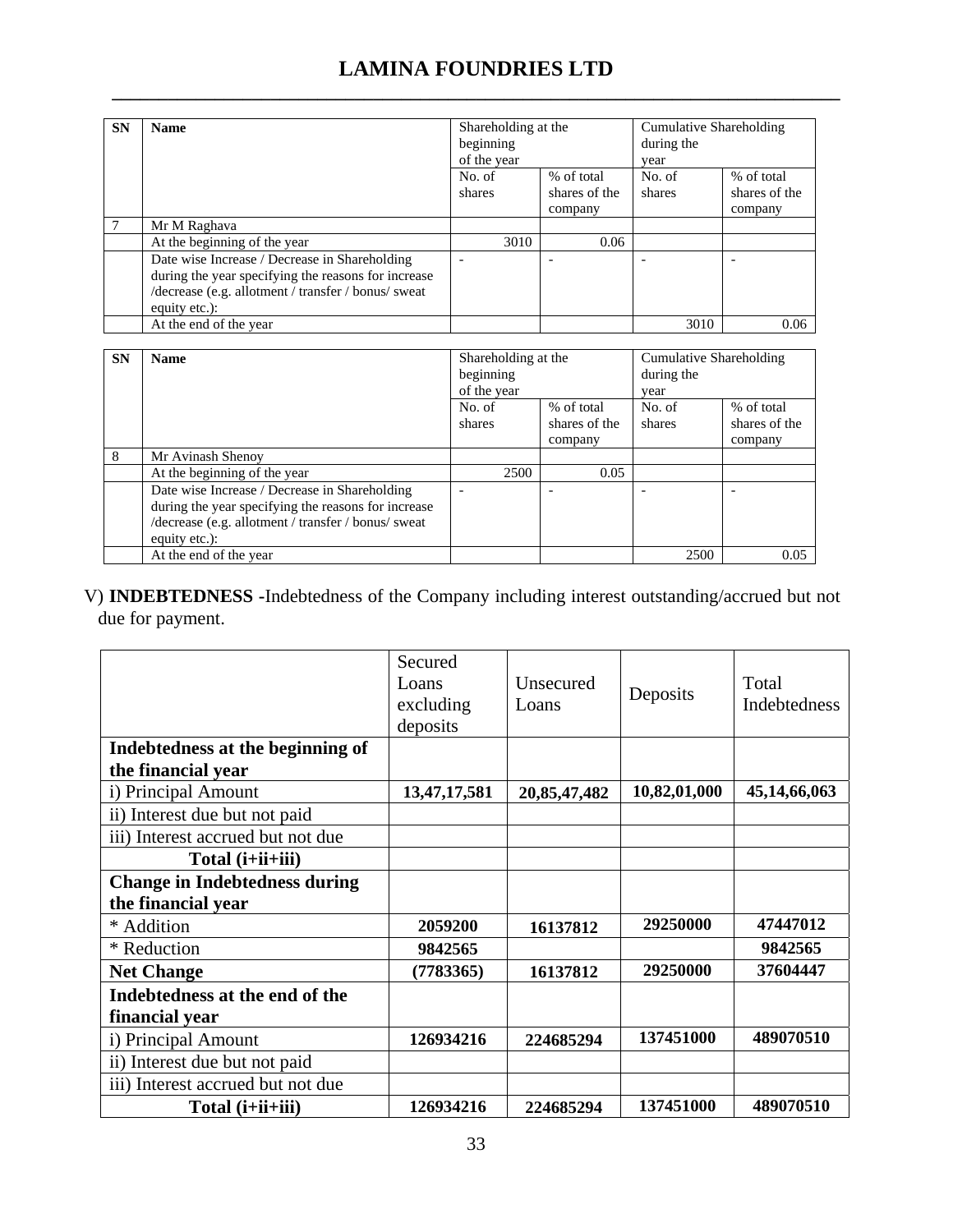# **V. REMUNERATION OF DIRECTORS AND KEY MANAGERIAL PERSONNEL-**

# **A.** Remuneration to Managing Director, Whole-time Directors and/or Manager:

| SN.                     | Particulars of Remuneration                                                            | Name of MD/WTD/<br>Manager | <b>Total Amount</b> |
|-------------------------|----------------------------------------------------------------------------------------|----------------------------|---------------------|
|                         |                                                                                        | <b>GopalKrishna Shenoy</b> |                     |
| 1                       | Gross salary                                                                           | 1467960                    | 1467960             |
|                         | (a) Salary as per provisions contained in<br>section 17(1) of the Income-tax Act, 1961 |                            |                     |
|                         | (b) Value of perquisites $u/s$ 17(2) Income-<br>tax Act, 1961                          |                            |                     |
|                         | (c) Profits in lieu of salary under section<br>17(3) Income- tax Act, 1961             |                            |                     |
| $\mathfrak{2}$          | <b>Stock Option</b>                                                                    |                            |                     |
| $\overline{\mathbf{3}}$ | <b>Sweat Equity</b>                                                                    |                            |                     |
| $\overline{4}$          | Commission                                                                             |                            |                     |
|                         | - as % of profit                                                                       |                            |                     |
|                         | - others, specify                                                                      |                            |                     |
| 5                       | Others, please specify                                                                 |                            |                     |
|                         | Total $(A)$                                                                            | 1467960                    | 1467960             |
|                         | Ceiling as per the Act                                                                 |                            |                     |

### B. Remuneration to other directors

| SN. | Particulars of<br>Remuneration                              | Name of Directors       |                   |                  |                 |               | Total<br>Amount   |                   |         |
|-----|-------------------------------------------------------------|-------------------------|-------------------|------------------|-----------------|---------------|-------------------|-------------------|---------|
| 1   | <b>Independent Directors</b>                                | M<br>Raghava            | Surendra<br>reddy | J M<br>Nagaraj   |                 |               |                   |                   |         |
|     | Fee for attending board<br>committee meetings<br>Commission | 18000                   | 9000              | 4500             |                 |               |                   |                   | 31500   |
|     | Others, please specify                                      |                         |                   |                  |                 |               |                   |                   |         |
|     | Total $(1)$                                                 |                         |                   |                  |                 |               |                   |                   |         |
| 2   | Other Non-Executive<br>Directors                            | N <sub>V</sub><br>hegde | TR<br>Shenoy      | GP<br>adyanthaya | Vishal<br>hedge | M<br>Rajendra | <b>B</b> S baliga | Avinash<br>Shenoy |         |
|     | Fee for attending board<br>committee meetings               | 18000                   | 13500             | 13500            | 18000           | 18000         | 18000             | 18000             | 117000  |
|     | Commission                                                  |                         |                   |                  |                 |               |                   |                   |         |
|     | Others, please specify                                      |                         |                   |                  |                 |               |                   |                   |         |
|     | Total $(2)$                                                 |                         |                   |                  |                 |               |                   |                   |         |
|     | Total $(B)=(1+2)$                                           |                         |                   |                  |                 |               |                   |                   | 148500  |
|     | <b>Total Managerial</b><br>Remuneration                     |                         |                   |                  |                 |               |                   |                   | 1616460 |
|     | Overall Ceiling as per the<br>Act                           |                         |                   |                  |                 |               |                   |                   |         |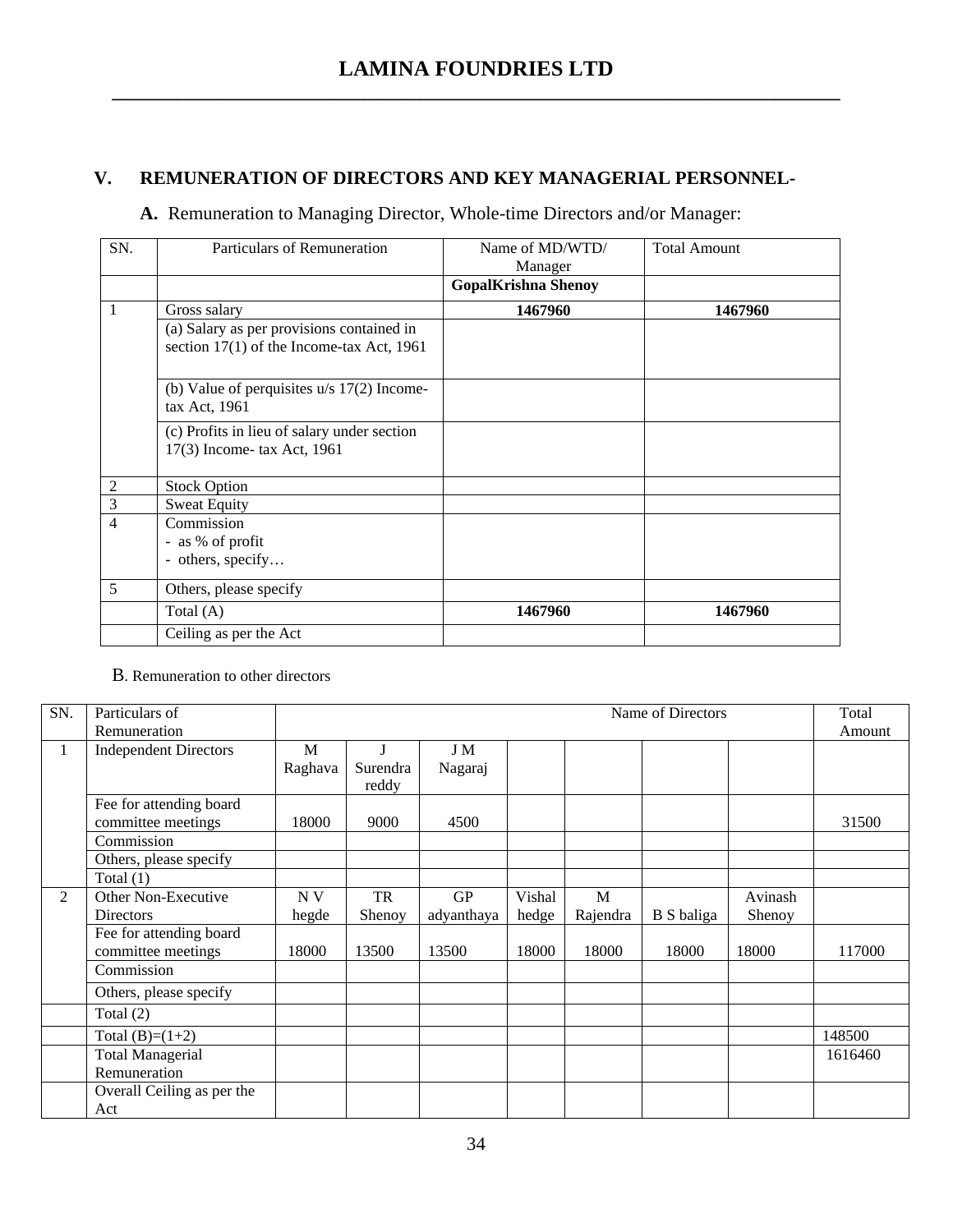# C. REMUNERATION TO KEY MANAGERIAL PERSONNEL OTHER THAN MD/MANAGER/WTD

| <b>SN</b>      | <b>Particulars of Remuneration</b>                                                          |               |                                          |              |
|----------------|---------------------------------------------------------------------------------------------|---------------|------------------------------------------|--------------|
|                |                                                                                             | $\mathbf{CS}$ | <b>CFO</b>                               | <b>Total</b> |
| 1              | Gross salary                                                                                |               |                                          |              |
|                | (a) Salary as per provisions contained<br>in section $17(1)$ of the Income-tax Act,<br>1961 | 639876        | 618641<br>(Retired on<br>September 2019) | 1258517      |
|                | (b) Value of perquisites $u/s$ 17(2)<br>Income-tax Act, 1961                                |               | 69199                                    | 69199        |
|                | (c) Profits in lieu of salary under<br>section 17(3) Income-tax Act, 1961                   |               |                                          |              |
| $\overline{2}$ | <b>Stock Option</b>                                                                         |               |                                          |              |
| 3              | <b>Sweat Equity</b>                                                                         |               |                                          |              |
| $\overline{4}$ | Commission                                                                                  |               |                                          |              |
|                | - as % of profit                                                                            |               |                                          |              |
|                | others, specify                                                                             |               |                                          |              |
| 5              | Others, please specify                                                                      |               |                                          |              |
|                | Total                                                                                       | 639876        | 687840                                   | 1327716      |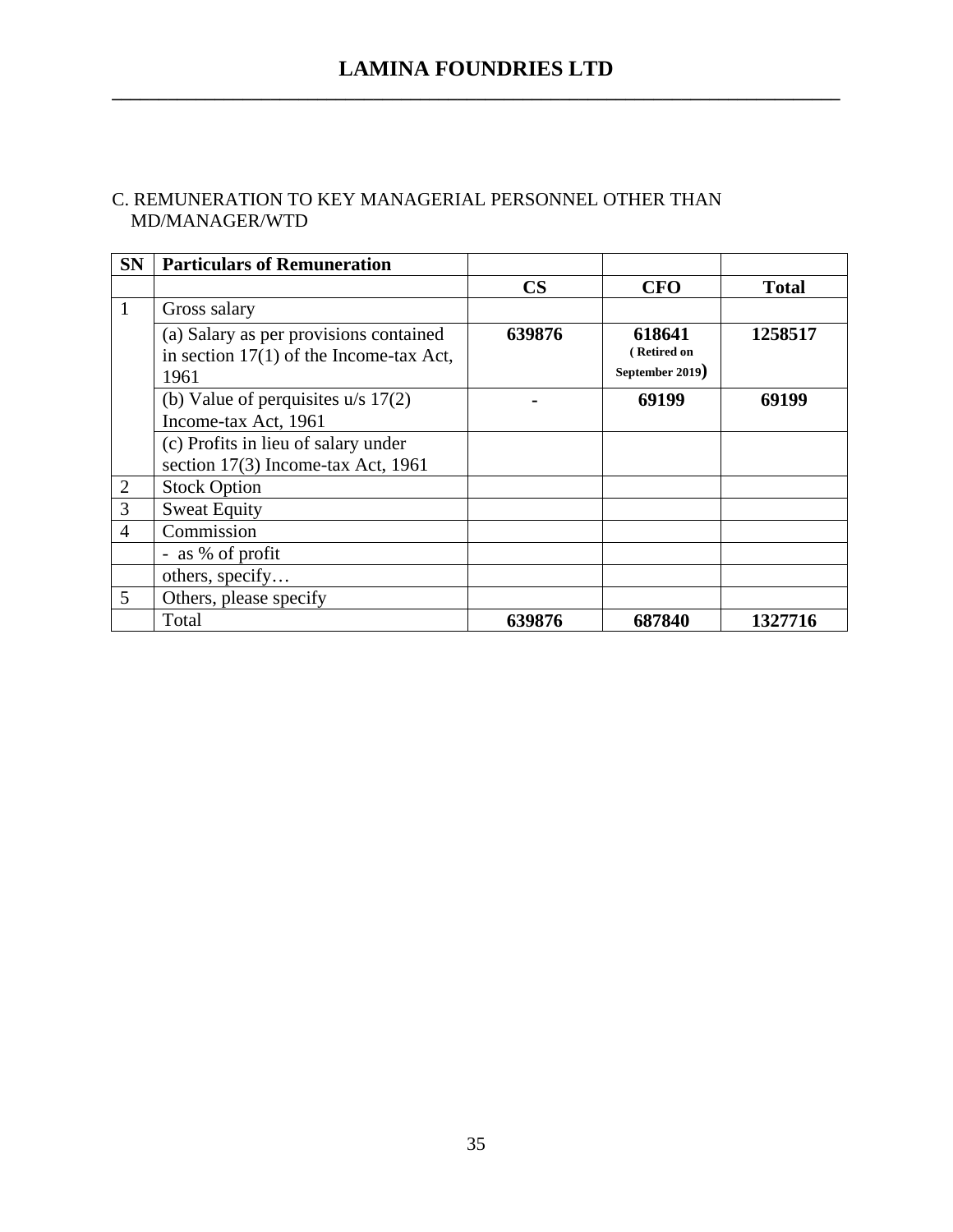# **VII. PENALTIES / PUNISHMENT/ COMPOUNDING OF OFFENCES:**

| Type                                | Section of the           | <b>Brief</b>             | Details of               | Authority                    | Appeal made,             |  |  |
|-------------------------------------|--------------------------|--------------------------|--------------------------|------------------------------|--------------------------|--|--|
|                                     | Companies                | Description              | Penalty /                | [RD / NCLT/                  | if any (give             |  |  |
|                                     | Act                      |                          | Punishment/              | <b>COURT</b>                 | Details)                 |  |  |
|                                     |                          |                          | Compounding              |                              |                          |  |  |
|                                     |                          |                          | fees imposed             |                              |                          |  |  |
| A. COMPANY                          |                          |                          |                          |                              |                          |  |  |
| Penalty                             |                          | $\overline{\phantom{0}}$ | $\overline{\phantom{a}}$ | $\overline{a}$               | $\overline{a}$           |  |  |
| Punishment                          |                          | $\overline{\phantom{0}}$ | $\overline{a}$           | $\overline{a}$               | $\overline{\phantom{0}}$ |  |  |
| Compounding                         |                          | $\overline{\phantom{a}}$ | $\overline{a}$           | $\overline{a}$               | $\overline{a}$           |  |  |
| <b>B. DIRECTORS</b>                 |                          |                          |                          |                              |                          |  |  |
| Penalty                             | $\overline{\phantom{0}}$ | $\overline{\phantom{a}}$ | $\overline{a}$           | $\overline{a}$               | $\overline{\phantom{0}}$ |  |  |
| Punishment                          | $\overline{\phantom{0}}$ |                          | $\overline{a}$           | ÷                            |                          |  |  |
| Compounding                         | $\blacksquare$           | $\overline{\phantom{a}}$ | $\overline{\phantom{a}}$ | $\overline{a}$               | $\overline{a}$           |  |  |
| <b>C. OTHER OFFICERS IN DEFAULT</b> |                          |                          |                          |                              |                          |  |  |
| Penalty                             | $\overline{a}$           | $\overline{\phantom{a}}$ | $\overline{\phantom{a}}$ | $\qquad \qquad \blacksquare$ | $\overline{a}$           |  |  |
| Punishment                          | $\overline{\phantom{0}}$ | $\overline{\phantom{a}}$ | $\overline{a}$           | $\overline{a}$               | $\overline{a}$           |  |  |
| Compounding                         |                          |                          | -                        |                              |                          |  |  |

By and on behalf of the Board

N V Hegde Gopalkrishna Shenoy<br>Chairman Managing Director Chairman Managing Director<br>
(DIN: 00043080) (DIN: 00043378)  $(DIN: 00043378)$ 

**Plac: MANGALORE Date: 31.08.2020**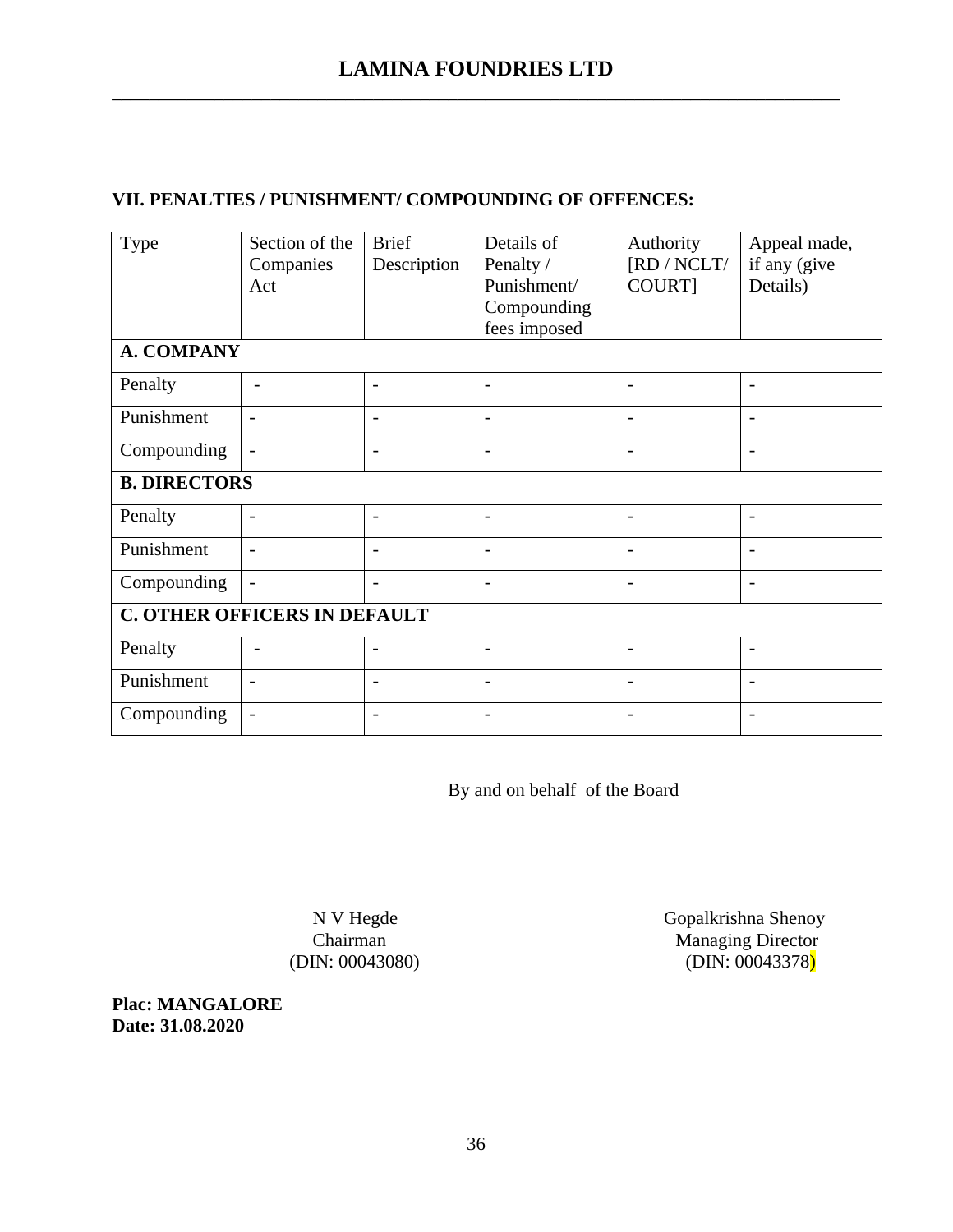### **INDEPENDENT AUDITOR'S REPORT**

### **TO THE MEMBERS OF LAMINA FOUNDRIES LIMITED**

#### **Report on theFinancial Statements**

#### **Opinion**

I have audited the accompanying financial statements of LAMINA FOUNDRIES LIMITED ("the Company"), which comprise the Balance Sheet as at March 31, 2020, the Statement of Profit and Loss and Statement of cash flows for the year then ended, and notes to the financial statement, including a summary of the significant accounting policies and other explanatory information.

In my opinion and to the best of my information and according to the explanations given to me, the aforesaid financial statements give the information required by the Act in the manner so required and give a true and fair view in conformity with the accounting principles generally accepted in India, of the state of affairs of the Company as at March 31, 2020, and its loss, and its cash flows for the year ended on that date.

### **Basis for Opinion**

I conducted my audit in accordance with the Standards on Auditing (SAs) specified under section 143(10) of the Companies Act, 2013. My responsibilities under those Standards are further described in the Auditor's Responsibilities for the Audit of the FinancialStatements section of my report. I am independent of the Company in accordance with the Code of Ethics issued by the Institute of Chartered Accountants of India together with the ethical requirements that are relevant to my audit of the financial statements under the provisions of the CompaniesAct, 2013 and the Rules thereunder, and I have fulfilled my other ethical responsibilities in accordance with these requirements and the Code of Ethics. I believe that the audit evidence I have obtained is sufficient and appropriate to provide a basisfor my opinion.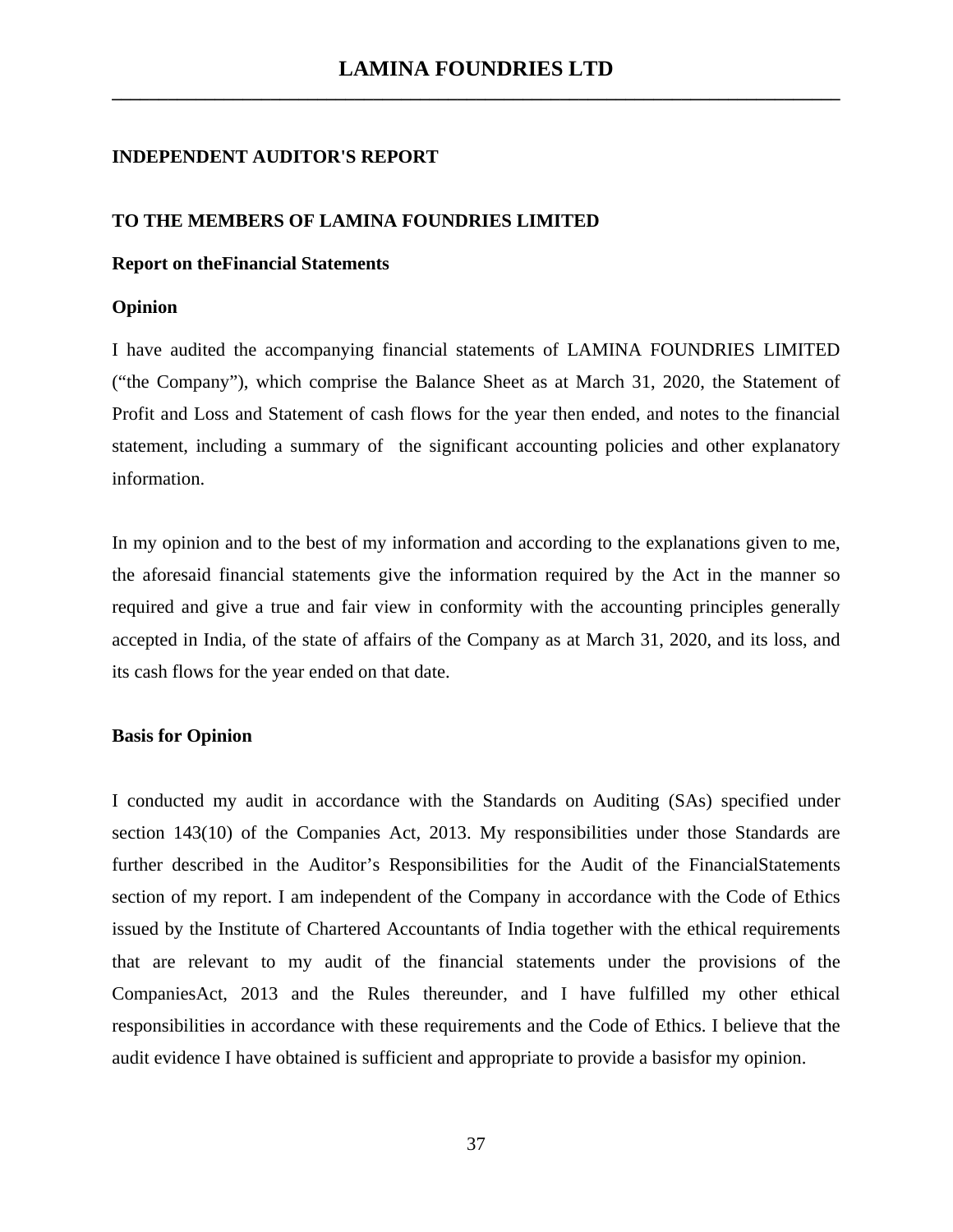### **Responsibility of Management for Financial Statements**

The Company's Board of Directors is responsible for the matters stated in Section 134(5) of the Companies Act, 2013 ("the Act") withrespect to the preparation of these financial statements that give a true and fair view of the financial position, financial performance and cash flows of the company in accordance with the accounting principles generally accepted in India, including the Accounting Standards specified under Section 133 of the Act. This responsibility also includes maintenance of adequate accounting records in accordance with the provisions of the Act for safeguarding the assets of the Company and for preventing and detecting frauds and other irregularities; selection and application of appropriate accounting policies; making judgments and estimates that are reasonable and prudent; and design, implementation and maintenance of adequate internal financial controls, that were operating effectively for ensuring the accuracy and completeness of the accounting records, relevant to the preparation and presentation of the financial statements that give a true and fair view and are free from material misstatement, whether due to fraud or error.

In preparing the financial statements, management is responsible for assessing the Company's ability to continue as a going concern, disclosing, as applicable, matters related to going concern and using the going concern basis of accounting unless management either intends to liquidate the Company or to cease operations, or has no realistic alternative but to do so.

ThoseBoard of Directors are also responsible for overseeing the company's financial reporting process.

### **Auditor's Responsibility for the Audit of the Financial Statements**

My objectives are to obtain reasonable assurance about whether the financial statements as a whole are free from material misstatement, whether due to fraud or error, and to issue an auditor's report that includes my opinion. Reasonable assurance is a high level of assurance, but is not a guarantee that an audit conducted in accordance with SAs will always detect a material misstatement when it exists. Misstatements can arise from fraud or error and are considered material if, individually or in the aggregate, they could reasonably be expected to influence the economic decisions of users taken on the basis of these financial statements.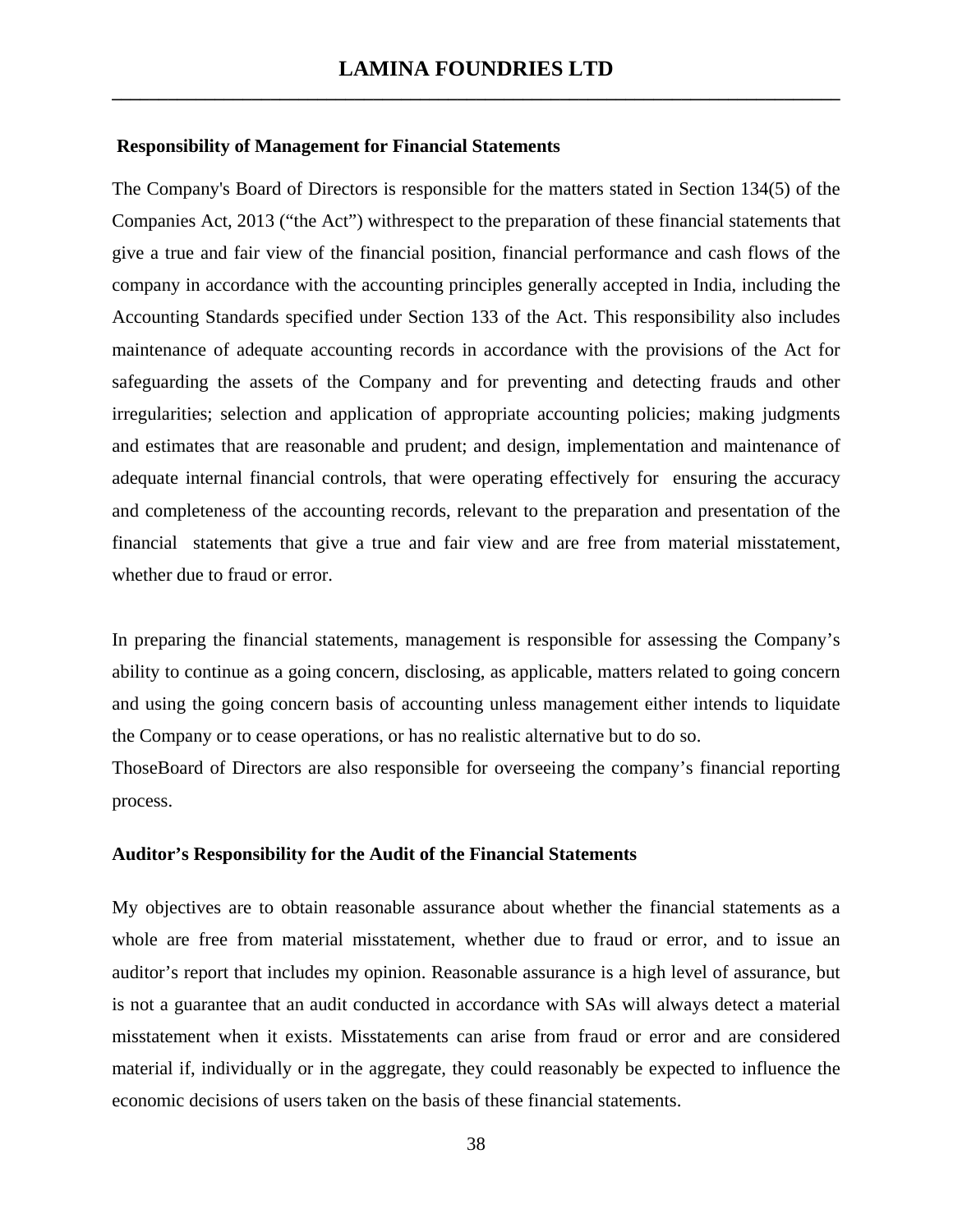### **Report on Other Legal and Regulatory Requirements**

- 1. As required by the Companies (Auditor's Report) Order, 2016 ("the Order") issued by the Central Government of India in terms of sub-section (11) of section 143 of the Act, I give in the 'Annexure – A' a statement on the matters specified in paragraphs 3 and 4 of the Order, to the extent applicable.
- 2. As required by Section 143(3) of the Act, I report that:
	- (a) I have sought and obtained all the information and explanations which to the best of my knowledge and belief were necessary for the purpose of my audit;
	- (b) In my opinion, proper books of account as required by law have been kept by the Company so far as it appears from my examination of those books;
	- (c) The Balance Sheet, the Statement of Profit and Lossand the Cash Flow Statement dealt with by this Report are in agreement with the books of account;
	- (d) In my opinion, the aforesaid financial statements comply with the Accounting Standards prescribed under Section 133 of the Act, read with Rule 7 of the Companies (Accounts) Rules, 2014;
	- (e) On the basis of written representations received from the directors as onMarch 31, 2020 taken on record by the Board of Directors, none of the directors is disqualified as onMarch 31, 2020, from being appointed as a director in terms of Section 164(2) of the Act.
	- (f) With respect to the adequacy of the internal financial controls over financial reporting of the Company and the operating effectiveness of such controls, refer to my separate Report in 'Annexure – B'
	- (g) With respect to the other matters to be included in the Auditor's Report in accordance with Rule 11 of the Companies (Audit and Auditors) Rules, 2014, in my opinion and to the best of my information and according to the explanations given to me: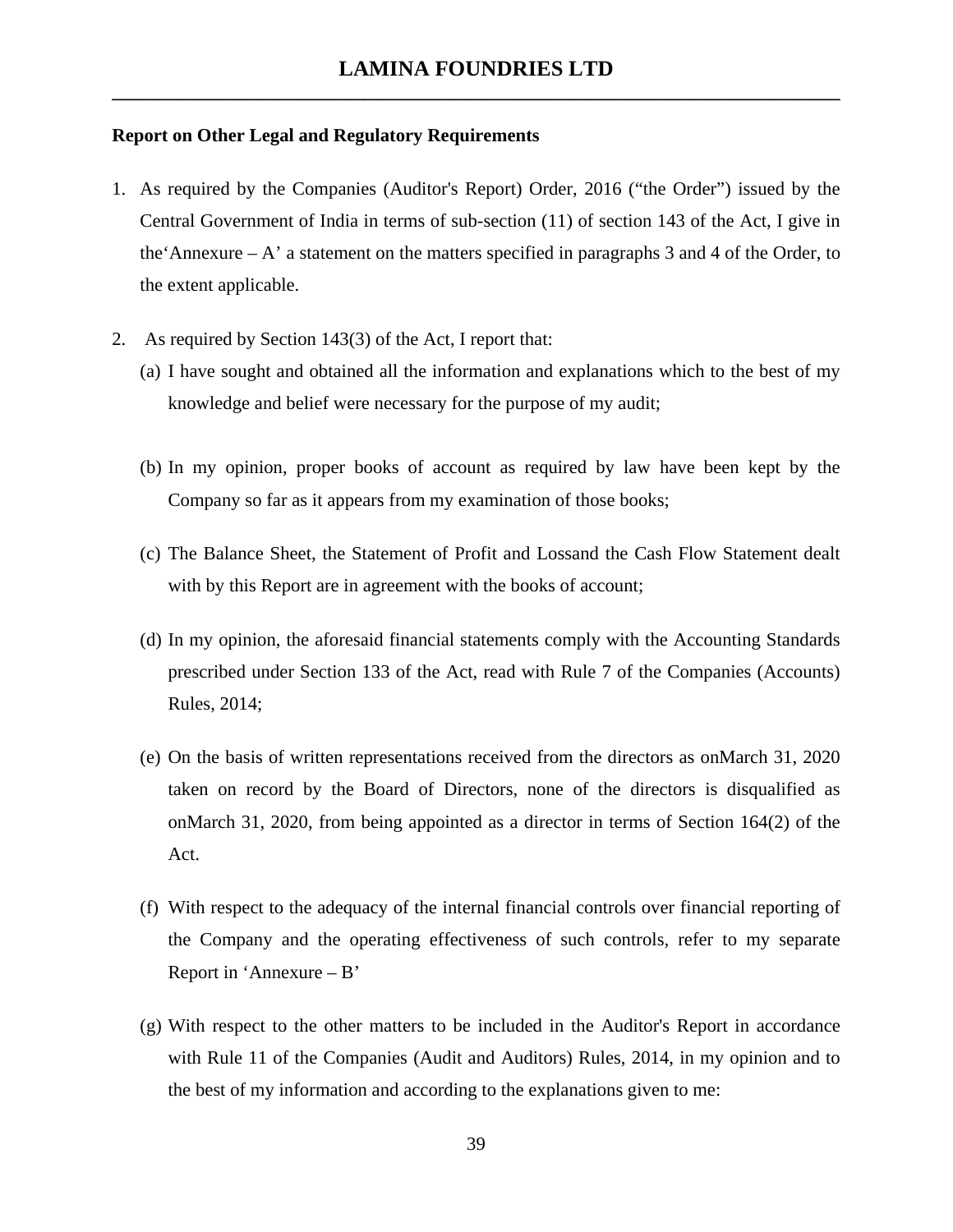- i. The Company does not have any pending litigations which would impact its financial position.
- ii. The Company did not have any long-term contracts including derivative contracts for which there were any material foreseeable losses.
- iii. There were no amounts which were required to be transferred to the Investor Education and Protection Fund by the company.

Place: MANGALORE **P.Venugopal** 

**Date : 31.08.2020 Chartered Accountant Membership No: 20119**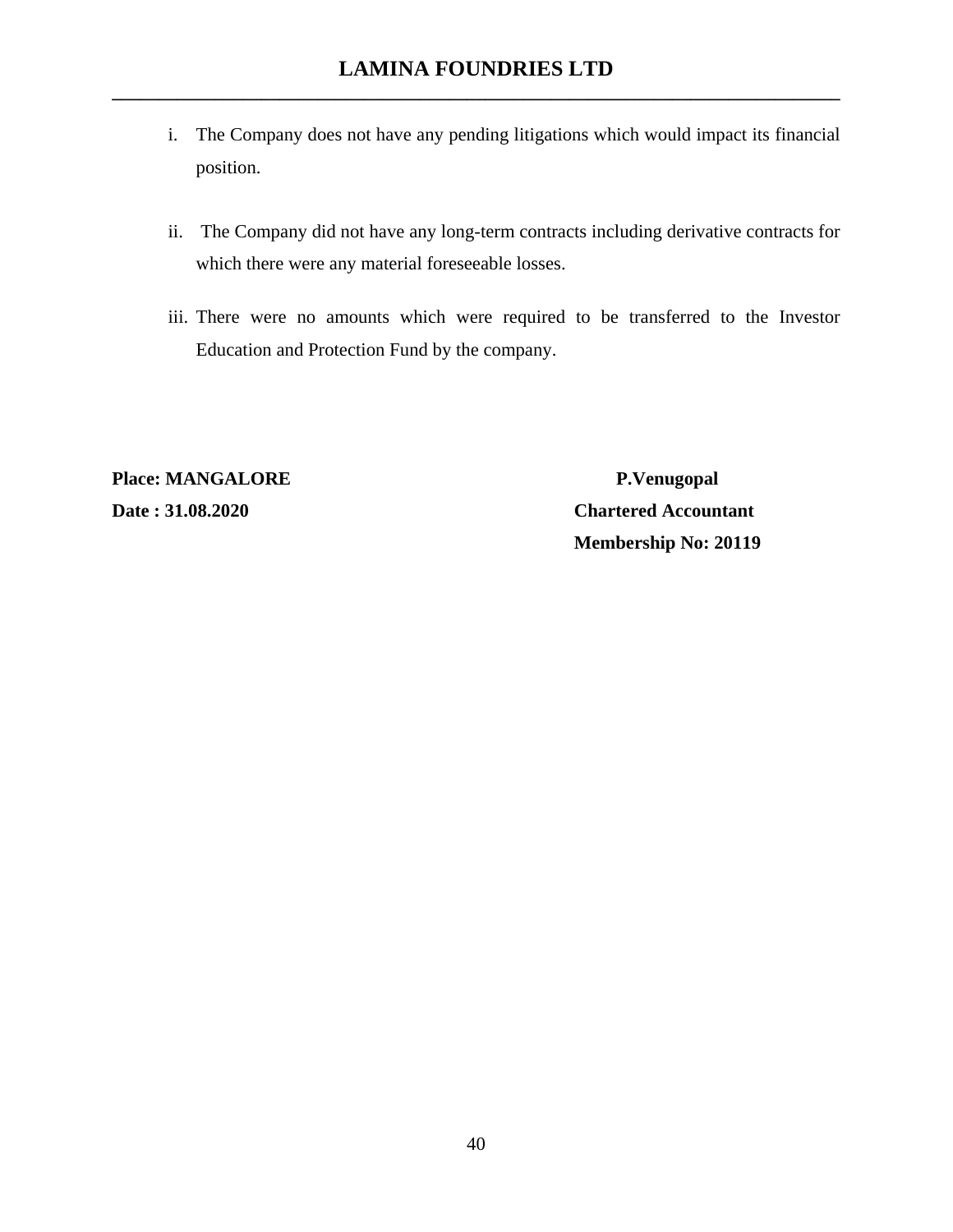### **ANNEXURE – A- TO THE INDEPENDENT AUDITORS' REPORT**

# **(Referred to in paragraph (1) under 'Report on the legal and regulatory requirements' of my report of even date)**

In terms of the information and explanations sought by me and given by the company and the books and records examined by me in the normal course of audit and to the best of my knowledge and belief, I report the following:

- 1. (a) The Company has maintained proper records showing full particulars, including quantitative details and situation of the fixed assets.
	- (b) The fixed assets of the Company have been physically verified by the Management during the year which, in my opinion, is reasonable having regard to the size of the company and the nature of its assets. No material discrepancies were noticed on such

verification.

- (c) The title deeds of all the immovable properties of the Company shown under Fixed Assets schedule are held in the name of Company.
- 2. The inventories have been physically verified by the management at reasonable intervals during the year. In my opinion, the frequency of such verification is reasonable and no discrepancies were noticed at the time of verification.
- 3. The company has not granted loans, secured or unsecured, to companies, firms, LLP's or other parties covered in the register maintained under section 189 of the Act.
- 4. The Company has not given any loans / guarantees to which the provisions of section 185 and 186 of the Act apply. During the year the company has not made any investments u/s 185 & 186 of the Act.
- 5. According to information and explanation given to me, the company has not accepted any deposits from the public during the year. There are no unclaimed deposits to which the provisions of Section 73 to 76 or any other relevant provisions of the Companies Act, 2013 are applicable.
- 6. The Central Government of India has not prescribed the maintenance of cost records under sub-section (1) of Section 148 of the Act for any of the products of the Company.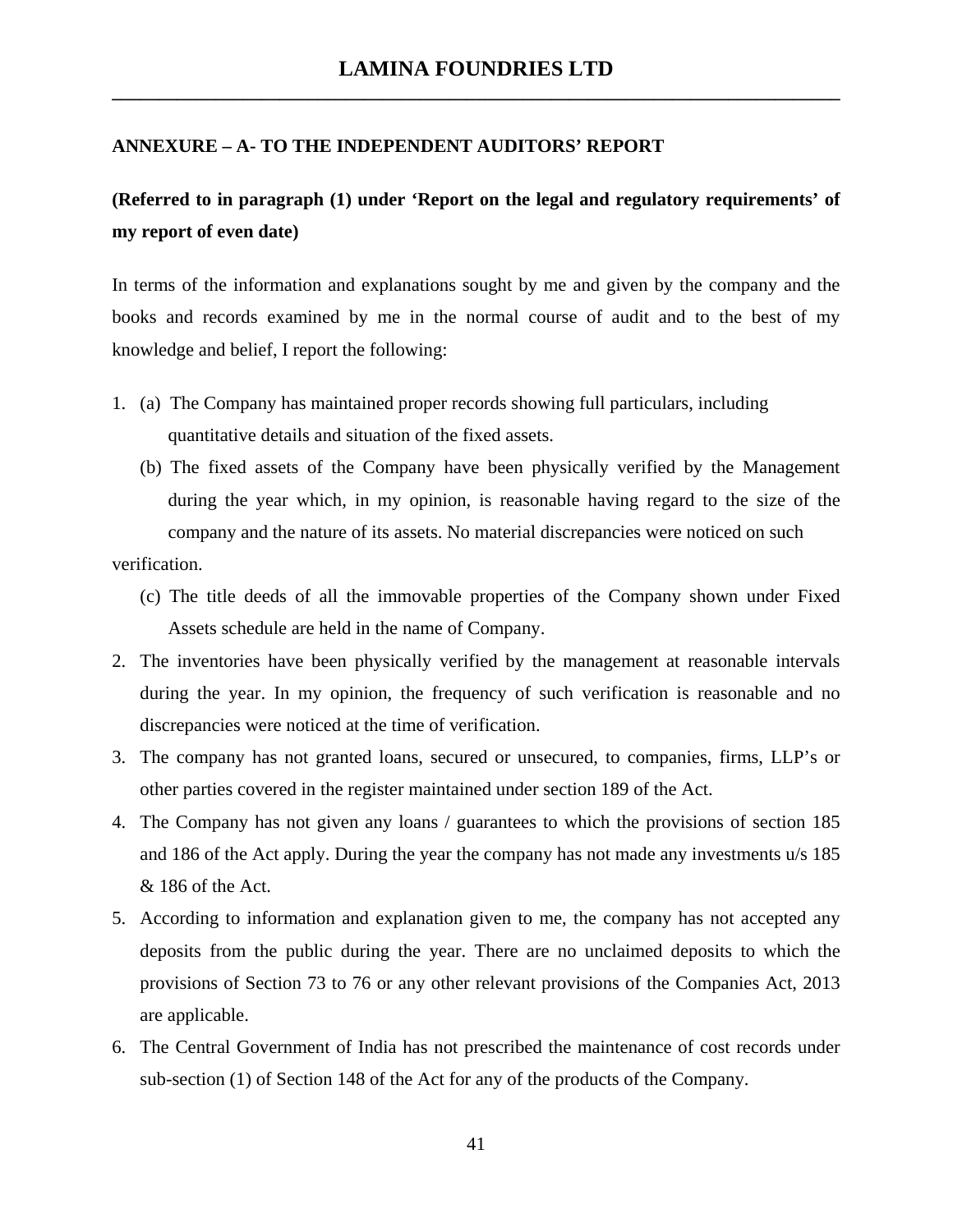7. (a) According to the records of the Company and information and explanations given to me, the Company is generally regular in depositing undisputed statutory dues including Provident Fund, Employees' State Insurance, Income tax, Goods and Service Tax, Cessand other applicable statutory dues with the appropriate authorities during the period. There were no undisputed amounts payable in respect of the aforesaid statutory dues in arrears as at March 31, 2020, for a period of more than six months from the date they became payable.

(b) According to the information and explanations given to me and records of the Company examined by me, there are no dues of Provident Fund, Employees' State Insurance, Income tax, Goods and Service Tax,Cessand other applicable statutory dues which have been deposited on account of any dispute with the relevant authorities.

- 8. Based on the records examined by me and according to the information and explanations given to me, the Company has not defaulted in repayment of loans or borrowings to banks and financial institutions.
- 9. In my opinion and according to information and explanation given to me, term loans have been applied by the Company during the year for the purpose for which they were raised. The Company has not raised any moneys by way of Initial Public Offer/ Further Public Offer (including debt instruments) during the year.
- 10. According to the information and explanations given to me, I report that no fraud by the company and no fraud on the company by its officers / employees has been noticed or reported during the course of my audit.
- 11. According to the information and explanations given to me and based on my examination of the records of the Company, the Company has paid/provided for managerial remuneration in accordance with the requisite approvals mandated by section 197 read with Schedule V to the Act.
- 12. In my opinion and according to the information and explanation given to me, the Company is not a Nidhi Company. Accordingly, paragraph 3(xii) of the Order is not applicable to the Company.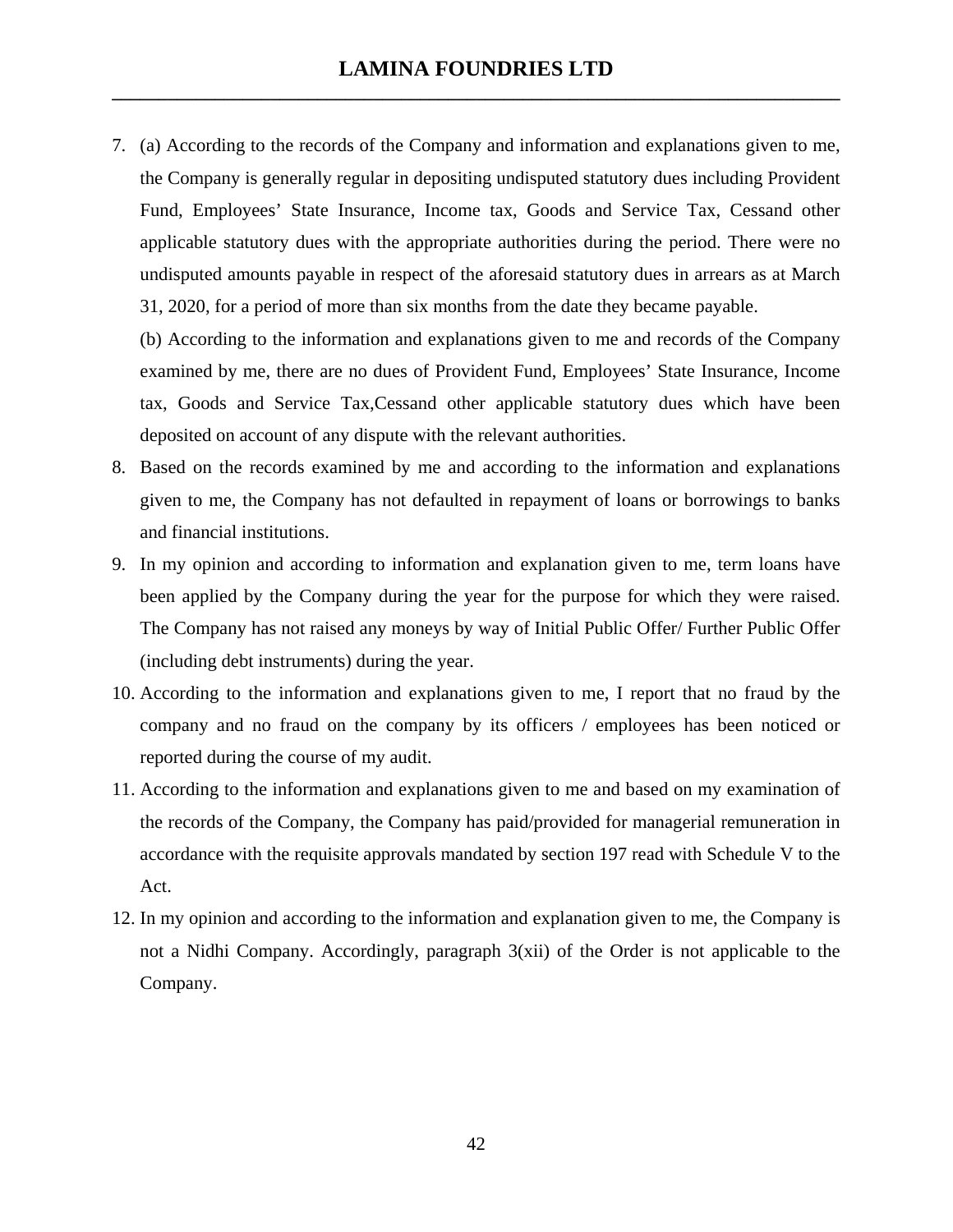- 13. According to the information and explanations given to me and based on my examination of the records of the Company, transactions with the related parties are in compliance with section 188 of the act and the details thereof have been disclosed in the Financial Statements as required by the Accounting Standards and the Act. Further, in my opinion, the provisions of section 177 of the Act are not applicable to the Company.
- 14. According to the information and explanations given to me and based on my examination of the records of the Company, the Company has not made any preferential allotment or private placement of shares or fully or partly convertible debentures during the year.
- 15. According to the information and explanations given to me and based on my examination of the records of the Company, the Company has not entered into any non-cash transactions with directors or persons connected with him as stipulated under section 192 of the Act. Accordingly, paragraph 3(xv) of the Order is therefore not applicable to the Company.
- 16. The Company is not required to be registered under section 45-IA of the Reserve Bank of India Act, 1934.

**Place: MANGALORE Date : 31.08.2020**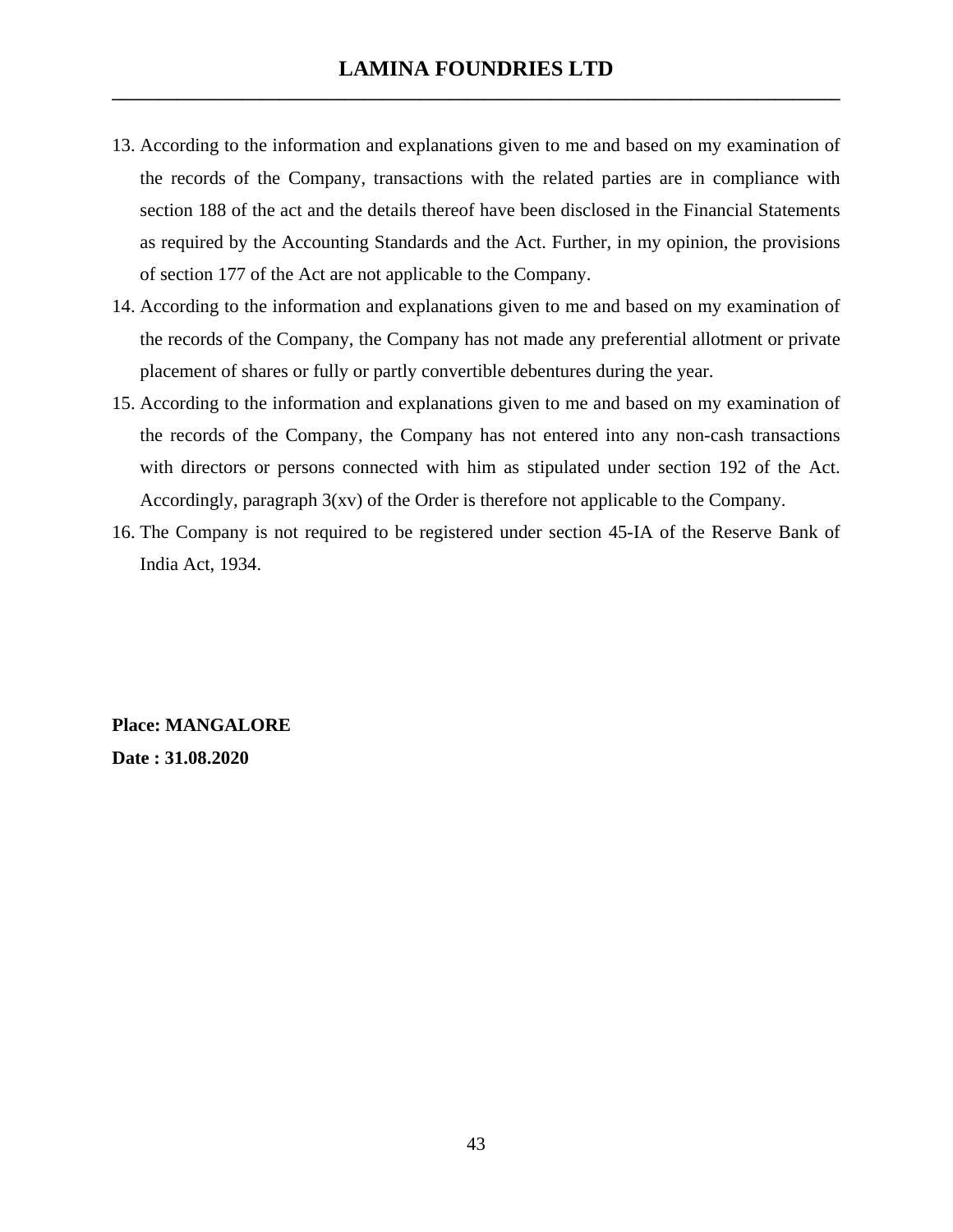# **ANNEXURE - B –TO THE INDEPENDENT AUDITORS' REPORT**

# **Report on the Internal Financial Controls under Clause (I) of Sub-Section 3 of Section 143 of the Companies Act, 2013 ("The Act")**

I have audited the internal financial controls over financial reporting of LAMINA FOUNDRIES LIMITED ("the Company") as of March 31, 2020 in conjunction with my audit of the financial statements of the Company for the year ended on that date.

#### **Management's Responsibility for Internal Financial Controls**

The Company's management is responsible for establishing and maintaining internal financial controls based on the internal control over financial reporting criteria established by the Company considering the essential components of internal control stated in the Guidance Note on Audit of Internal Financial Controls over Financial Reporting issued by the Institute of Chartered Accountants of India ('ICAI'). These responsibilities include the design, implementation and maintenance of adequate internal financial controls that were operating effectively for ensuring the orderly and efficient conduct of its business, including adherence to company's policies, the safeguarding of its assets, the prevention and detection of frauds and errors, the accuracy and completeness of the accounting records, and the timely preparation of reliable financial information, as required under the Companies Act, 2013.

#### **Auditor's Responsibility**

My responsibility is to express an opinion on the Company's internal financial controls over financial reporting based on my audit. I conducted my audit in accordance with the Guidance Note on Audit of Internal Financial Controls over Financial Reporting (the "Guidance Note") and the Standards on Auditing, issued by ICAI and deemed to be prescribed under section 143(10) of the Companies Act, 2013, to the extent applicable to an audit of internal financial controls, both applicable to an audit of Internal Financial Controls and, both issued by the Institute of Chartered Accountants of India. Those Standards and the Guidance Note require that I comply with ethical requirements and plan and perform the audit to obtain reasonable assurance about whether adequate internal financial controls over financial reporting was established and maintained and if such controls operated effectively in all material respects.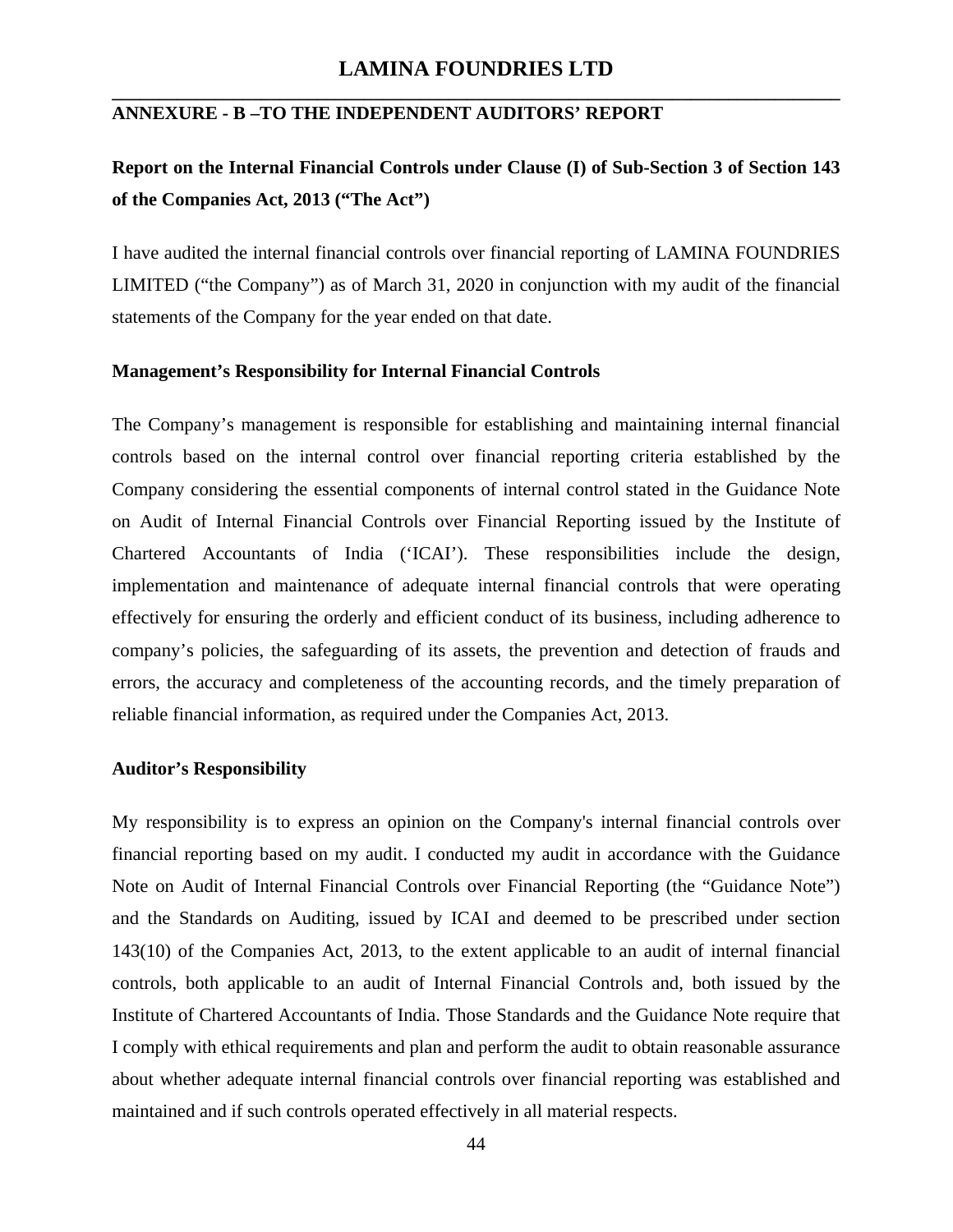My audit involves performing procedures to obtain audit evidence about the adequacy of the internal financial controls system over financial reporting and their operating effectiveness. My audit of internal financial controls over financial reporting included obtaining an understanding of internal financial controls over financial reporting, assessing the risk that a material weakness exists, and testing and evaluating the design and operating effectiveness of internal control based on the assessed risk. The procedures selected depend on the auditor's judgment, including the assessment of the risks of material misstatement of the financial statements, whether due to fraud or error.

I believe that the audit evidence I have obtained is sufficient and appropriate to provide a basis for my audit opinion on the Company's internal financial controls system over financial reporting.

### **Meaning of Internal Financial Controls over Financial Reporting**

A company's internal financial control over financial reporting is a process designed to provide reasonable assurance regarding the reliability of financial reporting and the preparation of financial statements for external purposes in accordance with generally accepted accounting principles. A company's internal financial control over financial reporting includes those policies and procedures that -

- (1) pertain to the maintenance of records that, in reasonable detail, accurately and fairly reflect the transactions and dispositions of the assets of the company;
- (2) provide reasonable assurance that transactions are recorded as necessary to permit preparation of financial statements in accordance with generally accepted accounting principles, and that receipts and expenditures of the company are being made only in accordance with authorisations of management and directors of the company; and
- (3) provide reasonable assurance regarding prevention or timely detection of unauthorised acquisition, use, or disposition of the company's assets that could have a material effect on the financial statements.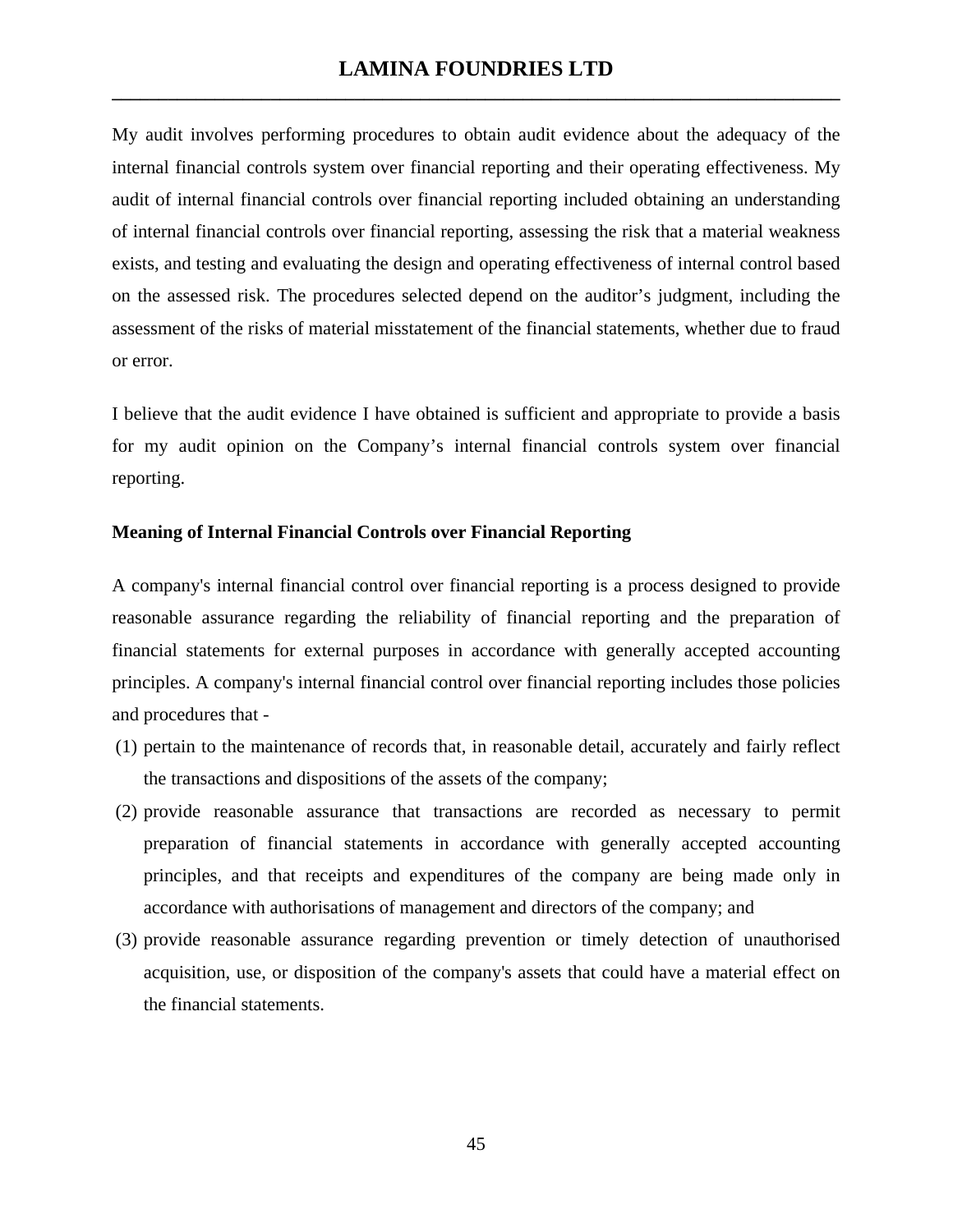### **Inherent Limitations of Internal Financial Controls over Financial Reporting**

Because of the inherent limitations of internal financial controls over financial reporting, including the possibility of collusion or improper management override of controls, material misstatements due to error or fraud may occur and not be detected. Also, projections of any evaluation of the internal financial controls over financial reporting to future periods are subject to the risk that the internal financial control over financial reporting may become inadequate because of changes in conditions, or that the degree of compliance with the policies or procedures may deteriorate.

### **Opinion**

In my opinion, the Company has, in all material respects, an adequate internal financial controls system over financial reporting and such internal financial controls over financial reporting were operating effectively as at March 31, 2020, based on the internal control over financial reporting criteria established by the Company considering the essential components of internal control stated in the Guidance Note on Audit of Internal Financial Controls Over Financial Reporting issued by the Institute of Chartered Accountants of India.

**Place: MANGALORE P.Venugopal P.Venugopal Date : 31.08.2020 Chartered Accountant** 

 **Membership No: 20119**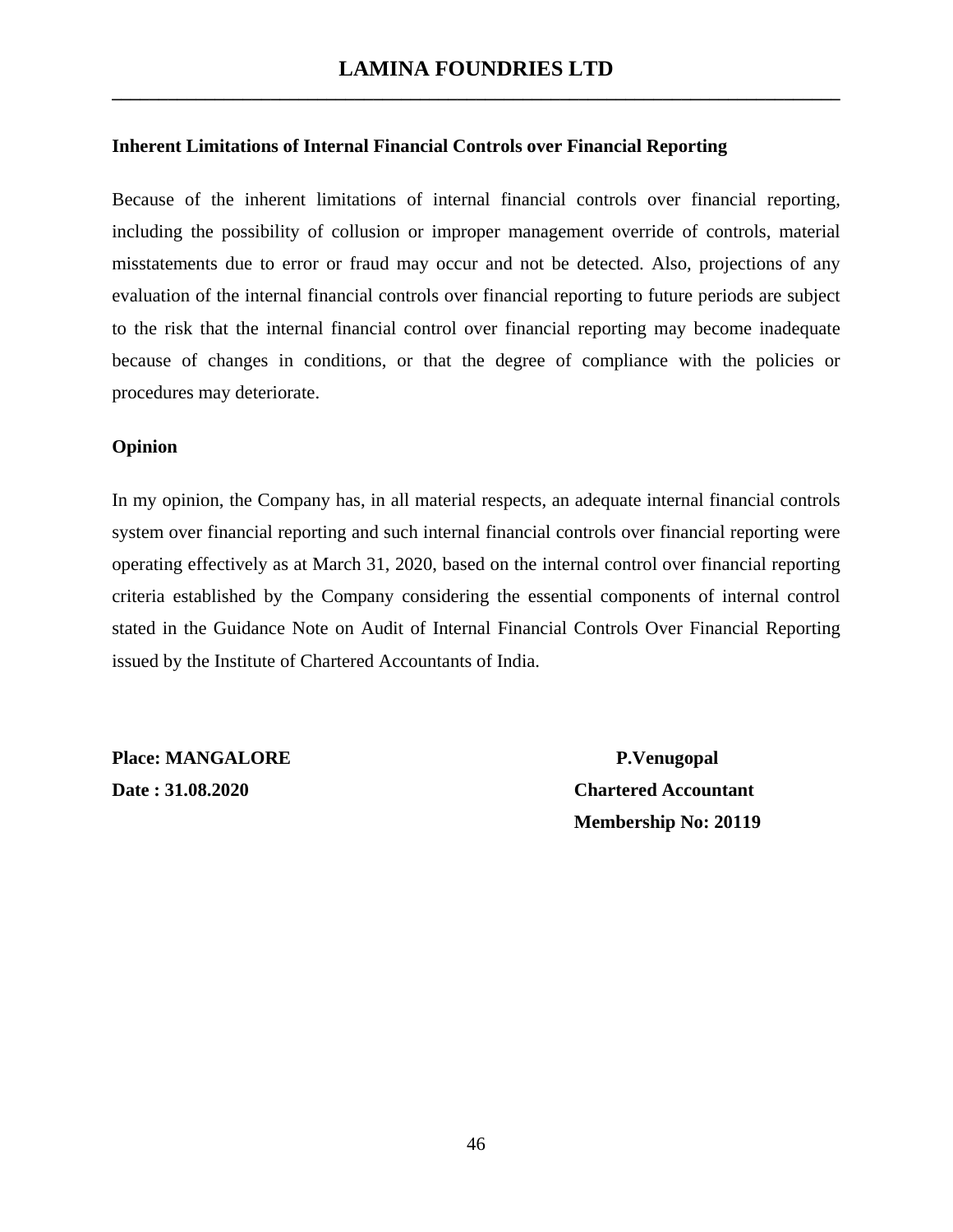|                                             | <b>Note</b>  | As at 31st        | As at 31st      |
|---------------------------------------------|--------------|-------------------|-----------------|
| <b>PARTICULARS</b>                          | No.          | <b>March 2020</b> | March 2019      |
| <b>I. EQUITY AND LIABILITIES</b>            |              | Rs.               | Rs.             |
| <b>Shareholder's funds</b><br>1.            |              |                   |                 |
| (a) Share Capital                           | $\mathbf{2}$ | 4,61,29,160       | 4,61,19,160     |
| (b) Reserves and<br>Surplus                 | 3            | (7,89,65,165)     | (2,91,40,073)   |
|                                             |              | (3,28,36,005)     | 1,69,79,087     |
| 2. Non-current liabilities                  |              |                   |                 |
| (a) Long-term borrowings                    | 4            | 3,50,047,427      | 29,85,64,616    |
| (b) Deferred tax liability (net)            | 10           | 63,03,224         | 43,65,563       |
|                                             |              | 35,63,50,651      | 30,29,30,179    |
| <b>Current liabilities</b><br>3.            |              |                   |                 |
| (a) Short-term borrowings                   | 5            | 13, 11, 81, 114   | 13,35,61,370    |
| (b) Trade payables                          | 6            | 5,67,10,824       | 10,64,64,337    |
| (c) Other current<br>liabilities            | 7            | 12,41,77,428      | 12,37,88,848    |
|                                             |              | 31,20,69,366      | 36, 38, 14, 555 |
|                                             | TOTAL        | 63,55,84,012      | 68, 37, 23, 821 |
| <b>II. ASSETS</b>                           |              |                   |                 |
| 1. Non-current assets                       |              |                   |                 |
| (a) Fixed assets                            |              |                   |                 |
| Tangible assets                             | 8            | 23,91,79,645      | 23,89,78,104    |
| (b) Investments                             | 9            | 10,54,280         | 10,35,080       |
| (c) Long-term loans and advances            | 11           | 1,45,04,880       | 1,44,79,380     |
|                                             |              | 25,47,38,805      | 25,44,92,564    |
| <b>Current assets</b><br>2.                 |              |                   |                 |
| (a) Inventories                             | 12           | 27, 27, 67, 308   | 27, 34, 85, 346 |
| (b) Trade receivables                       | 13           | 8,25,68,142       | 11,30,61,153    |
| (c) Cash and cash equivalents               | 14           | 1,26,81,796       | 2,46,10,639     |
| (d) Short-term loans and advances           | 15           | 1,28,27,961       | 1,80,74,119     |
|                                             |              | 38,08,45,207      | 42,92,31,257    |
|                                             | <b>TOTAL</b> | 63,55,84,012      | 68, 37, 23, 821 |
| <b>III. NOTES FORMING PART OF FINANCIAL</b> | $1 - 31$     |                   |                 |

For and on behalf of the Board of Directors In terms of my report attached

**N. V. Hegde**

Company Secretary

 **P. Venugopal** Chairman Chartered Accountant Membership No. 20119

Place : MANGALORE Date : 31-08-2020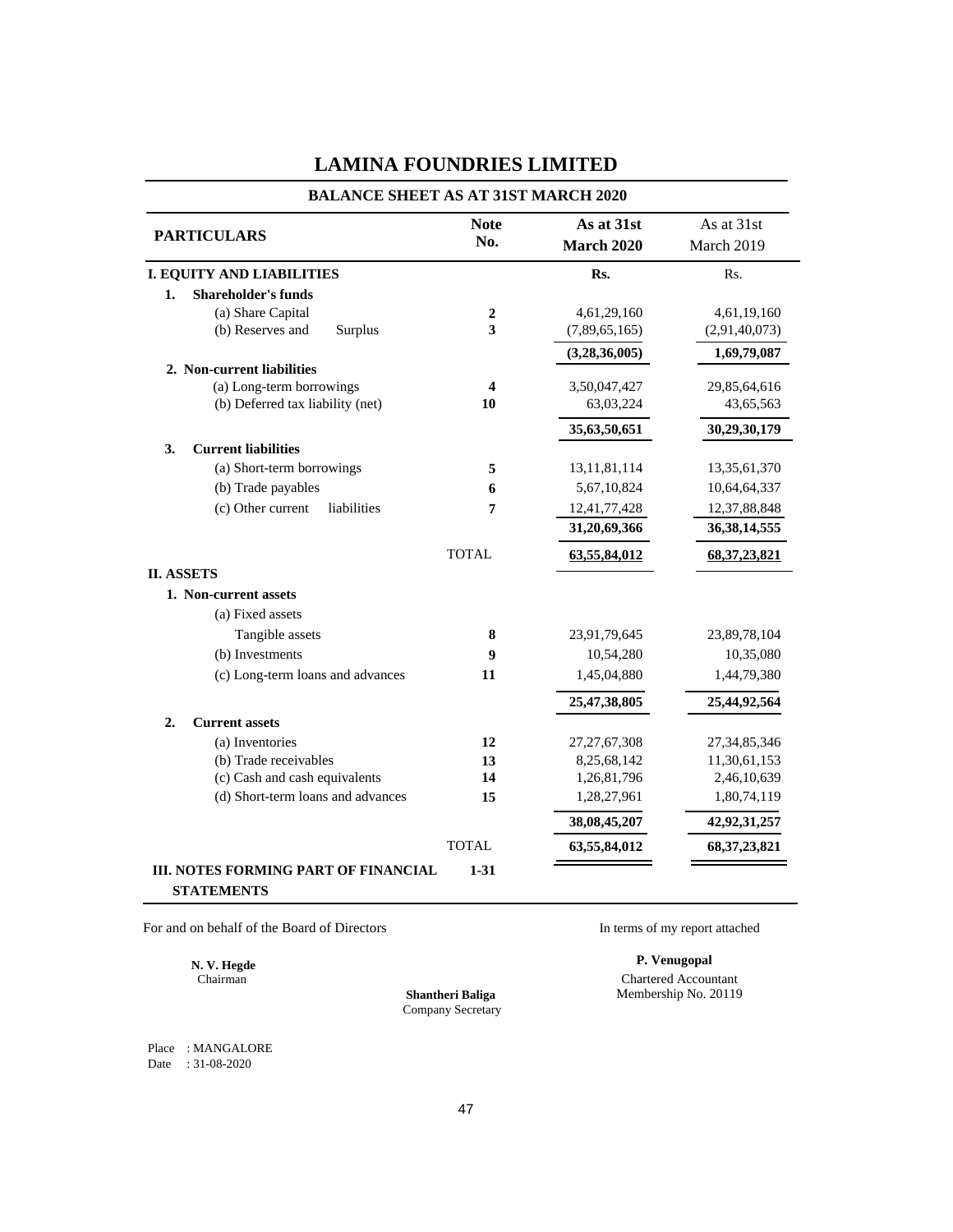| <b>PARTICULARS</b>                                             | <b>Note</b><br>No. | For the year ended<br>31st March 2020 |                                | For the year ended<br>31st March 2019 |
|----------------------------------------------------------------|--------------------|---------------------------------------|--------------------------------|---------------------------------------|
|                                                                |                    | Rs.                                   |                                | Rs.                                   |
| I. Revenue from operations                                     | 16                 | 81,55,18,132                          |                                | 1,04,31,37,622                        |
| Less : GST                                                     |                    | 14,20,29,952                          |                                | 18,89,03,922                          |
|                                                                |                    | 67, 34, 88, 180                       |                                | 85, 42, 33, 700                       |
| <b>II. Other Income</b>                                        | 17                 | 39,62,487                             |                                | 51,78,070                             |
| <b>III. Total Reveune</b>                                      | $(I + II)$         | 67,74,50,667                          |                                | 85,94,11,770                          |
| <b>IV.</b> Expenses :                                          |                    |                                       |                                |                                       |
| a) Cost of materials consumed                                  | 18                 | 29,54,61,511                          |                                | 39, 18, 37, 962                       |
| b) Changes in inventories of finished goods,                   |                    |                                       |                                |                                       |
| work-in-progress and Stock-in-Trade                            | 19                 | (2,32,69,048)                         |                                | (3,63,28,903)                         |
| c) Employee benefit expense                                    | 20                 | 9,59,04,234                           |                                | 9,67,49,012                           |
| d) Finance costs                                               | 21                 | 5,73,13,553                           |                                | 6,44,39,612                           |
| e) Depreciation and amortization expense                       | 8                  | 2,18,28,912                           |                                | 2,34,97,920                           |
| f) Other expenses                                              | 22                 | 27,80,98,937                          |                                | 31,70,59,351                          |
| <b>Total Expenses</b>                                          |                    | 72,53,38,099                          |                                | 85,72,54,954                          |
| V. Profit/(Loss) before exceptional and                        |                    |                                       |                                |                                       |
| extraordinary items and tax                                    | $(III - IV)$       | (4,78,87,431)                         |                                | 21,56,816                             |
| VI. Profit/(Loss) before extraordinary items                   |                    |                                       |                                |                                       |
| and tax                                                        |                    | (4,78,87,431)                         |                                | 21,56,816                             |
| VII. Profit/(Loss) before tax                                  |                    | (4,78,87,431)                         |                                | 21,56,816                             |
| <b>VIII. Tax expense:</b>                                      |                    |                                       |                                |                                       |
| $(1)$ Current tax                                              |                    |                                       | 4,14,972                       | $\Omega$                              |
| (2) Deferred tax                                               | 23 19,37,661       | 19,37,661                             | 16,44,764                      | 20,59,736                             |
| IX. Profit/(Loss) for the period from<br>continuing operations | (VII - VIII)       | (4,98,25,092)                         |                                | 97,080                                |
| X. Profit/(Loss) for the period                                |                    | (4,98,25,092)                         |                                | 97,080                                |
| XI. NOTES FORMING PART OF FINANCIAL<br><b>STATEMENTS</b>       | - 1-31             |                                       |                                |                                       |
| For and on behalf of the Board of Directors                    |                    |                                       | In terms of my report attached |                                       |

**STATEMENT OF PROFIT AND LOSS FOR THE YEAR ENDED 31ST MARCH 2020**

**N. V. Hegde P. Venugopal**

Chartered Accountant Membership No. 20119

**Shantheri Baliga** Company Secretary

Place : MANGALORE Date : 31-08-2020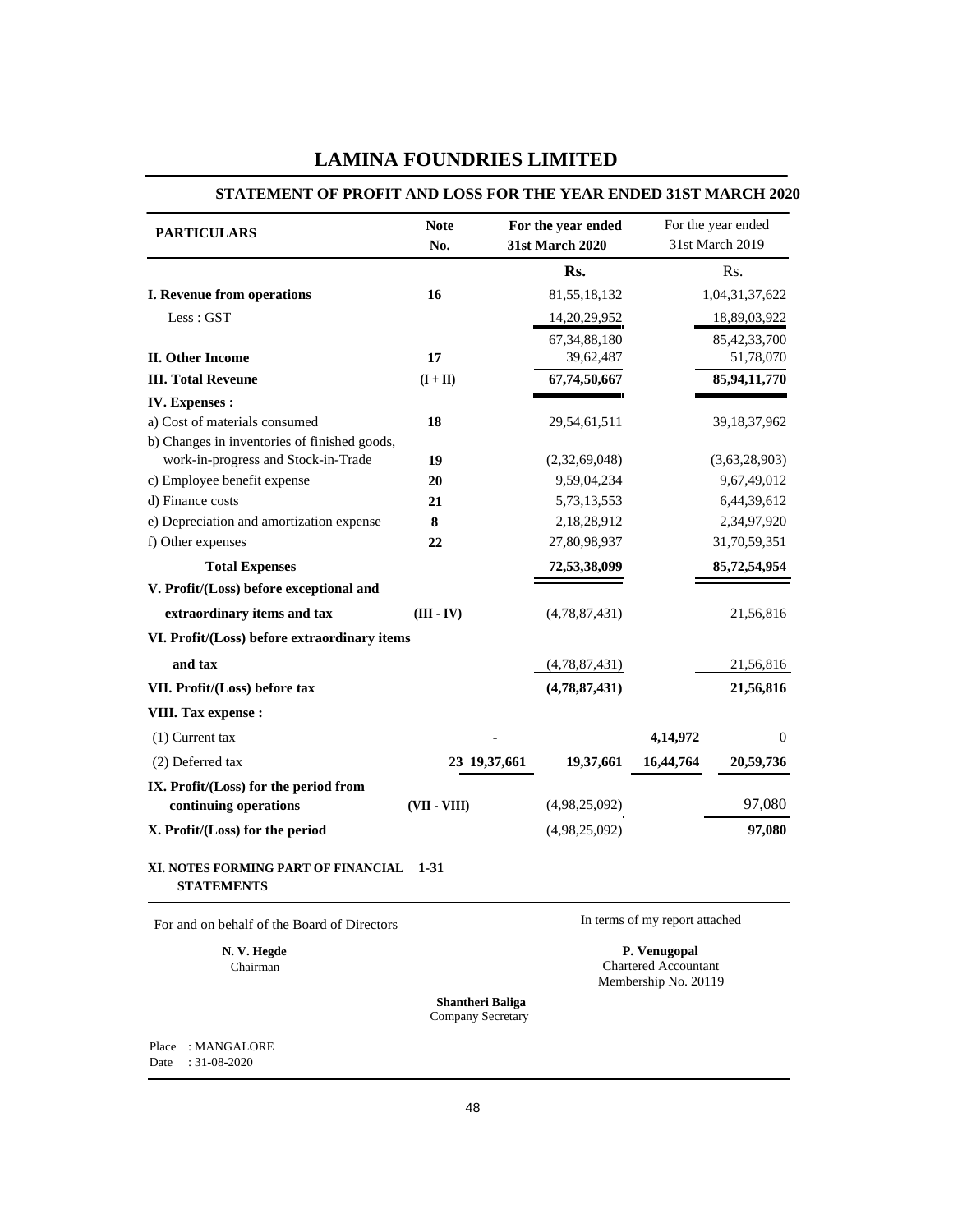|                                                    | 2019-20       | 2018-19        |
|----------------------------------------------------|---------------|----------------|
|                                                    | Rs.           | Rs.            |
| A. Cash Flow from operating Activities             |               |                |
| Net Profit before interest, tax and ordinary items | 94,26,122     | 6,59,71,231    |
| Adjustments for:                                   |               |                |
| Profit on Sale of Assets                           |               | 17,85,848      |
| Depreciation                                       | 2,18,28,912   | 2,34,97,920    |
| Operating profit before working capital changes    | 3,12,55,034   | 9,12,54,999    |
| Adjustments for:                                   |               |                |
| Trade and Other receivables                        | 3,57,13,670   | 82, 26, 793    |
| Inventories                                        | 7,18,039      | (5,60,58,128)  |
| Trade payables                                     | (3,78,66,825) | 2, 23, 55, 733 |
|                                                    | (14, 35, 115) | (2,54,75,602)  |
| Cash Generated from operations                     | 2,98,19,918   | 6,57,79,397    |
| Tax paid                                           |               | (11, 60, 651)  |
| Net cash from operating activities                 | 2,98,19,918   | 6,46,18,746    |
| <b>B.</b> Cash flow from investing activities      |               |                |
| Purchase of Fixed assets                           | (2,20,30,456) | (4,26,09,931)  |
| Sale of fixed assets                               |               | 10,58,757      |
| Investment                                         | (19200)       | 3,33,340       |
|                                                    | (2,20,49,656) | (4,12,17,834)  |
| C. Cash flow from financing activities             |               |                |
| Increase in Share Capital                          | 10,000        | 1,57,19,160    |
| Working capital borrowings                         | 5,46,98,306   | 6,73,63,870    |
| Repayment of term loans                            | (1,70,93,859) | (3,59,78,273)  |
| Interest Paid                                      | (5,73,13,553) | (6,44,39,612)  |
| Net cash used in financing activities              | (1,96,99,105) | (1,73,34,855)  |
| Net increase in cash and cash equivalents          | (1,19,28,843) | 60,66,057      |
| Opening Balance of cash & cash equivalents         | 2,46,10,639   | 1,85,44,582    |
| Closing Balance of cash & cash equivalents         | 1,26,81,796   | 2,46,10,639    |

**CASH FLOW STATEMENT FOR THE YEAR ENDED 31ST MARCH 2020**

For and on behalf of the Board of Directors.

 **N. V. Hegde P. Venugopal** Chartered Accountant **Membership No. 20119** 

Place : MANGALORE<br>Date : 31-08-2020

Shantheri Baliga<br>Company Secretary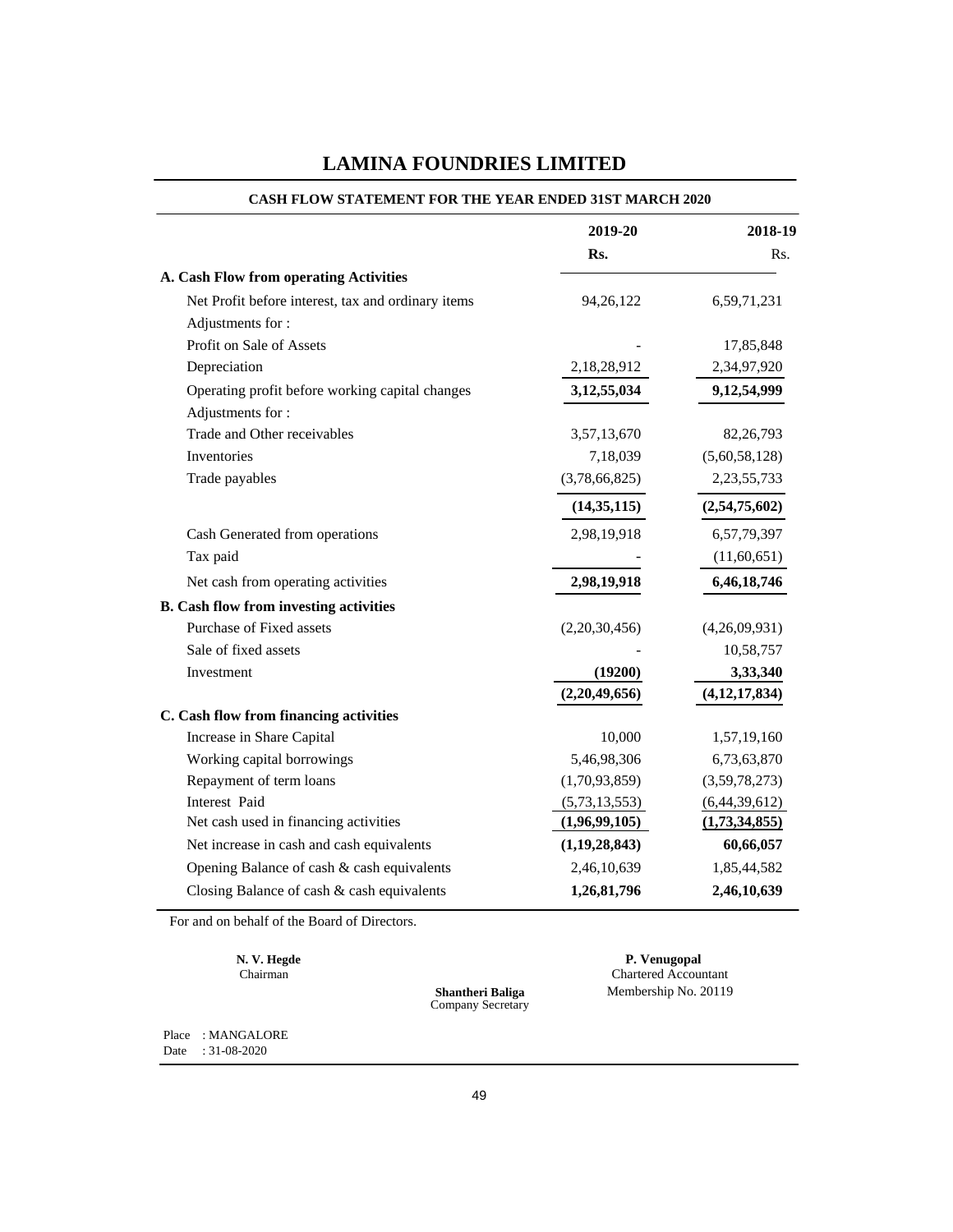#### **NOTES FORMING PART OF FINANCIAL STATEMENTS**

#### **NOTE 1**

- 1.1 Significant Accounting Policies :
	- (a) Basis Preparation :

The financial statements of the Company have been prepared in accordance with the Generally Accepted Accounting Principles in India to comply with the Accounting Standards specified under Section 133 of the Companies Act, 2013, read with Rule 7 of the Companies (Accounts) Rules, 2014 and the relevant provisions of the companies Act, 2013. The financial statements have been prepared on accrual basis under the historical cost convention, unless otherwise specifically stated.

(b) Classification of Assets and Liabilities :

All assets and liabilities have been classified as current or noncurrent as per the Company's normal operating cycle and other criteria set out in the Schedule III to the Companies Act, 2013. Based on the nature of products and the time between the acquisition of assets for processing and their realisation in cash and cash equivalents, the Company has determined its operating cycle as 12 months for the purpose of current or non-current classifications of assets and liabilities.

(c) Fixed Assets :

Fixed assets are stated at cost of acquisition or construction less accumulated depreciation / amortization and impairment, if any.

Cost represents all expenses directly attributable to bringing the asset to its working condition for its expected use. Cost of fixed assets is net of eligible credits under GST Scheme.

Tangible Fixed Assets, that are not ready for their intended use, are carried at costs comprising of direct costs and other attributable expenses and reflected under capital work-inprogress.

(d) Depreciation :

(a) The depreciation on tangible fixed assets is charged over their estimated useful lives on straight line method in accordance with Part A and Part C of the Schedule II to the Companies Act, 2013.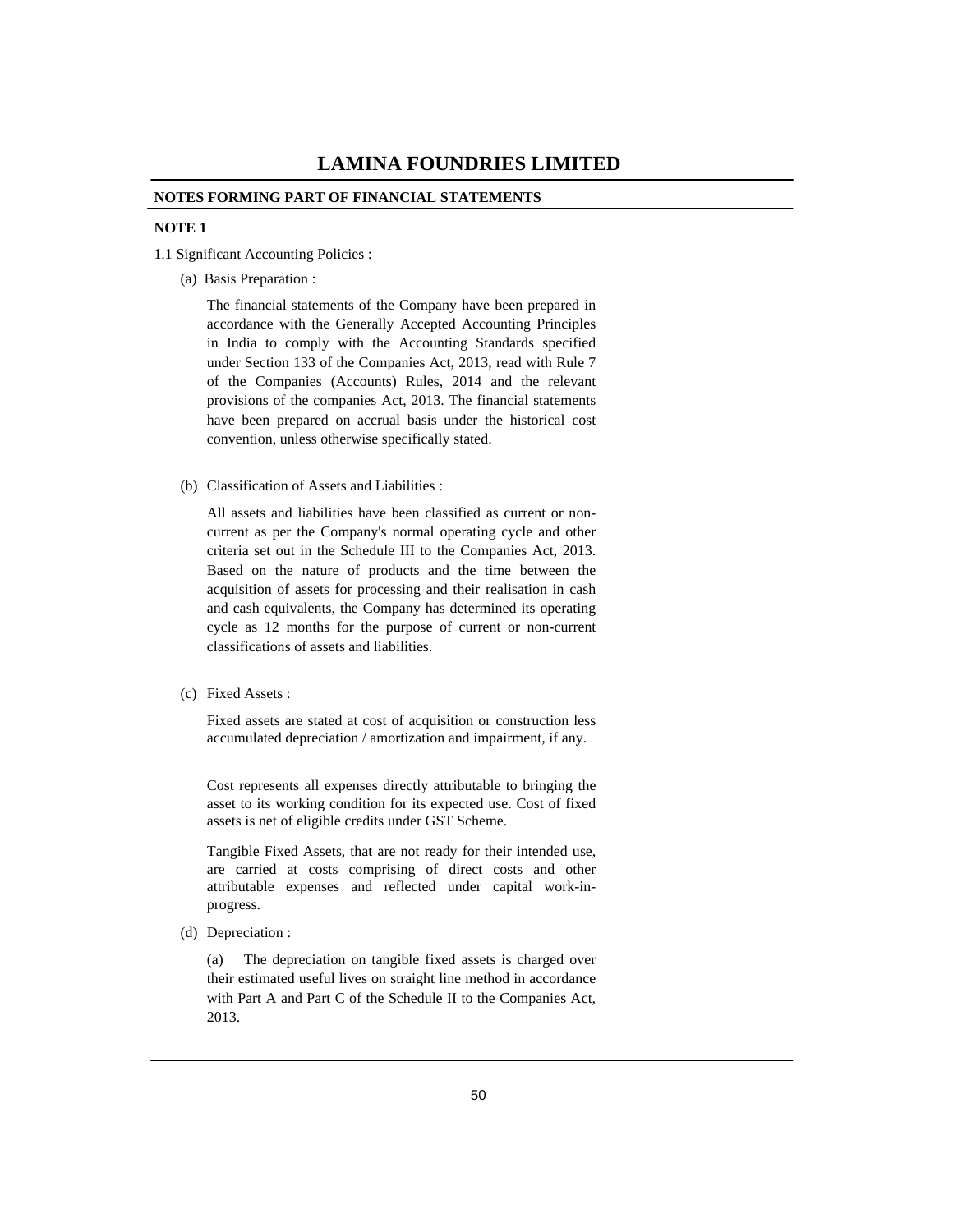- (b) On tangible fixed assets added / disposed of during the year, depreciation is charged on pro-rata basis from the date of addition / till the date of disposal.
- (e) Sales :

Sales include GST collected from the customers through the invoices and the GST paid on the despatches covered by the invoices are shown as deduction from the "Revenue from operations" in the statement of profit and loss.

(f) Foreign Exchange Transaction :

All payments made in foreign currency are translated into rupees at the rates debited by bank and all receipts, at the rates credited by the bank.

(g) Retirement benefits :

Retirement benefits are provided for by payments to Gratuity and Provident Fund. The Gratuity Liability is determined on the basis of actuarial valuation furnished by Life Insurance Corporation of India under Group Gratuity Scheme.

(h) Deferred Tax :

Deferred tax is recognised on all timing differences, subject to consideration of prudence in respect of deferred tax asset.

- 1.2 Confirmations of balances were not received from the parties under security and other deposits and from debtors and creditors.
- 1.3 In the opinion of the management, Current Assets, Loans and Advances are approximately of the value stated in the Balance Sheet on a going concern basis.
- 1.4 Segment Reporting :

The management has identified the business segment as the Primary Segment and the geographical segment as the Secondary Segment.

a) Primary Segment : Business

The management is of the opinion that there are no separate reportable business segments as per Accounting Standards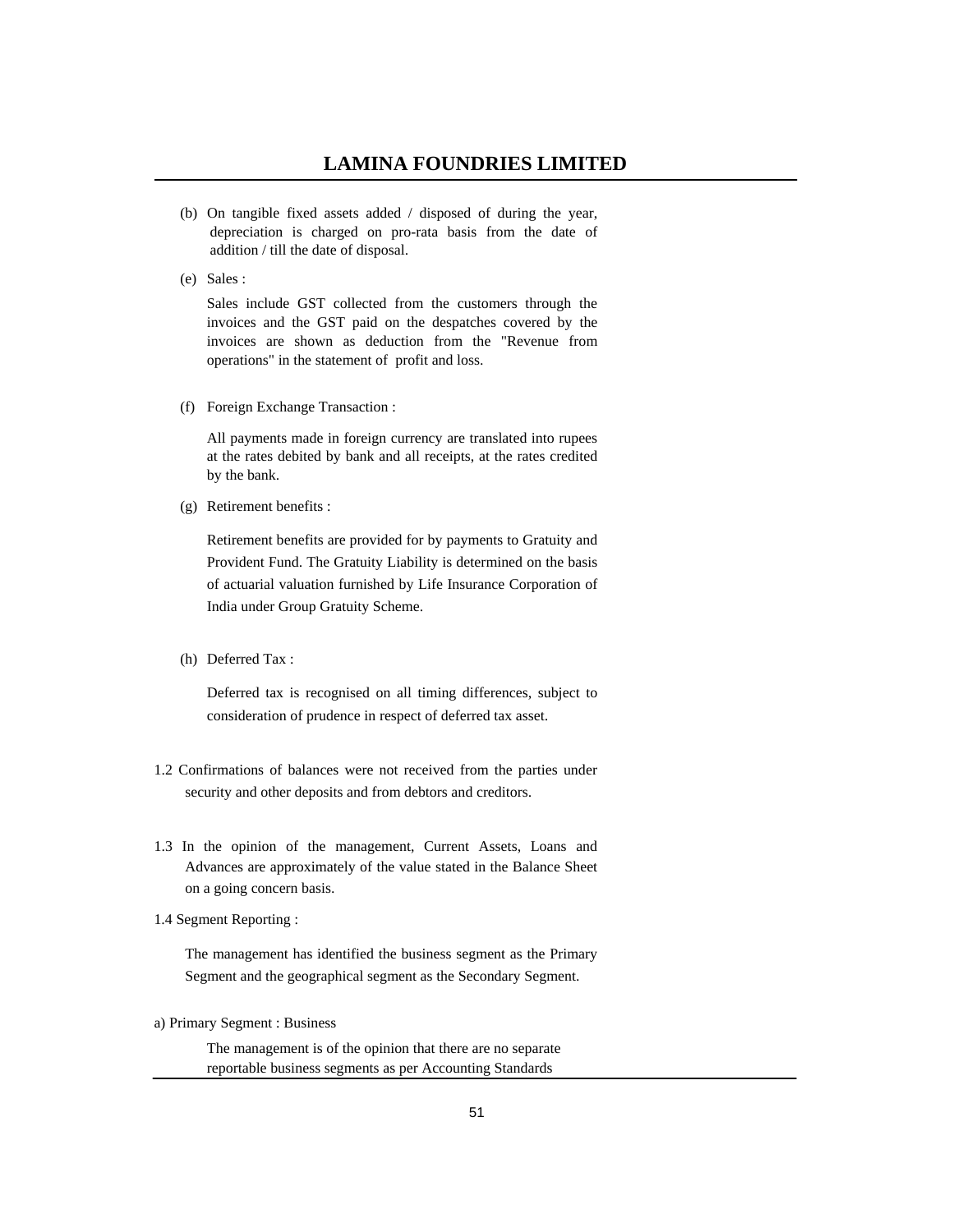(AS)-17, as the entire operation of the company relates to one reportable segment comprising of manufacture of Iron Castings. Hence, the company's business segment represents single business segment, which does not include products with significantly differing risks and returns.

b) Secondary Segment : Geographical

Segment revenue by geographical based location of customers:

| Domestic<br>(Rs. In Lacs) |         |               | Export  | Total         |          |  |
|---------------------------|---------|---------------|---------|---------------|----------|--|
|                           |         | (Rs. In Lacs) |         | (Rs. In Lacs) |          |  |
| 2019-20                   | 2018-19 | 2019-20       | 2018-19 | 2019-20       | 2018-19  |  |
| 6728.00                   | 8680.55 | 1269.97       | 1685.74 | 7997.97       | 10366.29 |  |

c) The company's operating facilities are located in India.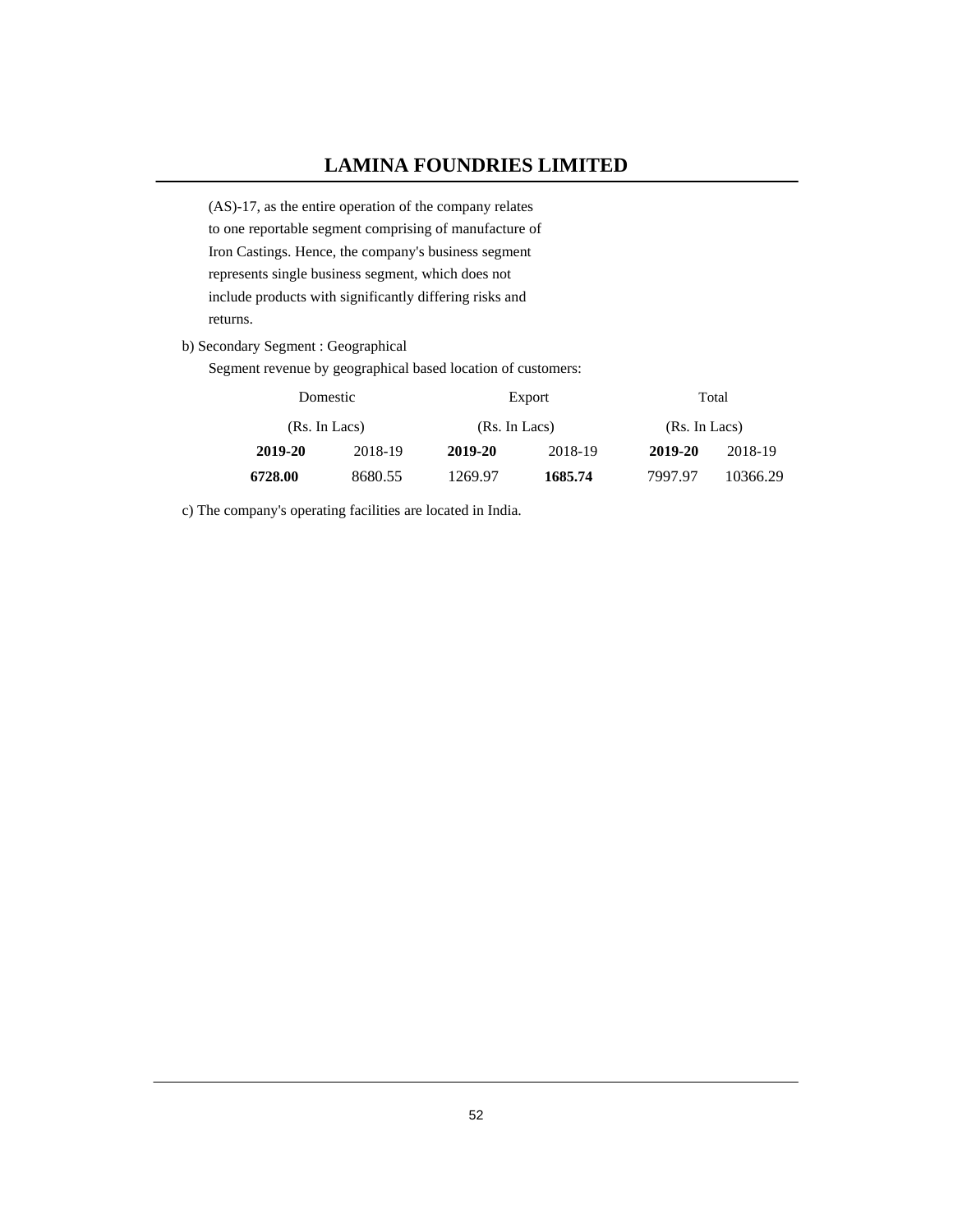| <b>NOTE 2</b>                                                            |                   |             |  |
|--------------------------------------------------------------------------|-------------------|-------------|--|
|                                                                          | As at 31st        | As at 31st  |  |
| <b>Share capital</b>                                                     | <b>March 2020</b> | March 2019  |  |
|                                                                          | Rs.               | Rs.         |  |
| Authorised Share Capital:                                                |                   |             |  |
| 60,00,000 (60,00,000) Equity shares of Rs.10/- each                      | 6,00,00,000       | 6,00,00,000 |  |
| Issued, Subscribed and fully paid up :                                   |                   |             |  |
| 46,12,916 (46,11,916) Equity Shares of Rs 10/- each                      | 4,61,29,160       | 4,61,19,160 |  |
| (Of the above, 32,97,725 (32,97,725) equity                              |                   |             |  |
| shares are held by the holding company, M/s                              |                   |             |  |
| Lamina Suspension Products Ltd)                                          |                   |             |  |
| <b>Ordinary Shares of Rs. 10 each:</b>                                   |                   |             |  |
| - In respect of every Ordinary share (whether                            |                   |             |  |
| fully paid or partly paid), voting right shall be                        |                   |             |  |
| in same proportion, as the capital paid upon                             |                   |             |  |
| such ordinary share, bears to the total paid up                          |                   |             |  |
| ordinary capital of the company.                                         |                   |             |  |
| - In the event of liquidation, the shareholders                          |                   |             |  |
| of ordinary shares are eligible to receive the                           |                   |             |  |
| remaining assets of the company, after                                   |                   |             |  |
| distribution of all preferential amounts, in proportion                  |                   |             |  |
| to their share holdings.                                                 |                   |             |  |
| Information regarding issue of shares in the last<br>five years.         |                   |             |  |
| (a) Company has not issued any shares without<br>payment being received. |                   |             |  |
| (b) The Company has not issued any bonus shares.                         |                   |             |  |
| (c) The Company has not undertaken any buy-<br>-back shares.             |                   |             |  |
| <b>SHARE HOLDERS HOLDING MORE THAN 5%</b><br>OF THE TOTAL SHARE CAPITAL  | 4,61,29,160       | 4,61,19,160 |  |
| Name of Share -<br><b>No. of Shares</b><br>$%$ of                        |                   |             |  |

| Name of Share -   | <b>No. of Shares</b> | $%$ of  |         |
|-------------------|----------------------|---------|---------|
| - holder          | held                 | Holding | Holding |
| Lamina Suspension | 32,97,725            | 71.49   | Company |
| Products Ltd. -   |                      |         |         |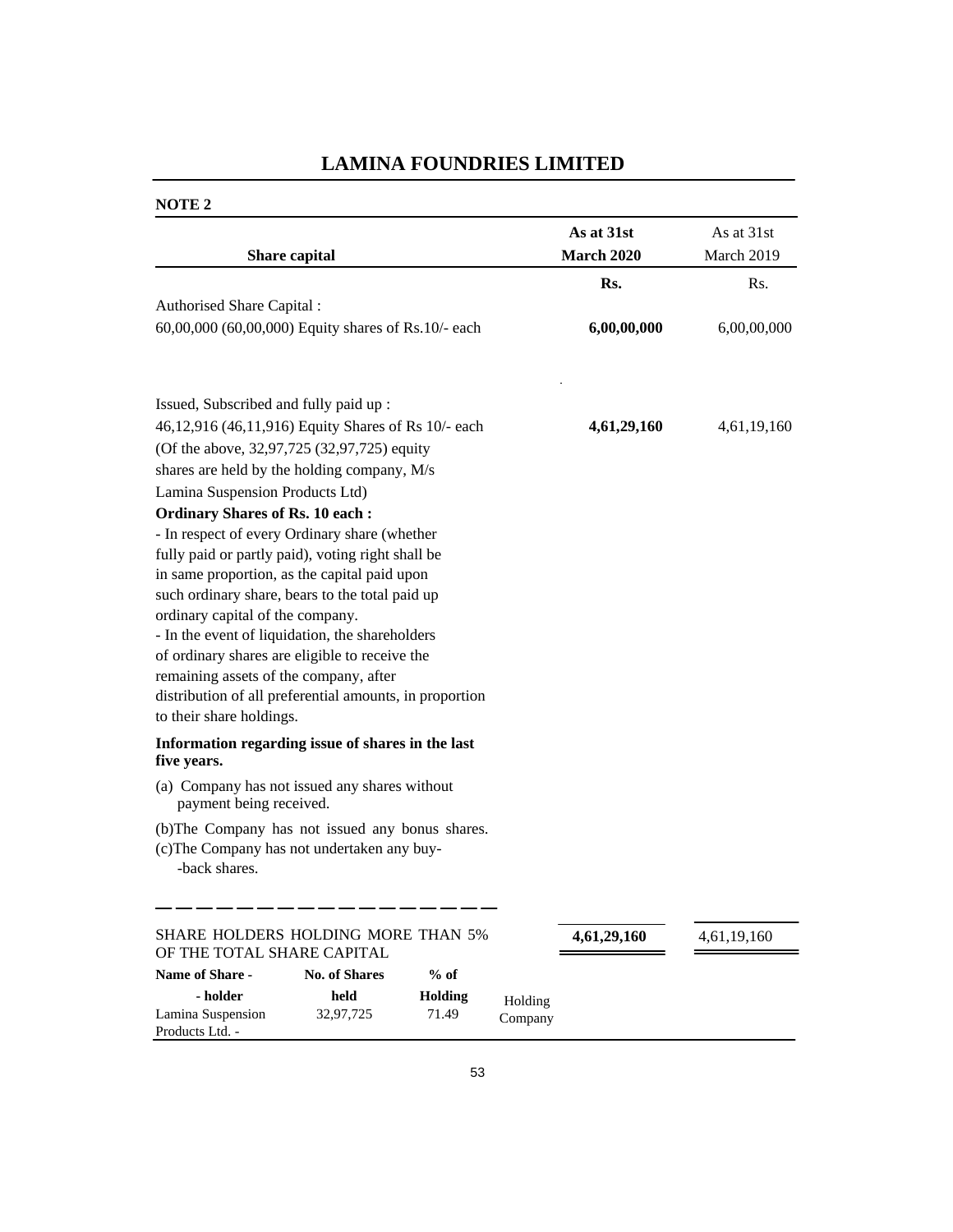#### **NOTE 3**

|                                          |               | As at 31st        |               | As at 31st<br>March 2019 |
|------------------------------------------|---------------|-------------------|---------------|--------------------------|
| <b>Reserves and surplus</b>              |               | <b>March 2020</b> |               |                          |
|                                          |               | Rs.               |               | Rs.                      |
| <b>Capital reserve</b>                   |               |                   |               |                          |
| Capital Subsidy from Govt. of Karnataka  |               | 30,00,000         |               | 30,00,000                |
| Forfeited shares                         |               | 22,966            |               | 22,966                   |
| <b>Capital Redemption Reserve</b>        |               |                   |               |                          |
| Balance as per last Balance Sheet        |               | 10,00,000         |               | 10,00,000                |
| <b>General Reserve</b>                   |               |                   |               |                          |
| Balance as per last Balance Sheet        |               | 22,79,990         |               | 22,79,990                |
| <b>Profit &amp; Loss Account</b>         |               |                   |               |                          |
| Balance as per last Balance Sheet        | (3,54,43,029) |                   | (3,55,40,109) |                          |
| Add: Current year profit/(Loss)          | (4,98,25,092) | (8,52,68,121)     | 97080         | (3,54,43,029)            |
|                                          |               | (7,89,65,165)     |               | (2,91,40,073)            |
| <b>NOTE 4</b>                            |               |                   |               |                          |
|                                          |               | As at 31st        |               | As at 31st               |
| Long term borrowings                     |               | <b>March 2020</b> |               | March 2019               |
| <b>Secured</b>                           |               | Rs.               |               | Rs.                      |
| Term loans from Scheduled Banks          |               |                   |               | 50,80,951                |
| H.P. Finance                             |               | 15,29,478         |               | 12,42,234                |
| <b>Unsecured</b> Loans and advances from |               |                   |               |                          |
| (i) Related Parties                      |               | 11,61,02,914      |               | 11,60,40,431             |
| (ii) Others                              |               | 9,49,64,035       |               | 6,80,00,000              |
| (iii) Promoter Directors                 |               | 13,74,51,000      |               | 10,82,01,000             |
|                                          |               | 35,00,47,427      |               | 29,85,64,616             |

a) Secured term Loans

Term loans of Rs. 790 lacs availed from Syndicate Bank for acquisition of plant & machineries for Technology Upgradation Programme, are secured by an exclusive charge on the said fixed assets and are further secured by second charge on all the current assets and fixed assets of the company. The term loans are additionally secured by the personal guarantees of the three Promoter Directors.

b) The repayment terms of the term loans are monthly as per the terms stipulated by the respective banks.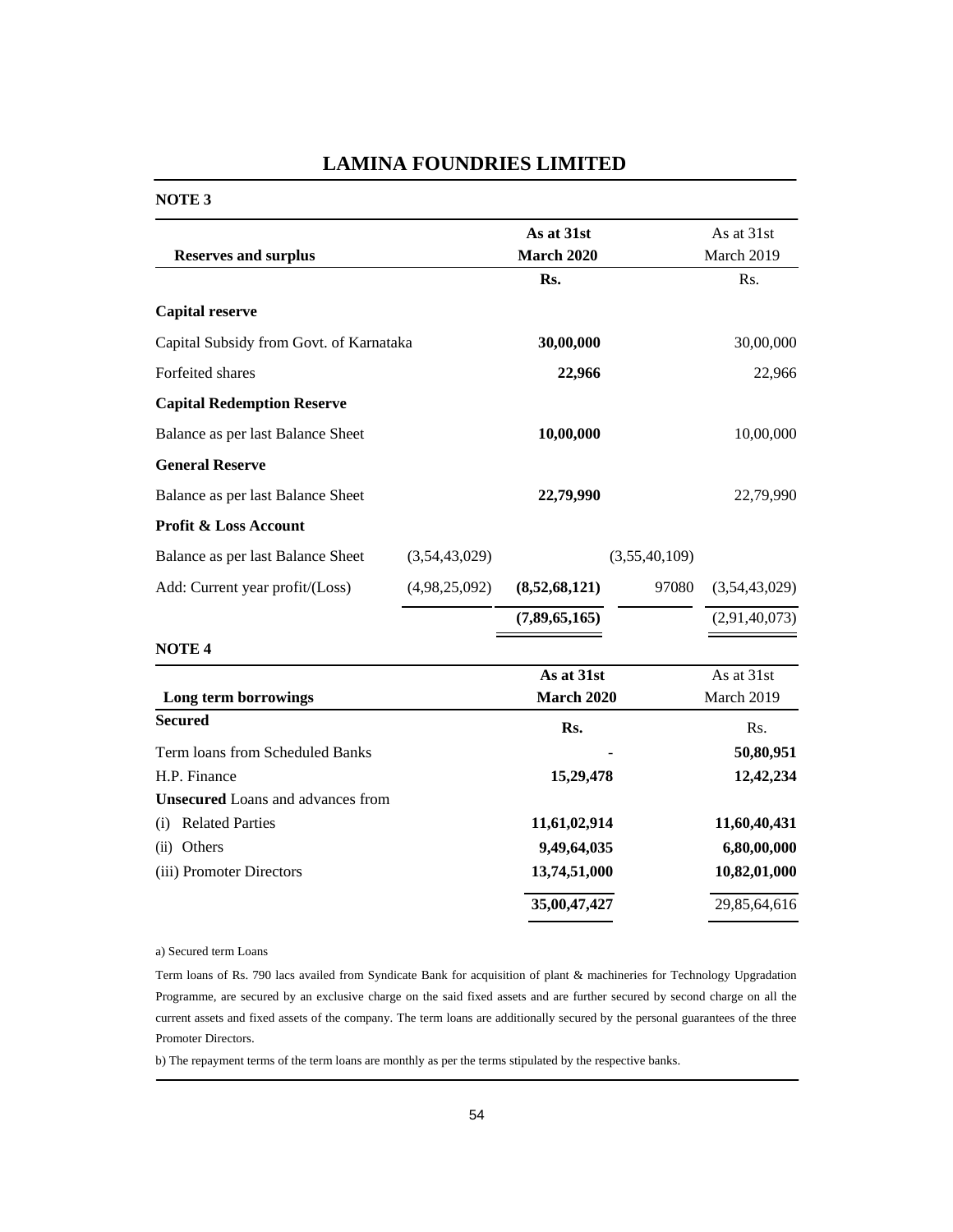#### **NOTE 5**

| <b>Short term borrowings</b> | As at 31st<br><b>March 2020</b> | As at 31st<br>March 2019 |
|------------------------------|---------------------------------|--------------------------|
| Secured                      | Rs.                             | Rs.                      |
| Loans repayable on demand    |                                 |                          |
| - From Scheduled banks       | 11,75,62,769                    | 10,90,54,320             |
| Unsecured                    |                                 |                          |
| Loans repayable on demand    |                                 |                          |
| - From Scheduled banks       | 1,36,18,345                     | 2,45,07,050              |
|                              | 13, 11, 81, 114                 | 13, 35, 61, 370          |

#### Note : Secured Loans

Loans mentioned above are secured by the hypothecation of Stock-in-trade, book debts and also by a pari passu 1st charge on the Fixed assets of the company & further secured by the personal guarantees of the three Promoter Directors.

#### **NOTE 6**

|                                      | As at 31st        | As at 31st   |
|--------------------------------------|-------------------|--------------|
| <b>Trade Payables</b>                | <b>March 2020</b> | March 2019   |
|                                      | Rs.               | Rs.          |
| Sundry Creditors for Raw materials   | 5,67,10,824       | 10,64,64,337 |
|                                      | 5,67,10,824       | 10,64,64,337 |
| <b>NOTE 7</b>                        |                   |              |
|                                      | As at 31st        | As at 31st   |
| <b>Other current liabilities</b>     | <b>March 2020</b> | March 2019   |
|                                      | Rs.               | Rs.          |
| Current maturities of long-term debt | 78,41,969         | 1,93,40,077  |
| Liabilities for Expenses             | 10,49,45,849      | 8,71,56,330  |
| Other Payables                       | 1,11,56,290       | 1,68,77,469  |
| Provision for Income Tax             | 2,32,690          | 4,14,972     |
|                                      | 12,41,77,428      | 12,37,88,848 |
|                                      |                   |              |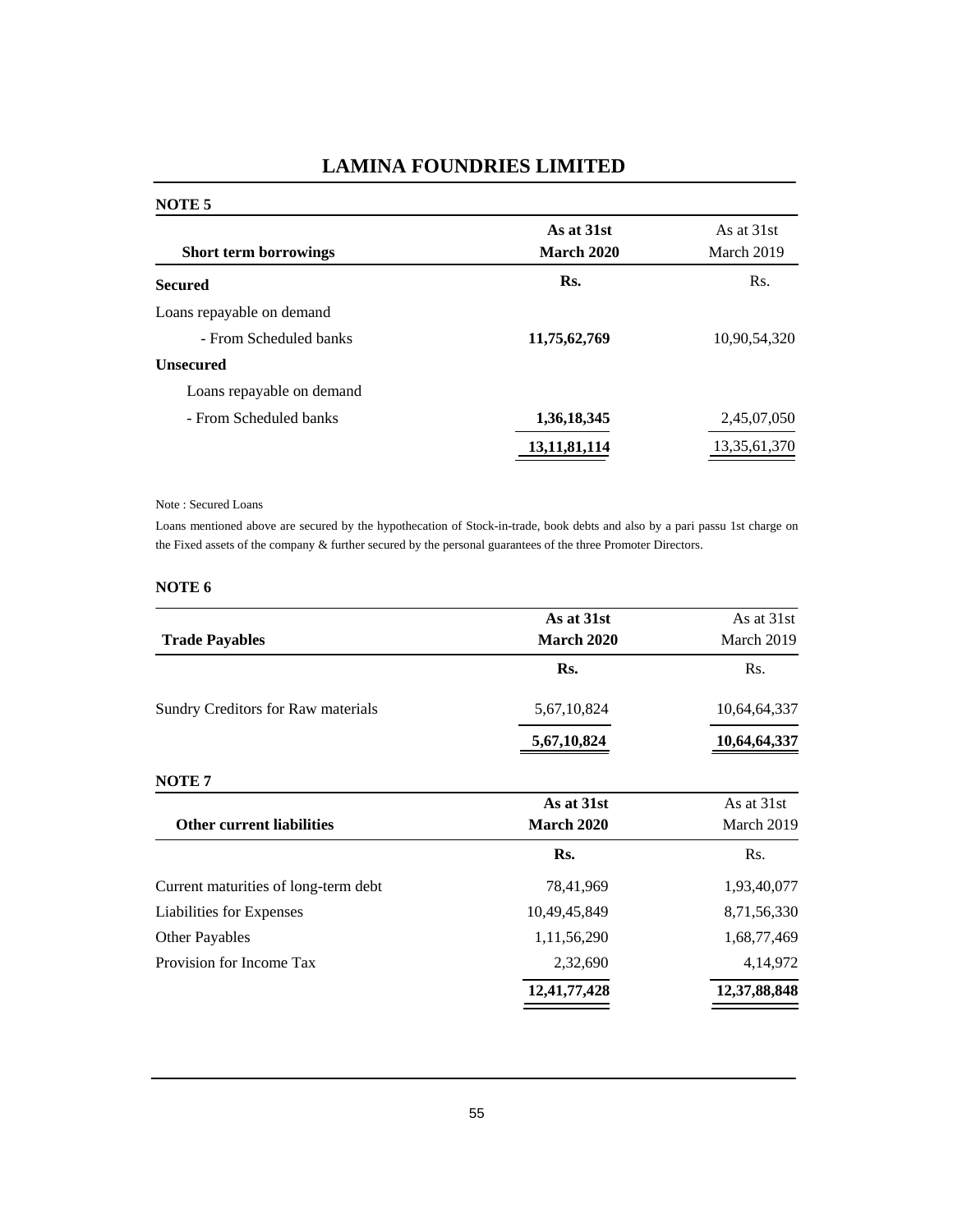#### **NOTE 8**

#### **Fixed Assets**

|                                           |                                      | <b>GROSS BLOCK</b>                        |                                            |                                              |                                      | <b>DEPRECIATION</b>       |                               |                                             | <b>NET BLOCK</b>                             |                                       |  |
|-------------------------------------------|--------------------------------------|-------------------------------------------|--------------------------------------------|----------------------------------------------|--------------------------------------|---------------------------|-------------------------------|---------------------------------------------|----------------------------------------------|---------------------------------------|--|
| <b>DESCRIPTION</b>                        | As at<br>1st April<br>2019<br>Rupees | Additions<br>during<br>the year<br>Rupees | Deductions<br>during<br>the year<br>Rupees | As at<br>31st March<br>2020<br><b>Rupees</b> | upto<br>31st March<br>2019<br>Rupees | For the<br>year<br>Rupees | On Dedu-<br>-ctions<br>Rupees | upto<br>31st March<br>2020<br><b>Rupees</b> | As at<br>31st March<br>2020<br><b>Rupees</b> | As at<br>31st March<br>2019<br>Rupees |  |
| <b>TANGIBLE</b>                           |                                      |                                           |                                            |                                              |                                      |                           |                               |                                             |                                              |                                       |  |
| <b>FIXED ASSETS</b>                       |                                      |                                           |                                            |                                              |                                      |                           |                               |                                             |                                              |                                       |  |
| <b>LAND</b>                               | 21,04,706                            |                                           | —                                          | 21,04,706                                    |                                      |                           |                               |                                             | 21,04,706                                    | 21,04,706                             |  |
| <b>BUILDINGS</b><br>$\frac{4}{5}$         | 4,35,84,992                          | 33,97,656                                 | $\overline{\phantom{0}}$                   | 4,69,82,648                                  | 1,91,84,358                          | 12,14,201                 | $\overline{\phantom{m}}$      | 2,03,98,559                                 | 2,65,84,089                                  | 2,44,00,634                           |  |
| PLANT AND                                 |                                      |                                           |                                            |                                              |                                      |                           |                               |                                             |                                              |                                       |  |
| <b>EQUIPMENT</b>                          | 41,80,47,309                         | 18,563,435                                | $\blacksquare$                             | 43,66,10,744                                 | 20,86,96,952                         | 1,99,20,990               | ÷,                            | 22,86,17,942                                | 20,79,92,802                                 | 20,93,50,357                          |  |
| <b>VEHICLES</b>                           | 65,92,100                            | $\overline{\phantom{a}}$                  | $\overline{\phantom{0}}$                   | 65,92,100                                    | 37,16,365                            | 6,21,025                  | ٠                             | 43,37,390                                   | 22,54,710                                    | 28,75,735                             |  |
| <b>FURNITURE &amp;</b><br><b>FIXTURES</b> | 19,09,743                            | 69365                                     | $\overline{\phantom{0}}$                   | 19,79,108                                    | 16,63,074                            | 72,696                    | $\overline{\phantom{m}}$      | 17,35,770                                   | 2,43,338                                     | 2,46,669                              |  |
| <b>TOTAL</b>                              | 47, 22, 38, 850                      | 2,20,30,456                               | ÷,                                         | 49, 42, 69, 306                              | 23, 32, 60, 749 2, 18, 28, 912       |                           | $\sim$                        | 25,50,89,661                                | 23,91,79,645                                 | 23,89,78,101                          |  |
| PREVIOUS YEAR 43,37,31,545                |                                      | 4,26,09,931                               | 41,02,626                                  | 47,22,38,850                                 | 21,28,06,698                         | 2,34,97,920 30,43,869     |                               | 23,32,60,749                                | 23,89,78,104                                 | 22,09,24,850                          |  |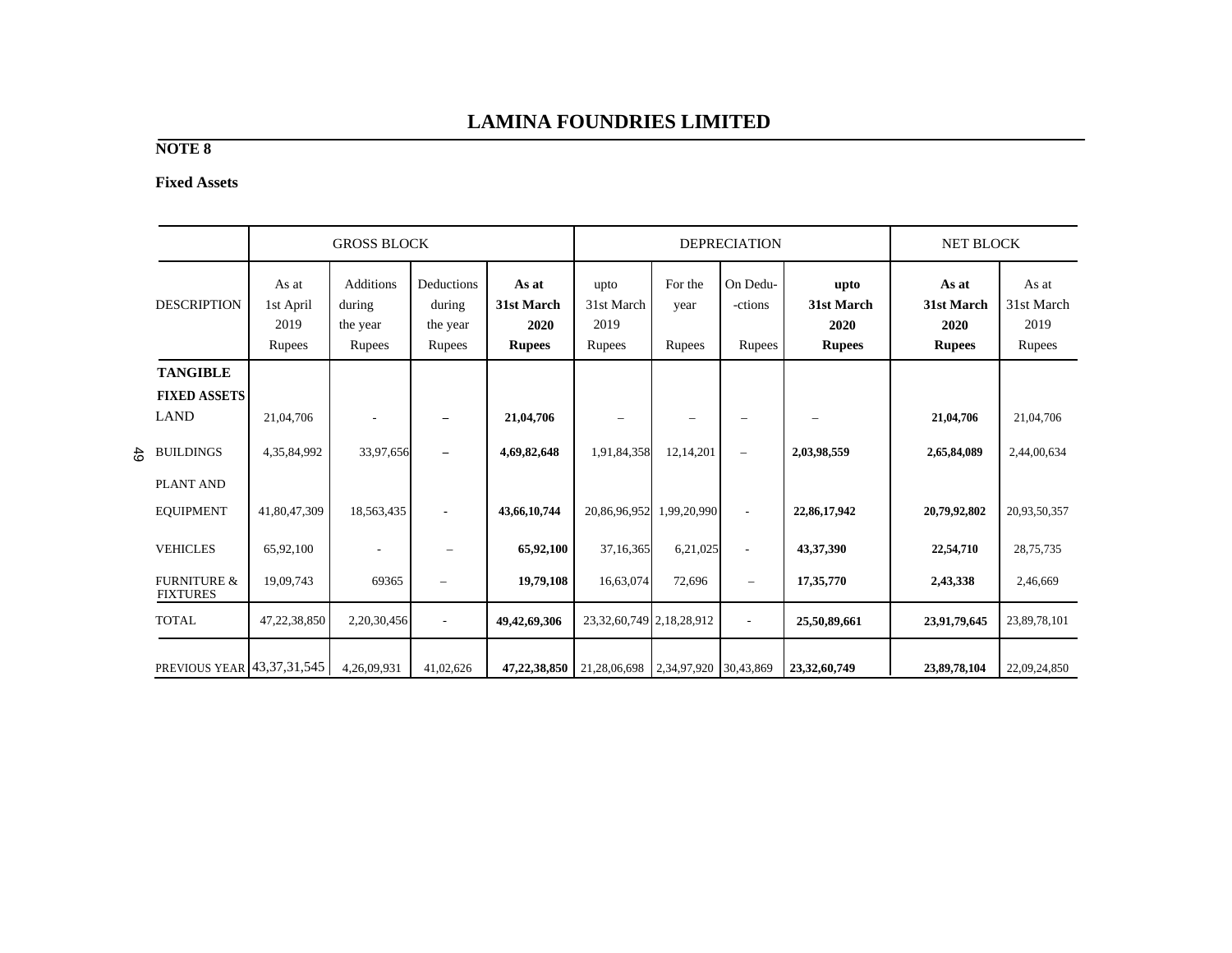| <b>NOTE 9</b><br><b>Investments</b> |             | As at 31st        |             | As at 31st       |
|-------------------------------------|-------------|-------------------|-------------|------------------|
|                                     |             | <b>March 2020</b> |             | March 2019       |
| Perla Hydro Power P. Ltd.           |             | 10,54,280         |             | 10,35,080        |
| <b>NOTE 10</b>                      |             |                   |             |                  |
|                                     |             | As at 31st        |             | As at 31st       |
| <b>Deferred Tax Liability (Net)</b> |             | <b>March 2020</b> |             | March 2019       |
|                                     |             | Rs.               |             | Rs.              |
| Deferred tax liability              | 2,50,83,196 |                   | 2,28,31,557 |                  |
| Less: Deferred tax Asset            | 1,87,79,972 | 63,03,224         | 1,84,65,994 | 43,65,563        |
| <b>NOTE 11</b>                      |             |                   |             |                  |
|                                     |             | As at 31st        |             | As at 31st       |
| Long term Loans & Advances          |             | <b>March 2020</b> |             | March 2019       |
| <b>Security Deposit</b>             |             | Rs.               |             | R <sub>s</sub> . |
| - With Mescom                       | 1,09,33,040 |                   | 1,09,33,040 |                  |
| - Other Deposits                    | 35,71,840   | 1,45,04,880       | 35,46,340   | 1,44,79,380      |
| <b>NOTE 12</b>                      |             |                   |             |                  |
|                                     |             | As at 31st        |             | As at 31st       |
| <b>Inventories</b>                  |             | <b>March 2020</b> |             | March 2019       |
|                                     |             | Rs.               |             | Rs.              |
| <b>Raw Materials</b>                |             | 2,01,68,350       |             | 4,22,18,768      |
| Work-in-Progress                    |             | 22,09,09,506      |             | 19,80,76,078     |
| <b>Finished Goods</b>               |             | 42,86,765         |             | 38,51,145        |
| Stores & Spares                     |             | 2,71,89,157       |             | 2,89,79,070      |
| Other Items                         |             |                   |             |                  |
| Oils & Lubricants                   | 2,07,443    |                   | 3,33,948    |                  |
| <b>Building Materials</b>           | 6,087       |                   | 26,337      |                  |
|                                     |             | 2,13,530          |             | 3,60,285         |
|                                     |             | 27, 27, 67, 308   |             | 27, 34, 85, 346  |
|                                     |             |                   |             |                  |

**Valuation of Inventories**

i) Raw materials, Stores & Spares are valued of cost, on average value basis

ii) Work-in-Progress is valued at lower of cost, which includes material, labour & overheads and net realisable value.

iii) Finished goods are valued at lower of cost, which includes material, labour & overheads and net realisable value.

#### **NOTE 13**

|                                           |             | As at 31st        |                           | As at 31st   |
|-------------------------------------------|-------------|-------------------|---------------------------|--------------|
| <b>Trade receivables</b>                  |             | <b>March 2020</b> |                           | March 2019   |
| Unsecured, considered good                |             | Rs.               |                           | Rs.          |
| Outstanding for a period exceeding<br>(a) |             |                   |                           |              |
| six months                                | 1,06,06,284 |                   | 3,50,088                  |              |
| (b) Others                                | 7,19,61,858 | 8,25,68,142       | 11,27,11,065 11,30,61,153 |              |
|                                           |             | 8,25,68,142       |                           | 11,30,61,153 |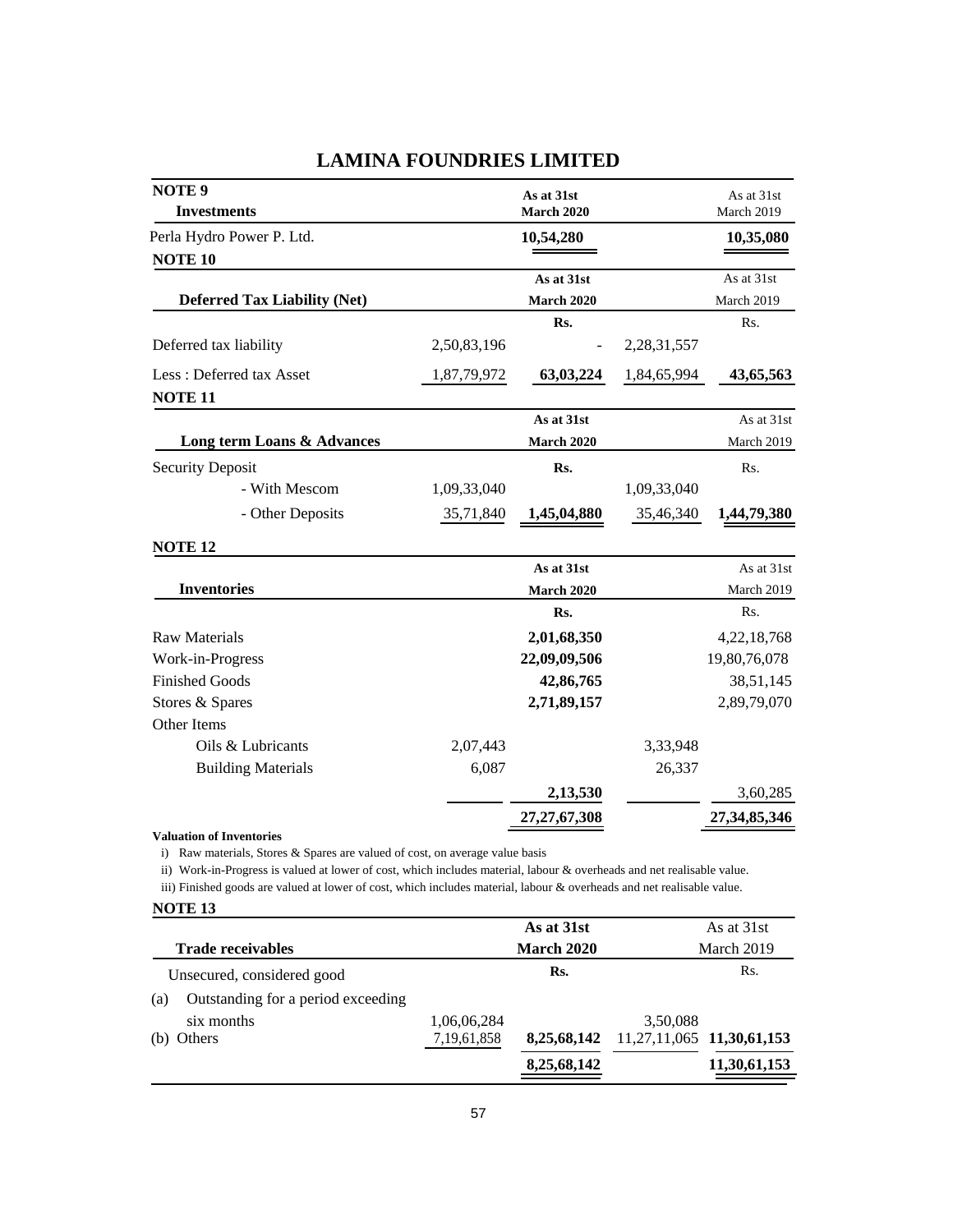# **NOTE 14**

|     |                                         |           | As at 31st        |           | As at 31st     |
|-----|-----------------------------------------|-----------|-------------------|-----------|----------------|
|     | Cash and cash equivalents               |           | <b>March 2020</b> |           | March 2019     |
| (a) | <b>Balances</b> with banks              |           | Rs.               |           | Rs.            |
|     | In current accounts :-                  |           | 5,40,974          |           | 12,39,568      |
|     | (b) In Fixed Deposits with banks        |           |                   |           |                |
|     | LC Margin Money                         |           | 1,20,78,963       |           | 2,32,99,866    |
| (c) | Cash on hand                            |           | 61,859            |           | 71,205         |
|     |                                         |           | 1,26,81,796       |           | 2,46,10,639    |
|     | <b>NOTE 15</b>                          |           |                   |           |                |
|     |                                         |           | As at 31st        |           | As at 31st     |
|     | Short term loans and advances           |           | <b>March 2020</b> |           | March 2019     |
| (a) | Advances recoverable in cash or in kind |           | Rs.               |           | Rs.            |
|     | or for value to be received             | 96,94,306 |                   | 92,79,064 |                |
|     | (unsecured, considered good)            |           |                   |           |                |
| (b) | Export incentive receivable             | 20,24,111 |                   | 31,61,215 |                |
| (c) | Prepaid Expenses                        | 11,09,544 |                   | 14,59,548 |                |
| (d) | Advances to suppliers for               |           |                   |           |                |
|     | <b>Capital Goods</b>                    |           |                   |           |                |
|     | (unsecured, considered good)            |           | 1,28,27,961       | 41,74,292 | 1,80,74,119    |
|     | <b>NOTE 16</b>                          |           | 1,28,27,961       |           | 1,80,74,119    |
|     |                                         |           | <b>Y.E 31st</b>   |           | Y.E.31st       |
|     | <b>Revenue from Operations</b>          |           | <b>March 2020</b> |           | March 2019     |
| (a) | Sales of Products - Unmachined and      |           | Rs.               |           | Rs.            |
|     | machined Castings                       |           | 79,97,96,715      |           | 1,03,66,29,510 |
|     | (b) Other Operating Income              |           |                   |           |                |
|     | (i) Export Incentives                   | 68,74,475 |                   | 52,28,976 |                |
|     | (ii) Sale of Scrap                      | 4,76,890  |                   | 4,14,908  |                |
|     | (iii) Pattern Charges Collected         | 83,70,052 | 1,57,21,417       | 8,64,228  | 65,08,112      |
|     |                                         |           | 81,55,18,132      |           | 1,04,31,37,622 |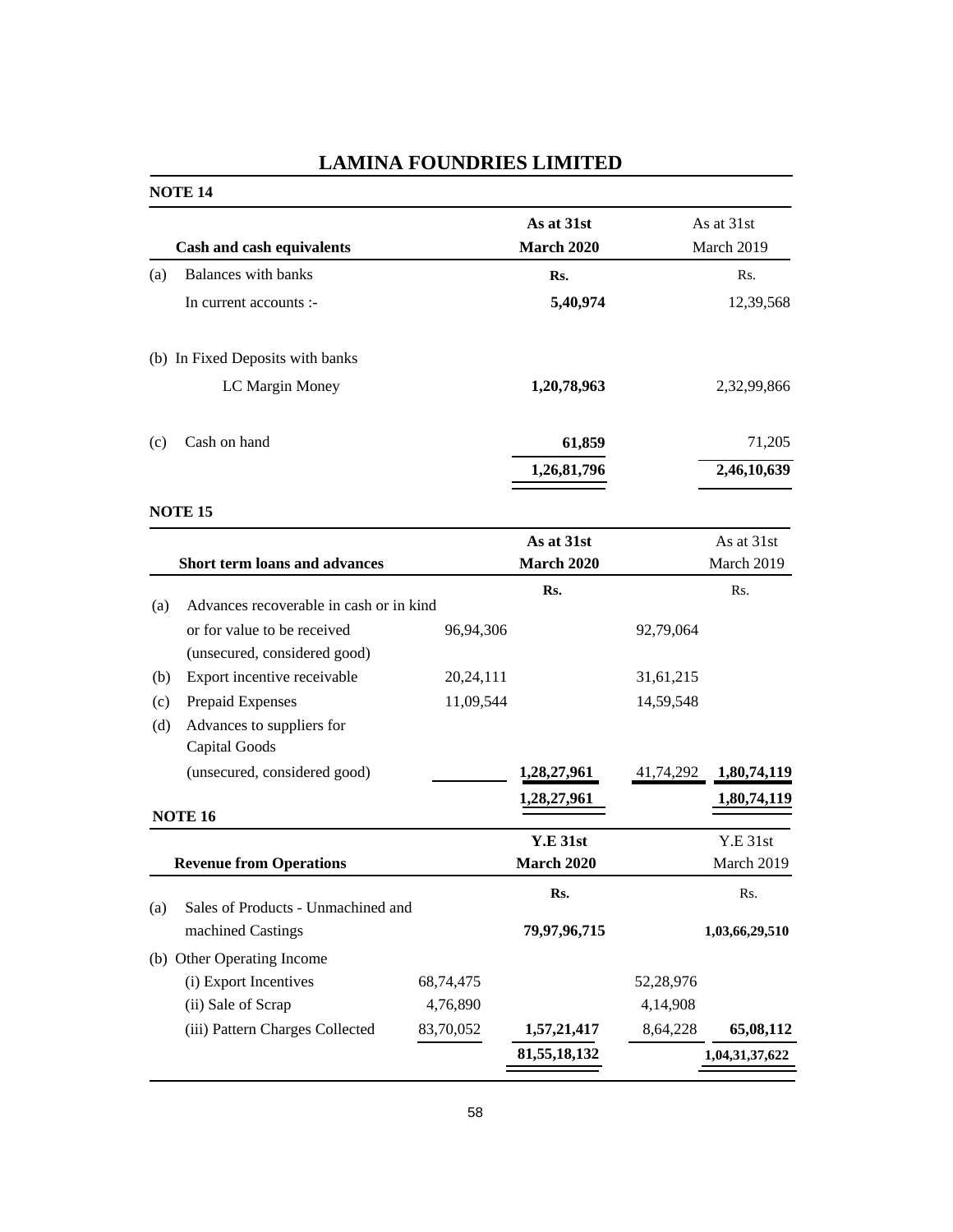|                                                        |              | Rs.                                  |           | Rs.                             |
|--------------------------------------------------------|--------------|--------------------------------------|-----------|---------------------------------|
| <b>NOTE 17</b>                                         |              | <b>Y.E 31st</b>                      |           | Y.E 31st                        |
| <b>Other Income</b>                                    |              | <b>March 2020</b>                    |           | March 2019                      |
| (a)<br>Interest earned                                 |              | 17,88,821                            |           | 21,02,956                       |
| Misc. Income<br>(b)                                    |              | 21,73,666                            |           | 30,75,114                       |
|                                                        |              | 39,62,487                            |           | 51,78,070                       |
| <b>NOTE 18</b>                                         |              |                                      |           |                                 |
|                                                        |              | <b>Y.E 31st</b>                      |           | Y.E31st                         |
| <b>Cost of Materials Consumed</b>                      |              | <b>March 2020</b>                    |           | March 2019                      |
| <b>Opening Stock</b>                                   |              | 4,22,18,768                          |           | 2,54,33,843                     |
| Add: Purchases                                         |              | 27, 34, 11, 093                      |           | 40,86,22,887                    |
|                                                        |              | 31,56,29,861                         |           | 43,40,56,730                    |
| Less: Closing Stock                                    |              | 2,01,68,350                          |           | 4,22,18,768                     |
|                                                        |              | 29,54,61,511                         |           | 39, 18, 37, 962                 |
| <b>NOTE 19</b>                                         |              |                                      |           |                                 |
| Changes in Inventories of finished goods,              |              | <b>Y.E 31st</b>                      |           | <b>Y.E 31st</b>                 |
| work-in-progress & Stock-in-trade                      |              | <b>March 2020</b>                    |           | March 2019                      |
| <b>Opening Stock</b>                                   |              |                                      |           |                                 |
| <b>Manufactured Goods</b>                              | 38,51,145    |                                      | 29,88,179 |                                 |
| Work-in-Progress                                       |              | 19,80,76,078 20,19,27,223            |           | 16, 26, 10, 141 16, 55, 98, 320 |
| Less: Closing Stock                                    |              |                                      |           |                                 |
| <b>Manufactured Goods</b>                              | 42,86,765    |                                      | 38,51,145 |                                 |
| Work-in-Progress                                       | 22,09,09,506 | 22,51,96,271                         |           | 19,80,76,078 20,19,27,223       |
|                                                        |              | (2,32,69,048)                        |           | (3,63,28,903)                   |
| <b>NOTE 20</b>                                         |              |                                      |           |                                 |
| <b>Employee Benefit Expense.</b>                       |              | <b>Y.E 31st</b><br><b>March 2020</b> |           | Y.E.31st<br>March 2019          |
|                                                        |              |                                      |           |                                 |
| Salaries, Wages & Bonus                                |              | 7,97,59,904                          |           | 7,99,96,103                     |
| <b>Directors Remuneration</b>                          |              | 16,33,426                            |           | 17,58,981                       |
| Contribution to Provident Fund, Gratuity & other funds |              | 94,55,411                            |           | 1,05,49,642                     |
| <b>Staff welfare Expenses</b>                          |              | 50,55,493                            |           | 44,44,286                       |
|                                                        |              | 9,59,04,234                          |           | 9,67,49,012                     |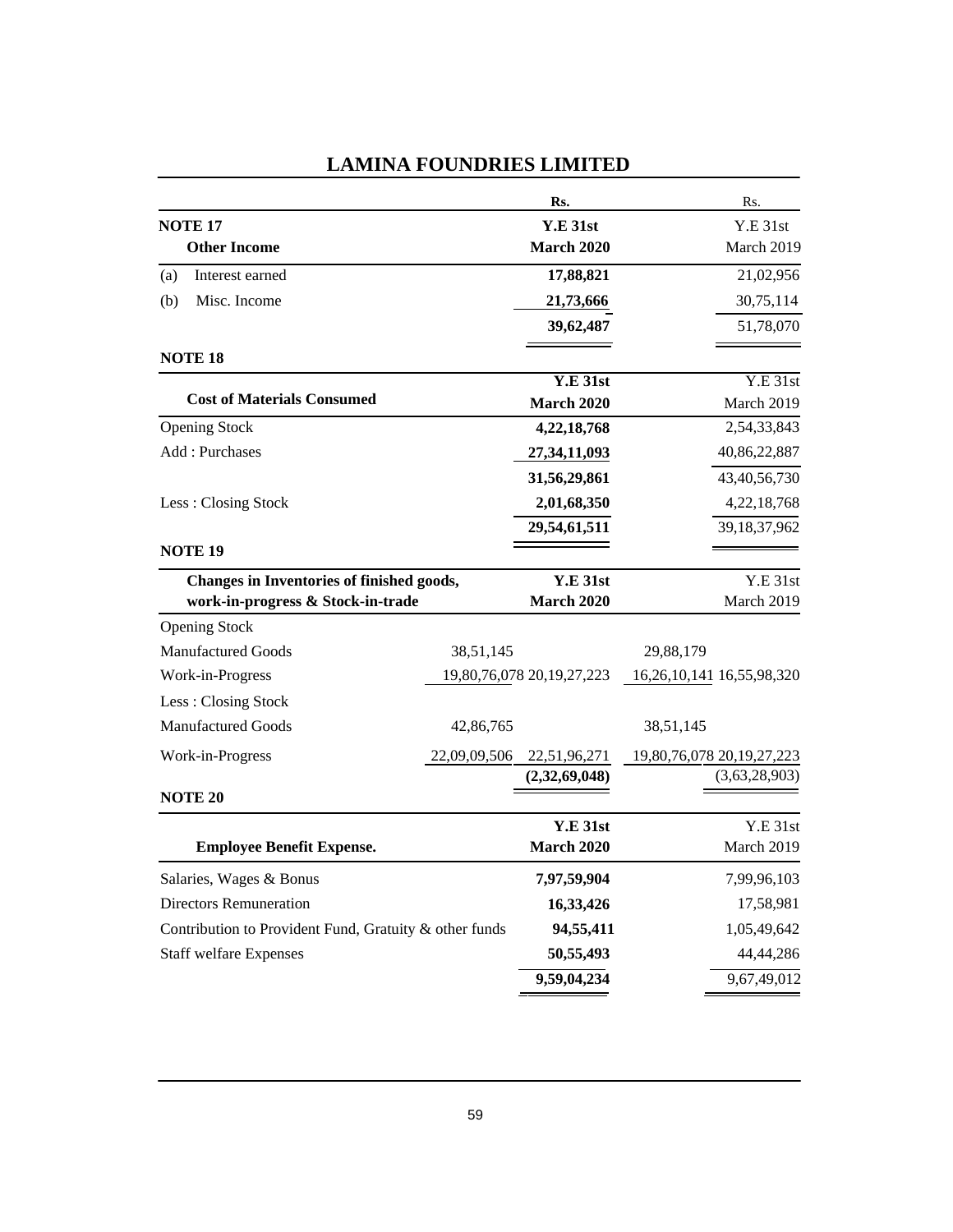| <b>NOTE 21</b>                        |          |                   |          |                  |
|---------------------------------------|----------|-------------------|----------|------------------|
|                                       |          | <b>Y.E 31st</b>   |          | Y.E 31st         |
| <b>Finance Costs</b>                  |          | <b>March 2020</b> |          | March 2019       |
| (a) Interest on Term Loans            |          | Rs.<br>26,47,372  |          | Rs.<br>53,25,465 |
|                                       |          |                   |          |                  |
| (b) Other Borrowing Costs             |          |                   |          |                  |
| (i) Bank Interest & Bank Charges      |          | 2,87,02,384       |          | 3,09,76,428      |
| (ii) Other Interest & Finance Charges |          | 2,59,63,797       |          | 2,81,37,719      |
| <b>NOTE 22</b>                        |          | 5,73,13,553       |          | 6,44,39,612      |
|                                       |          | <b>Y.E 31st</b>   |          | Y.E 31st         |
| <b>Other Expenses</b>                 |          | <b>March 2020</b> |          | March 2019       |
|                                       |          | Rs.               |          | Rs.              |
| Stores & Spares consumed              |          | 2,54,95,100       |          | 2,48,79,060      |
| Freight Inwards                       |          | 2,06,91,178       |          | 2,56,13,880      |
| Power & Fuel                          |          | 10,13,30,608      |          | 10,92,22,617     |
| Repairs to Machineries                |          | 50,98,882         |          | 62,36,586        |
| Repairs to Buildings                  |          | 43,66,039         |          | 5,15,057         |
| Other Manufacturing Expenses          |          | 5,99,69,332       |          | 7,78,79,701      |
| Lease rent on Building                |          | 5,32,350          |          | 5,36,950         |
| Freight Forwarding & Clearing         |          | 4,64,71,425       |          | 5,55,26,785      |
| Rates, Taxes & Licence Fees           |          | 5,58,555          |          | 3,13,399         |
| Advertisements & Sales Promotion      |          | 75,203            |          | 2,00,624         |
| <b>Insurance Premium</b>              |          | 8,29,446          |          | 13,93,276        |
| <b>Payments to Auditor:</b>           |          |                   |          |                  |
| As Auditor                            | 1,50,000 |                   | 1,50,000 |                  |
| <b>For Taxation Matters</b>           | 1,00,000 |                   | 1,00,000 |                  |
| For Other Services                    |          |                   | 14,000   |                  |
| Reimbursement of Expenses             | 4950     | 2,54,950          | 14,500   | 2,78,500         |
| Miscellaneous Expenses                |          | 1,24,25,869       |          | 1,44,62,916      |
|                                       |          | 27,80,98,937      |          | 31,70,59,351     |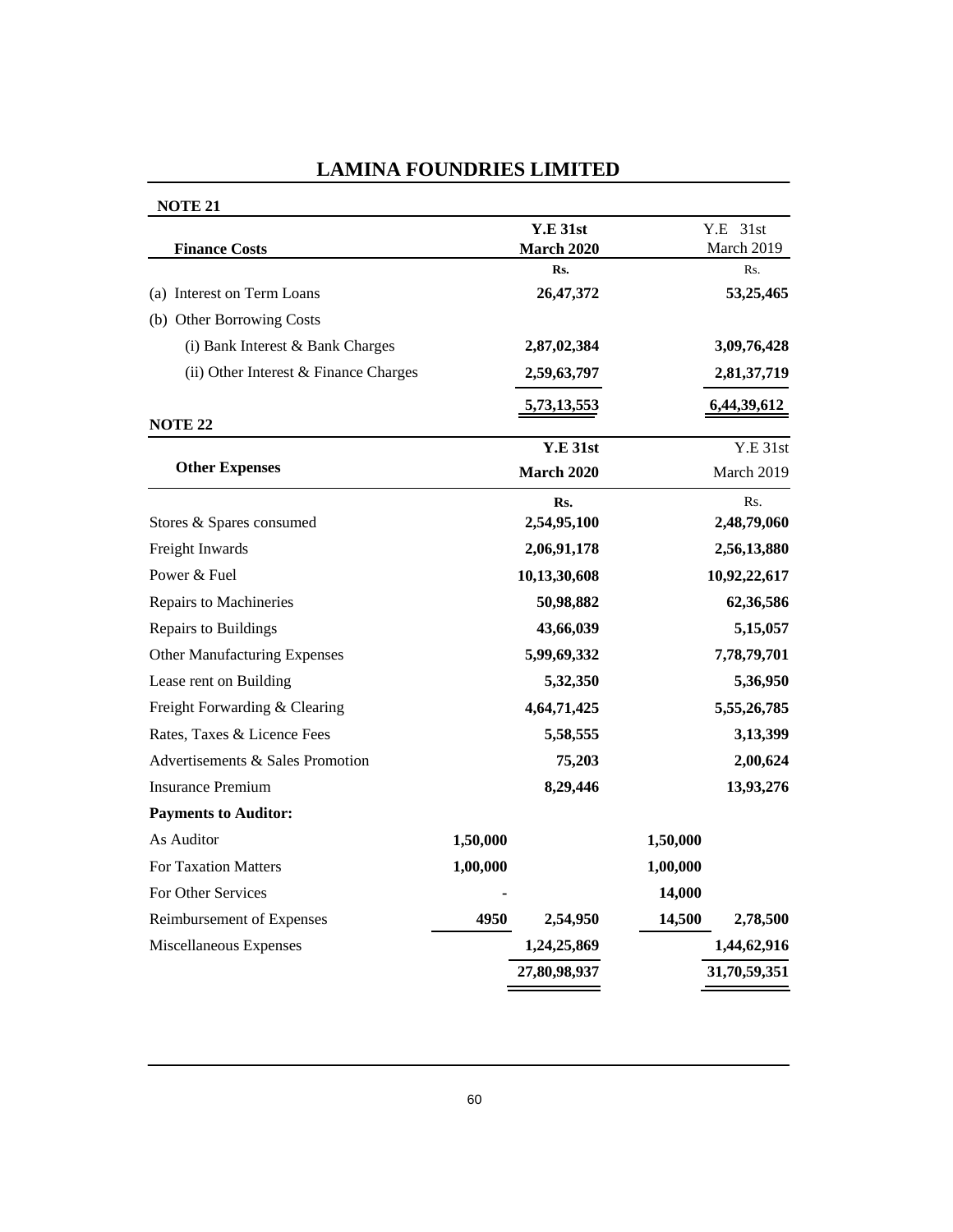| <b>NOTE 23</b>                                  |              |                    |              |                          |              |  |
|-------------------------------------------------|--------------|--------------------|--------------|--------------------------|--------------|--|
|                                                 |              | <b>Y.E 31st</b>    |              | <b>Y.E 31st</b>          |              |  |
| Deferred tax                                    |              | March 2020<br>Rs.  |              | <b>March 2019</b><br>Rs. |              |  |
| Deferred tax expense                            |              | 19,37,661          |              |                          | 16,44,764    |  |
| <b>NOTE 24</b>                                  |              |                    |              |                          |              |  |
| <b>Contingent Liabilities &amp; Commitments</b> |              |                    | As at 31st   |                          | As at 31st   |  |
|                                                 |              | <b>March 2020</b>  |              |                          | March 2019   |  |
| <b>Guarantees</b><br>a)                         |              | Rs.                |              |                          | Rs.          |  |
| Letters of Credit                               |              |                    | 8,61,54,518  |                          | 14,19,15,000 |  |
| b) Other money for which the company is         |              |                    |              |                          |              |  |
| contingently liable                             |              |                    |              |                          |              |  |
| Bills discounted with bank                      |              |                    |              |                          | 6,51,89,356  |  |
| <b>NOTE 25</b>                                  |              |                    |              |                          |              |  |
| Raw materials &                                 |              | For the year ended |              | For the year ended       |              |  |
| <b>Components consumed</b>                      |              | 31st March 2020    |              | 31st March 2019          |              |  |
|                                                 |              | <b>Value</b>       | $\%$         | Value                    | $\%$         |  |
|                                                 |              | Rs.                |              | Rs.                      |              |  |
| <b>Raw Materials</b>                            |              |                    |              |                          |              |  |
| a) Pig Iron<br>$\bf{I}$                         | Imported     |                    | 100          |                          | 100          |  |
|                                                 | Indigenous   | 1,33,40,454        |              | 2,82,41,577              |              |  |
|                                                 | Total        | 1,33,40,454        |              | 2,82,41,577              |              |  |
| b) Iron Scrap                                   | Imported     | 19,65,72,880       | 89           | 26,09,16,182             | 86           |  |
|                                                 | Indigenous   | 23,814,640         | 11           | 4,13,38,099              | 14           |  |
|                                                 | Total        | 22,03,87,520       |              | 30,22,54,281             |              |  |
| c) Ferro Alloys                                 | Imported     |                    |              |                          |              |  |
|                                                 | Indigenous   | 1,46,86,453        | 100          | 2,08,13,802              | 100          |  |
|                                                 | Total        | 1,46,86,453        |              | 2,08,13,802              |              |  |
| d) Other Raw materials                          | Imported     |                    |              |                          |              |  |
|                                                 | Indigenous   | 4,70,47,085        | $100\,$      | 4,60,13,102              | 100          |  |
|                                                 | Total        | 4,70,47,085        |              | 4,60,13,102              |              |  |
| II Stores, Spares & Components Imported         |              | 2,86,661           | $\mathbf{1}$ | 1,27,095                 | $\mathbf{1}$ |  |
|                                                 | Indigenous   | 2,52,08,439        | 99           | 2,47,51,965              | 99           |  |
|                                                 | <b>Total</b> | 2,54,95,100        |              | 2,48,79,060              |              |  |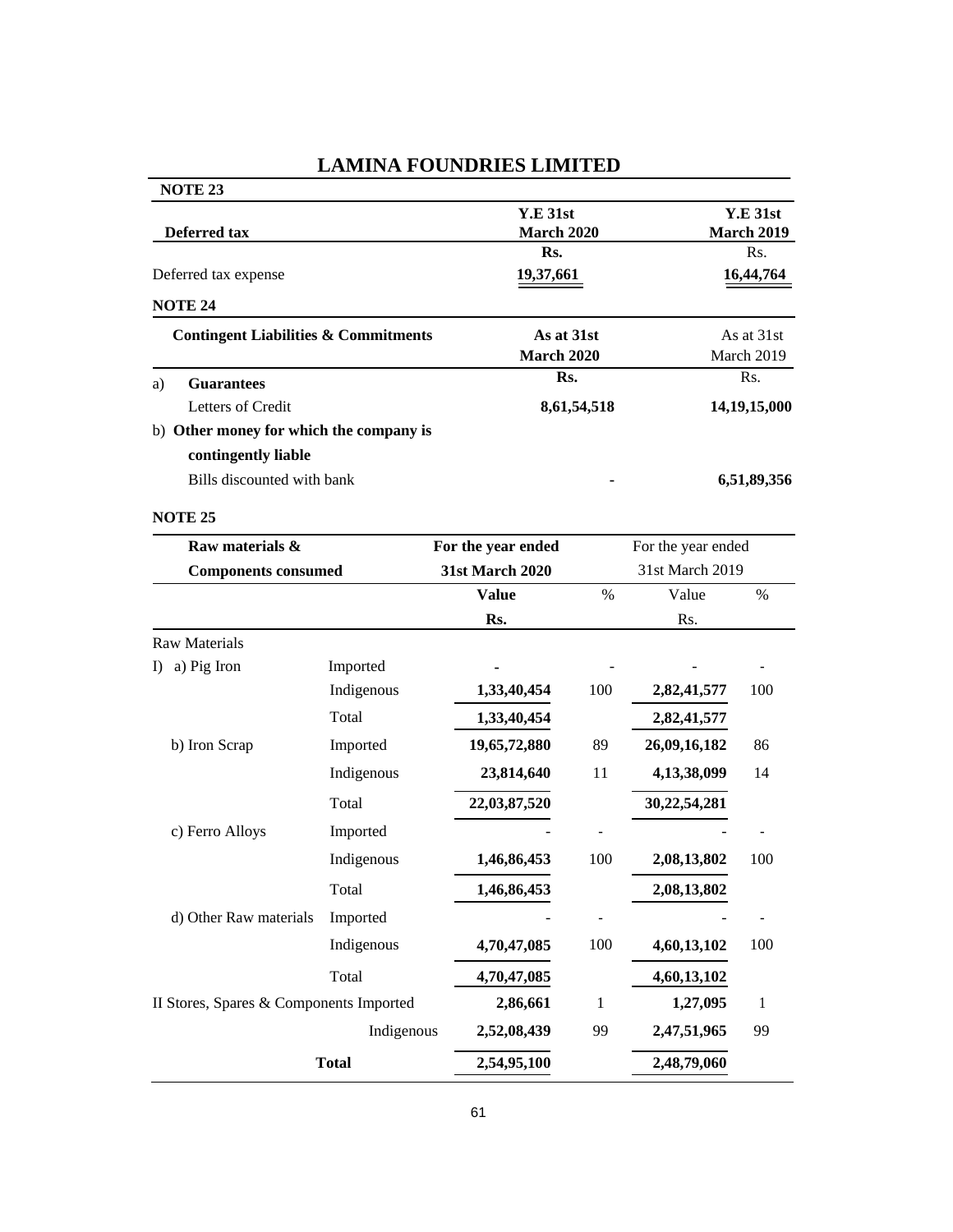### **NOTE 26**

#### **Related Party Disclosure :**

#### **a) Name of the related Parties & description of relationship :**

| $\mathbf{i}$       | Lamina Suspension Products Limited :        | <b>Holding Company</b>          |
|--------------------|---------------------------------------------|---------------------------------|
| $\rm ii)$          | Lamina International                        | Associate                       |
| $\overline{111}$ ) | General Engineering Services & Industries : | Associate                       |
| iv)                | Mr. N.V. Hegde                              | Key Managerial Personnel        |
| V)                 | Mr. T.R. Shenoy                             | Key Managerial Personnel        |
| $\rm vi)$          | Mr. G.P. Advanthaya                         | <b>Key Managerial Personnel</b> |
| vii)               | Mr. Gopalkrishna Shenov                     | <b>Key Managerial Personnel</b> |
|                    | viii) Mr. Vishal Hegde                      | Key Managerial Personnel        |

#### **b) i) Transactions with related parties : (Figure in Rs.)**

|                       | <b>Holding Company</b>   |             | <b>Associates and</b><br><b>Associate Company</b> |             | <b>Key Managerial</b><br>Personnel                |             | <b>Total</b>            |             |
|-----------------------|--------------------------|-------------|---------------------------------------------------|-------------|---------------------------------------------------|-------------|-------------------------|-------------|
|                       | 2019-20                  | 2018-19     | 2019-20                                           | 2018-19     | 2019-20                                           | 2018-19     | 2019-20                 | 2018-19     |
| Purchase of goods     | 47,21,941                | 39, 30, 158 |                                                   |             |                                                   |             | 47,21,941               | 39, 30, 158 |
| Sales of goods        | 4,18,90,246              | 3,84,84,808 | 1,86,92,723 2,22,29,526                           |             |                                                   |             | 6,05,82,969 6,07,14,034 |             |
| Receiving of services |                          |             | 2,54,75,219                                       | 3,48,08,791 | 16,33,426                                         | 17,58,981   | 2,71,08,645 3,65,67,772 |             |
| Loans taken           | $\overline{\phantom{a}}$ | 87,00,000   |                                                   |             | 2,92,50,000                                       | 1,89,80,000 | 2,92,50,000 2,76,80,000 |             |
| Interest              | 58,01,649                | 79,06,295   |                                                   |             | 93,45,576                                         | 1,06,85,651 | 1,51,47,225 1,85,91,946 |             |
| Closing Balance       | 7,68,18,908              | 8.17.20.986 |                                                   |             | 2,72,37,151 2,52,66,267 13,66,51,000 10.74,01,000 |             |                         |             |

|                                               | Rs.       | Rs.       |
|-----------------------------------------------|-----------|-----------|
| ii) Remuneration to Key Managerial Personnel: | 2019-20   | 2018-19   |
| Mr. Gopalkrishna Shenov                       | 16.33.426 | 17.58.981 |